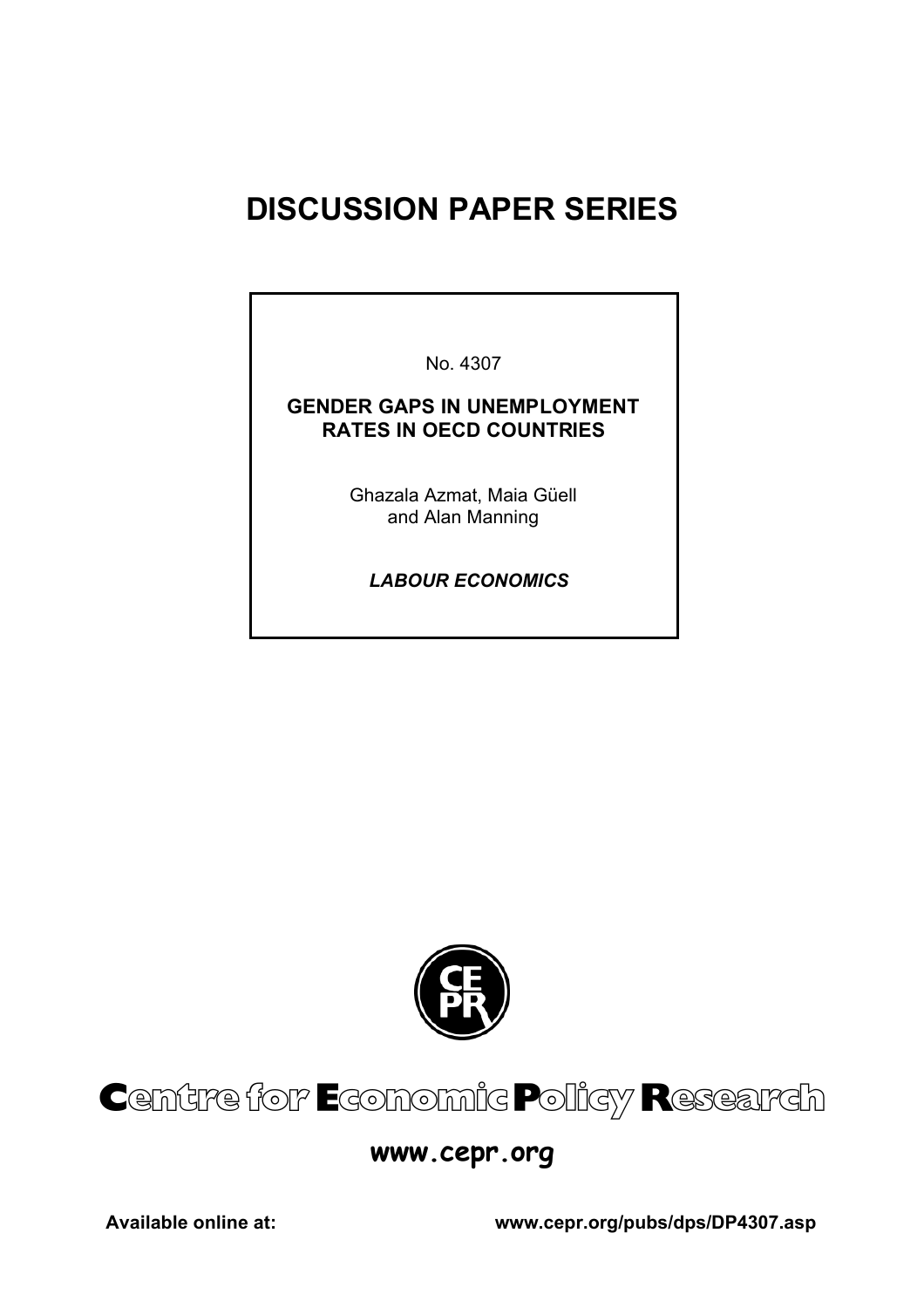# **GENDER GAPS IN UNEMPLOYMENT RATES IN OECD COUNTRIES**

**Ghazala Azmat,** CEP, London School of Economics **Maia Güell,** Universitat Pompeu Fabra, CEP, London School of Economics and CEPR **Alan Manning,** CEP, London School of Economics and CEPR

> Discussion Paper No. 4307 March 2004

Centre for Economic Policy Research 90–98 Goswell Rd, London EC1V 7RR, UK Tel: (44 20) 7878 2900, Fax: (44 20) 7878 2999 Email: cepr@cepr.org, Website: www.cepr.org

This Discussion Paper is issued under the auspices of the Centre's research programme in **LABOUR ECONOMICS**. Any opinions expressed here are those of the author(s) and not those of the Centre for Economic Policy Research. Research disseminated by CEPR may include views on policy, but the Centre itself takes no institutional policy positions.

The Centre for Economic Policy Research was established in 1983 as a private educational charity, to promote independent analysis and public discussion of open economies and the relations among them. It is pluralist and non-partisan, bringing economic research to bear on the analysis of medium- and long-run policy questions. Institutional (core) finance for the Centre has been provided through major grants from the Economic and Social Research Council, under which an ESRC Resource Centre operates within CEPR; the Esmée Fairbairn Charitable Trust; and the Bank of England. These organizations do not give prior review to the Centre's publications, nor do they necessarily endorse the views expressed therein.

These Discussion Papers often represent preliminary or incomplete work, circulated to encourage discussion and comment. Citation and use of such a paper should take account of its provisional character.

Copyright: Ghazala Azmat, Maia Güell and Alan Manning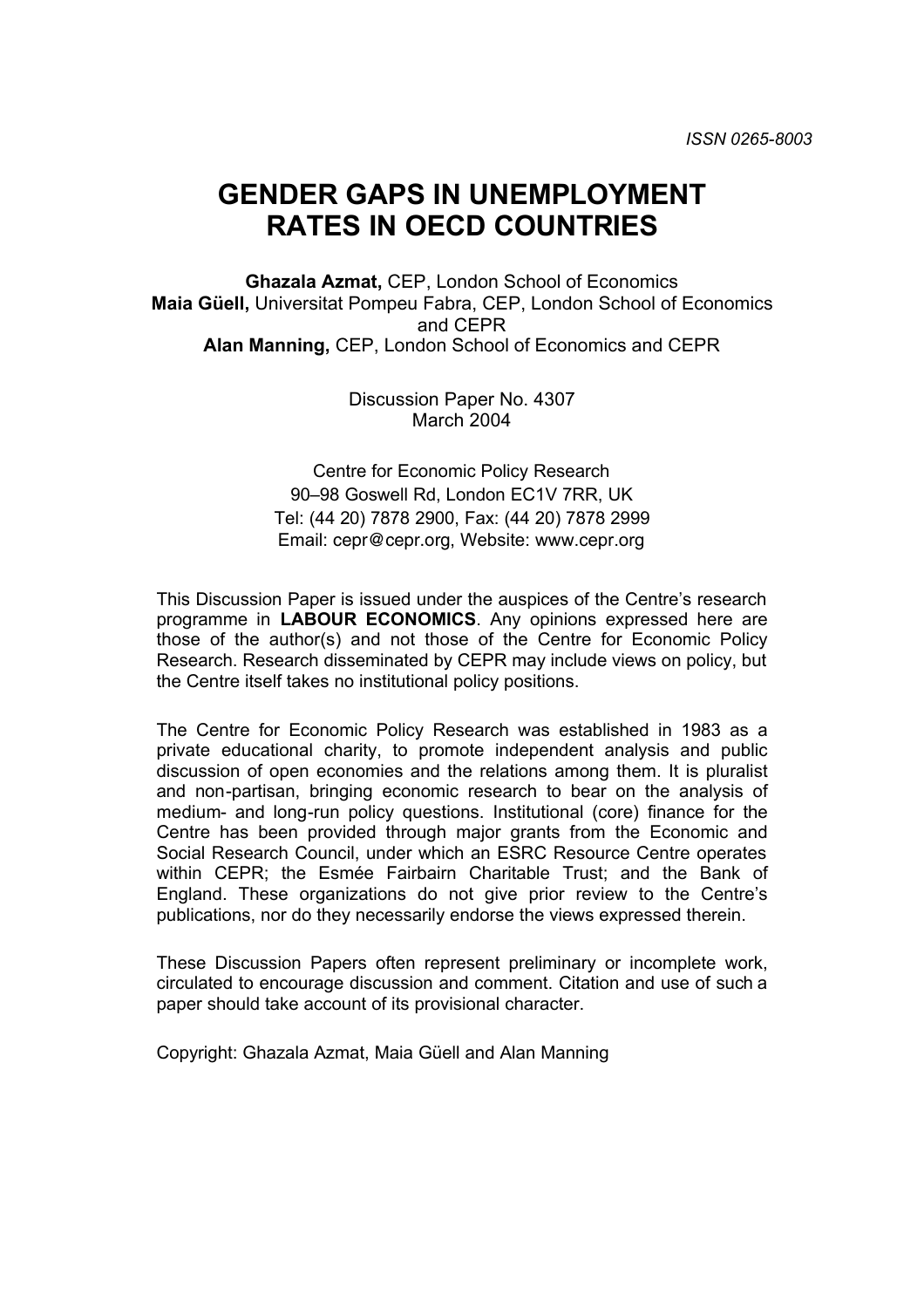CEPR Discussion Paper No. 4307

March 2004

## **ABSTRACT**

## Gender Gaps in Unemployment Rates in OECD Countries\*

There is an enormous literature on gender gaps in pay and labour market participation but virtually no literature on gender gaps in unemployment rates. Although there are some countries in which there is essentially no gender gap in unemployment, there are others in which the female unemployment rate is substantially above the male. Although it is easy to give plausible reasons for why more women than men may decide not to want work, it is not so obvious why, once they have decided they want a job, women in some countries are less likely to be in employment than men. This is the subject of this Paper.

We show that, in countries where there is a large gender gap in unemployment rates, there is a gender gap in both flows from employment into unemployment and from unemployment into employment. We investigate different hypotheses about the sources of these gaps. Most hypotheses find little support in the data and the gender gap in unemployment rates (like the gender gap in pay) remains largely unexplained. But it does seem to correlate with attitudes on whether men are more deserving of work than women so that discrimination against women may explain part of the gender gap in unemployment rates in the Mediterranean countries.

JEL Classification: J16 and J64 Keywords: gender gap and unemployment rates

| Ghazala Azmat                     | Maia Güell                  |
|-----------------------------------|-----------------------------|
| <b>CEP</b>                        | Department of Economics and |
| <b>London School of Economics</b> | <b>Business</b>             |
| <b>Houghton Street</b>            | Universitat Pompeu Fabra    |
| London                            | Ramon Trias Fargas 25-27    |
| WC2A 2AE                          | 08005 Barcelona             |
| Tel: (44 20) 7955 6640            | <b>SPAIN</b>                |
| Email: g.y.azmat@Ise.ac.uk        | Tel: (34 93) 542 2717       |
|                                   | Fax: (34 94) 816 9721       |
|                                   |                             |

For further Discussion Papers by this author see: www.cepr.org/pubs/new-dps/dplist.asp?authorid=158561

t Pompeu Fabra ias Fargas 25-27 celona 8) 542 2717 4) 816 9721 Email: maia.guell@econ.upf.es

For further Discussion Papers by this author see: www.cepr.org/pubs/new-dps/dplist.asp?authorid=138442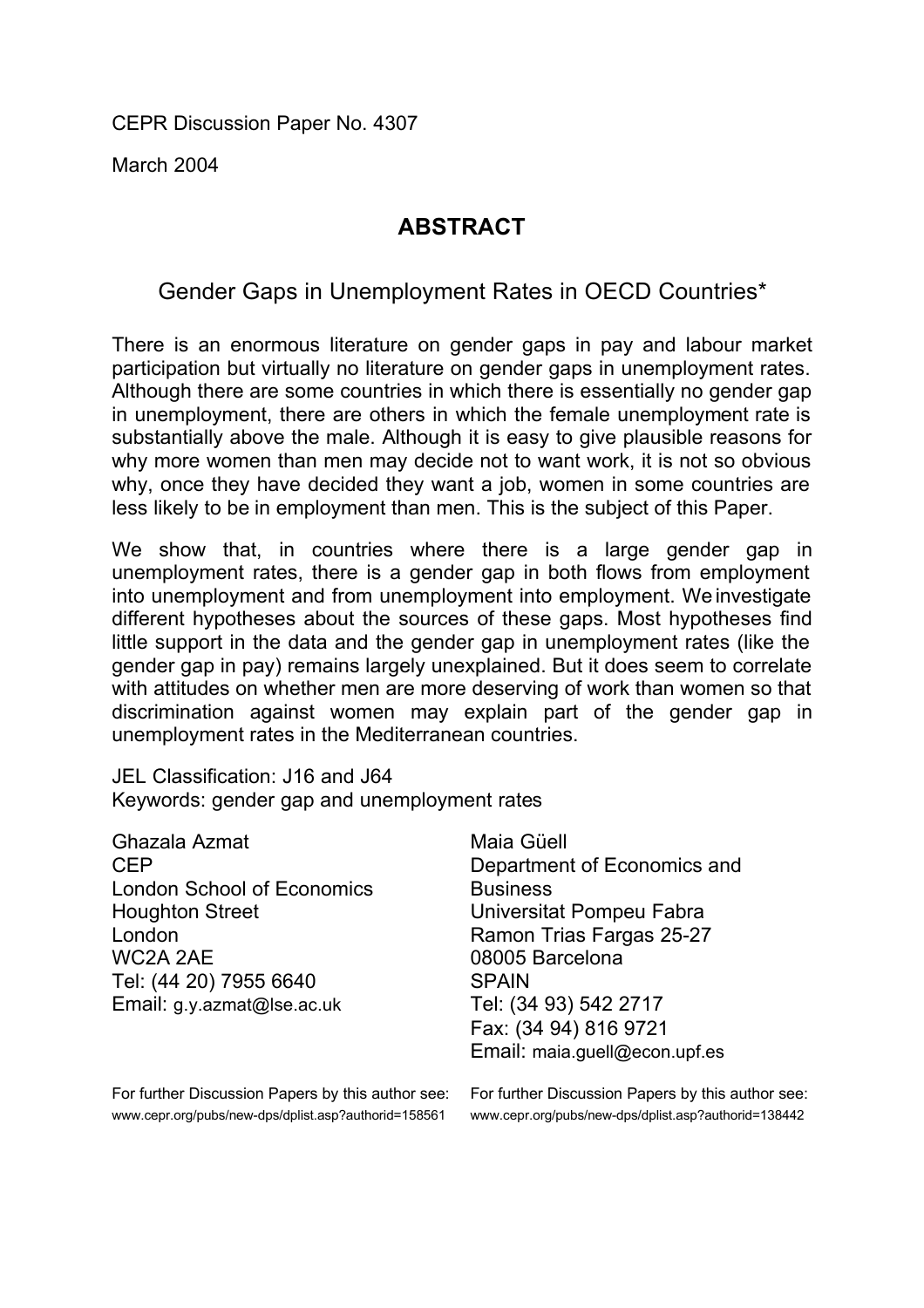Alan Manning Department of Economics London School of Economics Houghton Street LONDON WC2A 2AE Tel: (44 20) 7955 6078 Email: a.manning@lse.ac.uk

For further Discussion Papers by this author see: www.cepr.org/pubs/new-dps/dplist.asp?authorid=108595

\*We would like to thank seminar participants at CEMFI, IFS, LSE, Pompeu Fabra and Princeton and Marco Manacorda and Steve Pischke for their comments.

Submitted 12 January 2004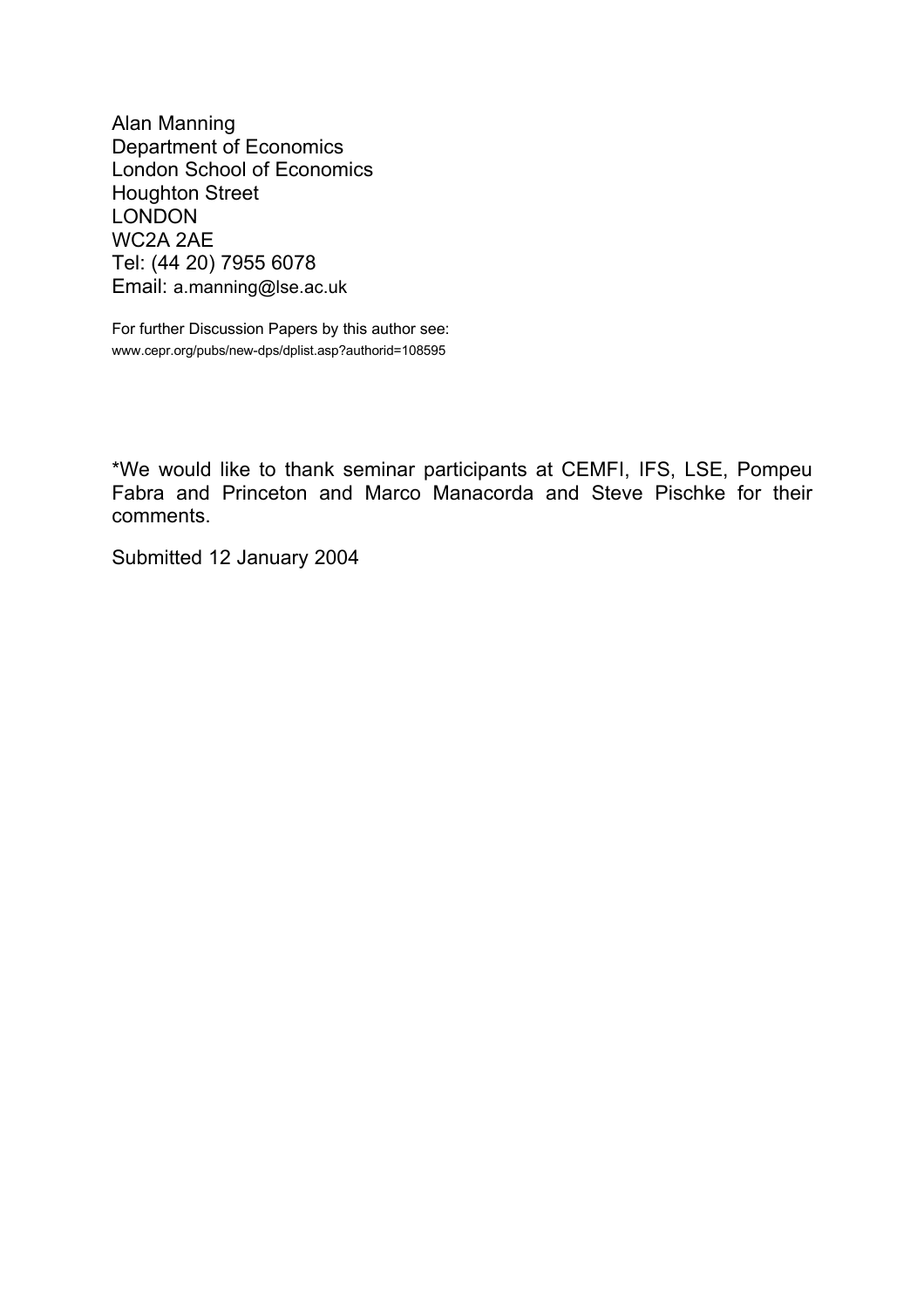#### Introduction

 $\overline{a}$ 

There is an enormous literature on gender gaps in pay and a vast literature on gender gaps in labour force participation rates (see Altonji and Blank, 1999, for an overall survey and Blau and Kahn, 2003, for a recent international comparison). Yet, there is very little written on gender gaps in unemployment rates (though see Ham, Svejnar and Terrell, 1999, for an examination of two transition countries): for example a recent OECD paper on the economic position of women baldly stated on the first page that "the analysis concentrates on gender differences in employment, the organisation and characteristics of jobs and their remuneration, leaving aside the examination of unemployment or inactivity" (OECD, 2002, p63). If there were no interesting gender gaps in unemployment rates then this lack of literature might be understandable. But, as Table 1 shows, this is not the case: while the gender gap in unemployment rates (measured as the female minus the male) is small (or even negative) in some countries, there are others in which it is very large. For example in the UK, the prime-age female unemployment rate is 1.1 percentage points below the male while in Spain it is 11.8 percentage points above. It should be emphasized that the unemployment rates in Table 1 are all computed using the standardized ILO definition<sup>1</sup> so are meant to be comparable across countries. In terms of the gender gap in unemployment rates, one can identify several distinct groups of countries in Table 1. First, the highest gender gaps in unemployment rates are to be found in the Mediterranean countries (Spain, Greece, Italy and France). Next come the Benelux countries (Belgium, Netherlands and Luxembourg), then the 'Germanic' countries (Germany, Austria and Switzerland), then the 'Nordic' countries (Sweden, Finland and Norway) and, finally the 'Anglo-Saxon' (US, UK, Ireland, Australia, Canada and

 $1$ <sup>1</sup> To be unemployed according to the ILO definition, one must not be currently in employment, one must have looked for work in the last 4 weeks and be available to start work within 2 weeks.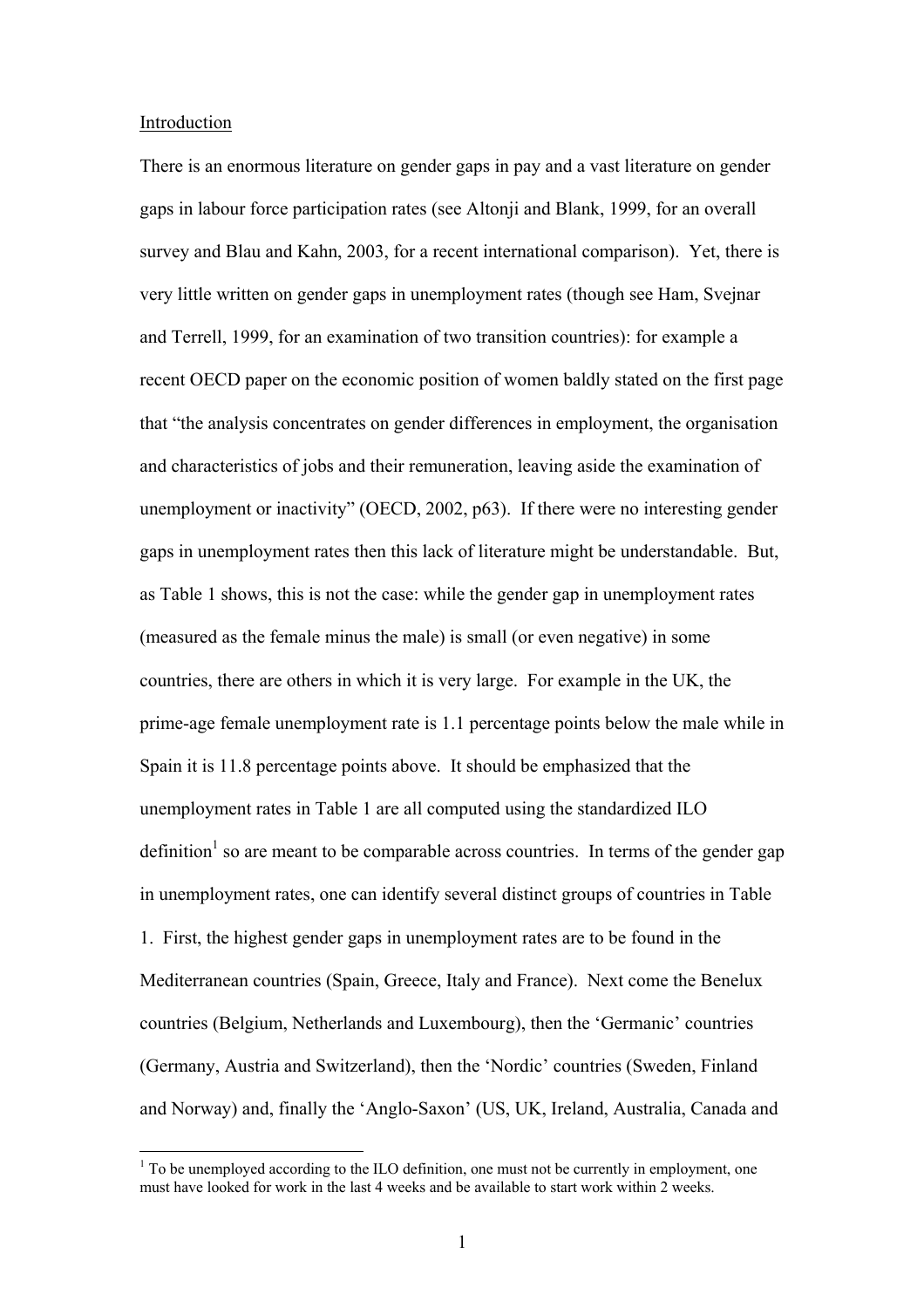New Zealand). In a number of the Mediterranean countries the 'unemployment problem' is largely a problem of female unemployment<sup>2</sup>. For future use we will refer to the countries in which the female unemployment rate is much higher than the male as the 'high-gap' countries and those in which the female-male gap in unemployment rates is small or even negative as the 'low-gap' countries.

 One might wonder whether the pattern of gender gaps in unemployment rates across countries has always been as Table 1 shows it is now. Figure 1 looks at the evolution of male and female unemployment rates over time. One can see that there is an interesting reversal. Most of the countries that now have large gaps used to have small or non-existent gaps and the gap only emerged in the 1960s and 1970s whereas some countries like the US used to have a gender gap but now do not (although it was always much smaller than seen in some countries today).

This paper starts from the premise that this gender gap in unemployment rates is interesting and attempts to understand why this gap exists and how the crosscountry variation can be explained. One should emphasize that the question we are interested in answering is not 'why are women less likely to be in employment than men?' (either measured as the employment-population ratio or the labour force participation rate) for which there are fairly obvious answers in terms of the allocation of domestic responsibilities and a large literature on the subject but the question 'why, once they have decided they want a job, are women in some countries much less likely to be in employment than men? $3^3$ .

 $\overline{a}$ 

 $2^{2}$  Typically these countries also have very high youth unemployment rates though we do not consider this issue here.

 $3$  Of course, it may not be so easy to separate participation from unemployment decisions and the possible links between the two are discussed below.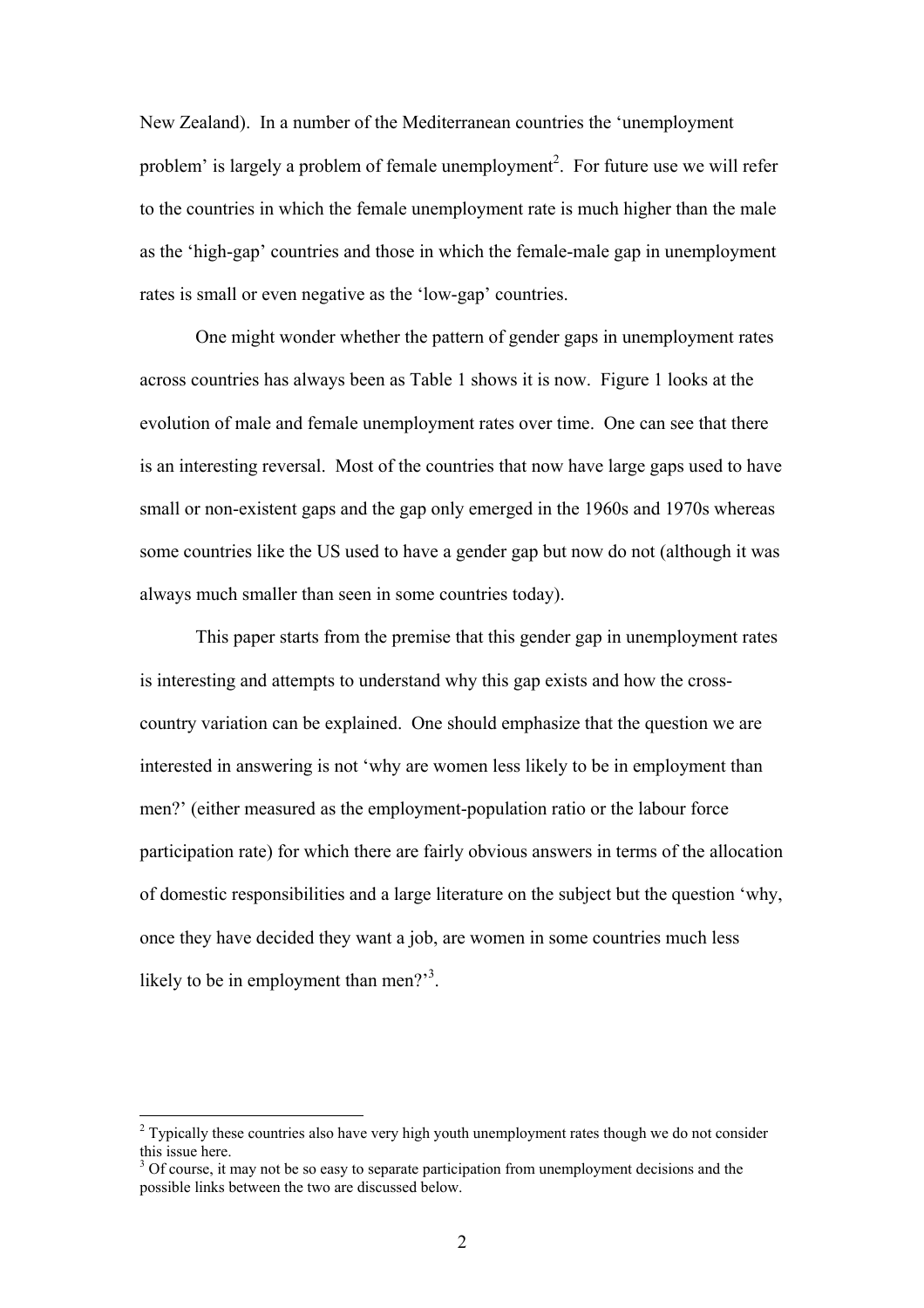The structure of the paper is as follows. In the next section we consider the gender gap in unemployment rates in more detail, investigating whether the aggregate figures (as presented in Table 1 and Figure 1) can be explained by gender gaps in characteristics among those in the labour force. The answer, probably unsurprisingly, is 'no'. This section also investigates variation in the gender gap in unemployment rates across different characteristics: we find that the gender gap in unemployment rates tends to be larger for the young, married women and those with young children.

 The second section then looks at gender differences in labour market dynamics, the flows into and out of employment, unemployment and inactivity. Women tend to have higher flows out of employment into unemployment in the 'high-gap' countries and higher flows into inactivity in all countries. But, the 'highgap' countries also tend to have large gender differentials in the flow out of unemployment into employment. We need to understand both why employed women in some countries leave employment for unemployment at a faster rate than men and why unemployed women in some countries find it so much more difficult than men to get a job.

 The third section investigates in more detail flows out of employment into unemployment. We show that, in most countries, one cannot explain much of the gender gap in these flows using gender differences in the types of jobs that men and women do. We also show that domestic responsibilities (primarily child care) only account for a small fraction of job endings that result in unemployment (most job endings for these reasons end up in inactivity) so that it is not primarily gender differences in domestic responsibilities that can account for the gender differences in the flows from employment to unemployment.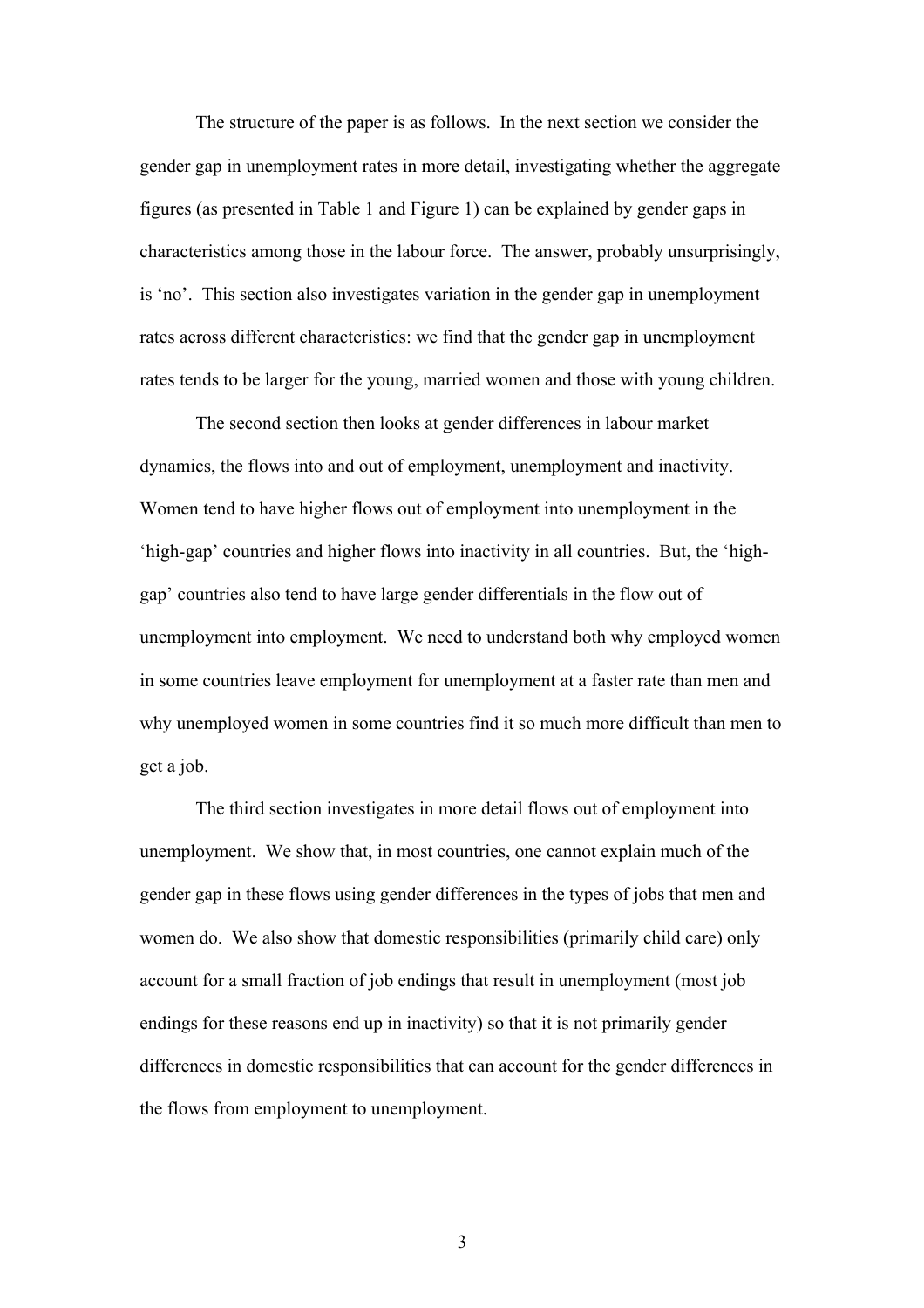The fourth section investigates the flow from unemployment to employment. We find no evidence that the female unemployed are less 'serious' about wanting work than their male counterparts in the 'high-gap' countries. The gender gap in reported search activity seems similar in both 'high-gap' and 'low-gap' countries and and the receipt of welfare benefits by women in 'high-gap' countries is typically quite low.

 The fifth section considers the hypothesis that it is the behaviour of employers that makes it difficult for unemployed women to get jobs in some countries. We present evidence that in countries where attitudes are more gender biased the gender gap in unemployment rates is higher. We suggest that, when the overall unemployment rate is high and there are queues for most jobs, it is relatively easy for employers to indulge in discriminatory behaviour.

 The sixth section investigates the hypothesis that, in some countries, there is a mismatch between the types of jobs that unemployed women want and employers are offering. Perhaps the most notable possible example is the availability of part-time work. It is true that there is a lot of variation in the extent of part-time employment and that it tends to be relatively rare in the 'Mediterranean' countries which have large gender gaps in unemployment rates. But, the unemployed women in these countries do not report that they are looking for part-time jobs and it seems likely that the lack of availability of part-time work can explain low female participation rates in some countries but not their high unemployment rates.

 Our conclusion is that it is easier to provide evidence against certain hypotheses about the source of gender gaps in unemployment rates than it is to provide evidence for hypotheses. In this there is perhaps a parallel to the gender pay gap that is also hard to fully explain. However, we do suggest that attitudes towards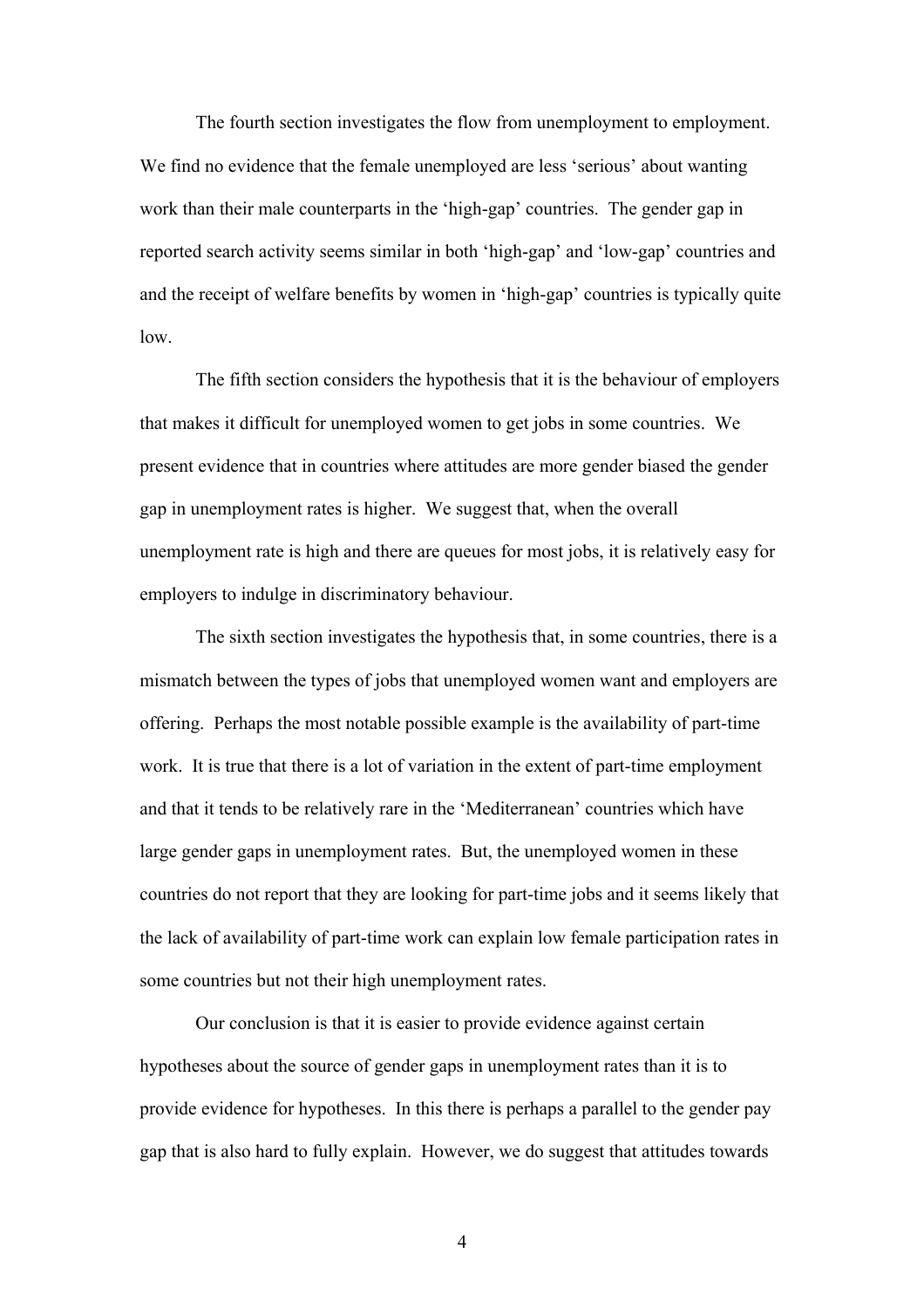male and female unemployment may be important in explaining the gap in countries where unemployment is high.

#### 1. Variations in the gender gap in unemployment rates

 It is conceivable that the gender gaps in unemployment rates observed in Table 1 can be explained away by gender gaps in characteristics that vary across countries. Some descriptive statistics of men and women in the labour force are presented in Table A1 in the Data Appendix. For the European countries, we use data from the first six waves of the European Community Household Panel Survey (ECHPS) that cover the period  $1994-1999<sup>4</sup>$  and, for the United States, we use data from the Current Population Survey (CPS) from 1996-2000 (to have an approximately comparable period).

 Table A1 contains a lot of information but the following seem the most noteworthy features. There are some features that seem true of most countries: unemployed women tend to be younger than unemployed men, and a higher fraction of women (both in employment and unemployment) are divorced or separated. But there are some features of the raw data that differ across countries. For example in Spain, Greece, Ireland, and Italy women (both employed and unemployed) tend to have higher education levels than their male counterparts and lower levels of work experience, while France, Belgium, UK, US and the Netherlands do not have marked gender gaps in these variables. This pattern fits with differences in the labour force participation rates and suggests a stronger relationship between education and labour market participation in countries with a low overall female participation rate.

 $\overline{a}$ 

<sup>&</sup>lt;sup>4</sup> For details of the ECHPS see Peracchi (2002) and Nicoletti and Peracchi (2002) who discuss, among other things, sample attrition. Because there may be concerns about the representativeness of the ECHPS we have checked the results for the UK and Spain using their respective Labour Force Surveys: these results are very similar and are available on request from the authors.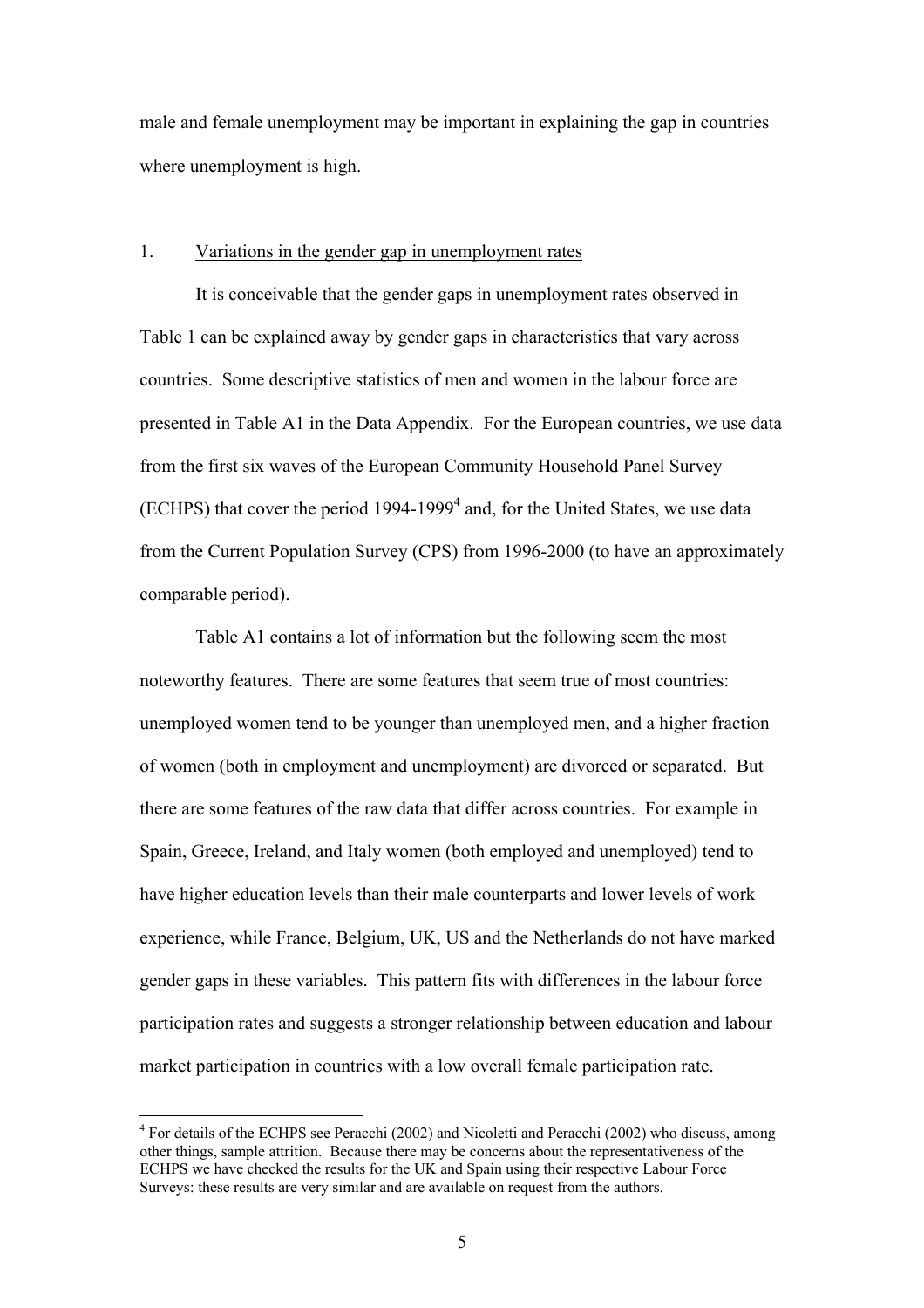Regarding the number of children, there are, crudely, three groups of countries. In Spain, Greece, Italy, France, Luxemburg, and Ireland, there are no differences between unemployed men and women, but there are more employed women that have either no children or young children. In Belgium, the Netherlands, Denmark, Sweden there are no differences among the employed workers but there are more unemployed females that have young children. Finally, in the UK, US, Portugal and Finland there are no significant differences between males and females in these variables.

 To investigate the hypothesis that differences in characteristics can explain gender gaps in unemployment rates we estimate probit models for the probability of being unemployed (conditional on being in the labour force so that we are looking at unemployment rates) including a variety of characteristics as well as a female dummy. The other characteristics included are dummies for age, education, marital status, and the presence of kids in the household. The results are reported in Table 2 where countries are ordered by the gender gap in unemployment rates among primeage workers as reported in Table 1 (we also follow this practice in all subsequent Tables). The first column reports the marginal effects when only a female dummy is included i.e. we estimate a model of the form:

$$
Pr(U=1) = \Phi(\beta_0 + \beta_1 female)
$$
 (1)

These marginal effects should be comparable to the gender gaps in aggregate unemployment rates presented in Table 1. They are similar though not identical, the reason being that the data come from different sources and refer to different periods. The second column then reports the marginal effect of the female dummy when the other characteristics are included in the model (their coefficients are not reported to save space) i.e. we estimate a model of the form: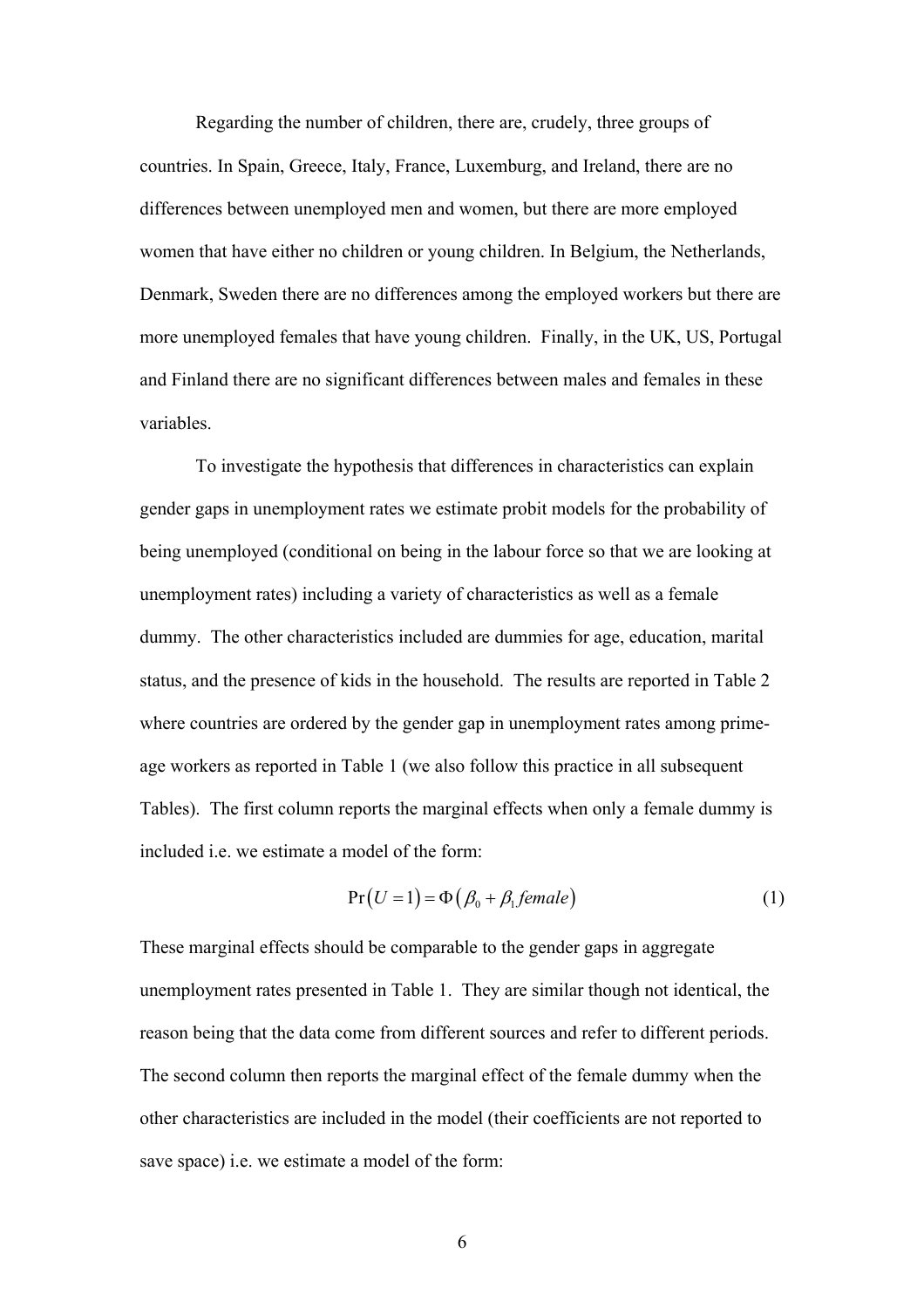$$
Pr(U=1) = \Phi(\beta_0 + \beta_1 female + \beta_2 x)
$$
 (2)

where  $x$  is the vector of other characteristics. Although there is a very slight tendency for the gender gap in unemployment rates to fall in the 'Mediterranean' countries the amount of the gender gap that can be explained using these characteristics is small and substantial gender gaps in unemployment remain in the countries where they exist in the aggregate data.

 The model estimated so far assumes that all women, whatever their other characteristics, have a higher chance of being unemployed. But, it may be the case that the gender gap varies with characteristics. So, we then estimate a model in which all the characteristics are interacted with a female dummy i.e. a model of the form:

$$
Pr(U=1) = \Phi(\beta_0 + \beta_1 female + \beta_2 x + \beta_3 female * x)
$$
 (3)

The marginal effects of these interactions are reported in the third through twelfth column of Table 2. Because the probit model is non-linear one cannot exactly read off the gender gaps in unemployment rates for different sorts of workers from this part of Table 2 but, to a first approximation, one can work out the gap in unemployment rates between men and women with a given set of characteristics, *x*, by adding the coefficients that apply to them. So, to work out the gender gap for married people with young children one would add the marginal effects for having young children and being female, the marginal effect for being married and female and the marginal effect for being female. There is obviously a lot of information here so the results are hard to digest. But, the coefficient on the female dummy itself remains large and significant in the 'high-gap' countries and, where the interaction terms are significant, it seems to be that it is among the young, the married and those with young children that the gender gaps in unemployment rates are largest.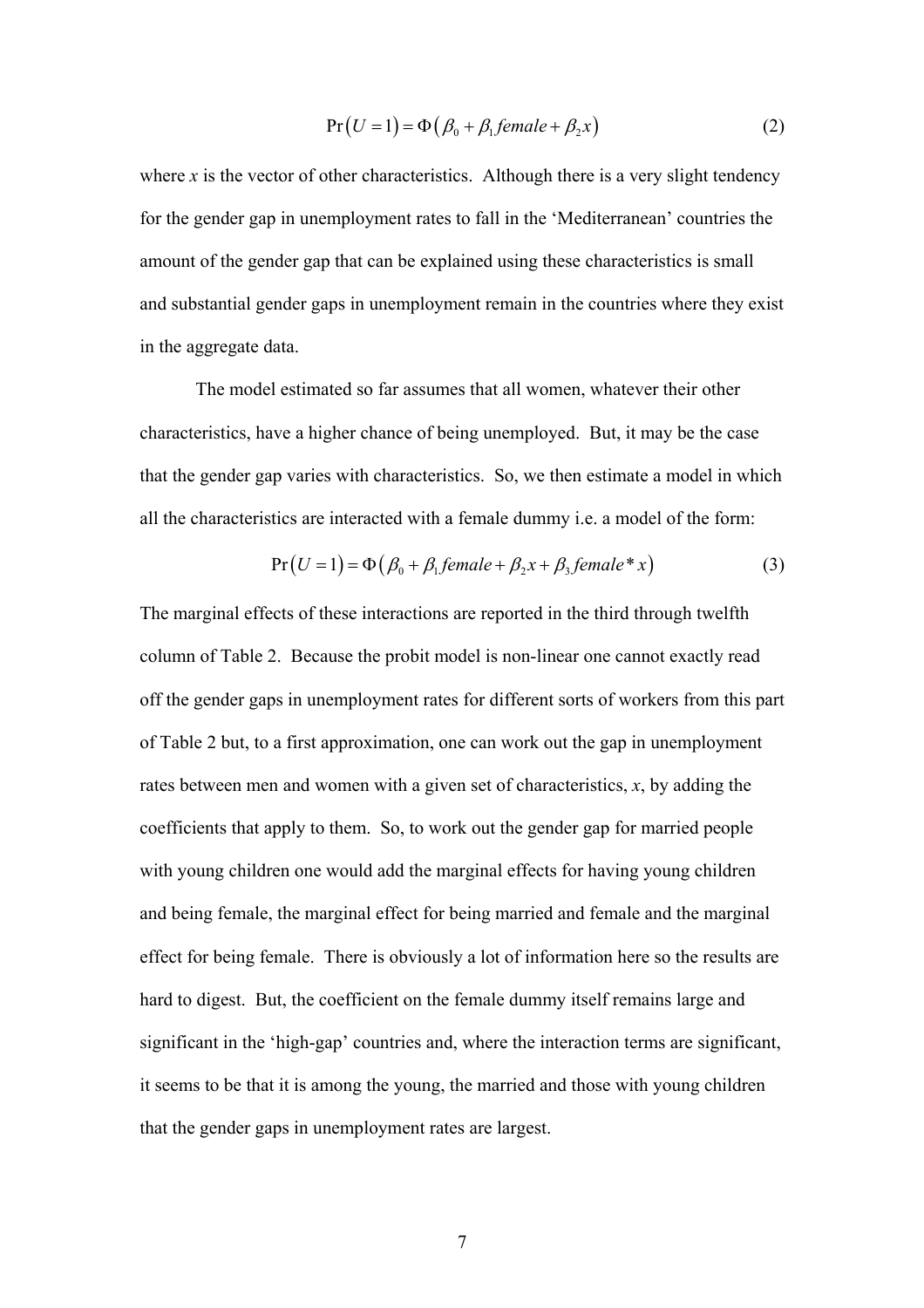All of the discussion so far has been about whether differences in observed characteristics can explain the gender gap in unemployment rates. But, it is possible that differences in unobserved characteristics might also be important, especially in countries where the female participation rate is low and selection into the labour force by women is an important question. But, it seems plausible to think that these unobservable characteristics related to labour market participation would actually exacerbate the gender gap in unemployment rates, not explain them away. To illustrate this suppose that individuals differ in their 'employability', denoted by *x*, and that the unemployment rate is a negative function of  $x$  (denote it by  $u(x)$ ). Further, assume that, in the population, *x* is equally distributed across men and women so that the 'true' gender gap in unemployment rates is zero. If all men participate in the labour market then we will have  $p_m(x)=1$  where  $p_m(x)$  is the labour force participation rate for a man with characteristics  $x^5$ . For women in countries where female labour force participation is low (e.g. Spain), we have  $p_f(x)$  and it seems likely that  $p_f'(x) > 0$  so there is a positive relationship between 'employability' and labour market participation (we saw evidence of this earlier in the fact that Spanish women in the labour force are better educated than men). In this example we would observe the female unemployment rate to be below that of the male simply because the women in the labour force are more positively selected than the men in terms of their employability. This means we would tend to underestimate the true gender gap in the unemployment rate that, in this example, is zero.

 This section has shown that the raw gender gaps in unemployment rates cannot be explained away by gender gaps in characteristics and that, in 'high-gap' countries, even women without the burdens of a partner or children are more likely to

 $\overline{a}$ 

 $<sup>5</sup>$  The conclusion will also go through if we assume that male participation rates are a function of x as</sup> long as the sensitivity to x is weaker than for women.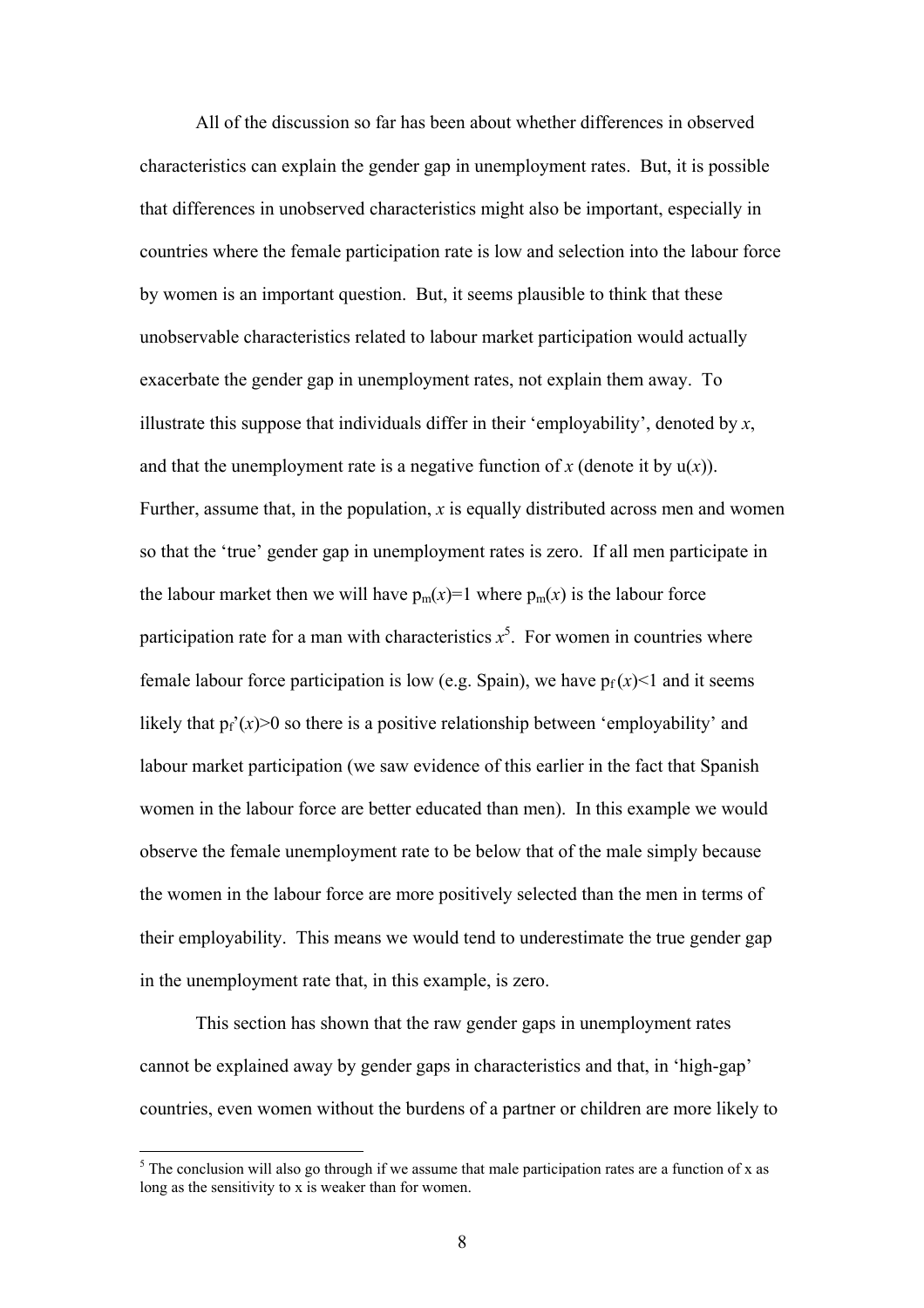be unemployed than equivalent men (though having a partner and/or children worsens this disadvantage).

 A natural next question is whether the gender gap in unemployment rates that we observe in some countries is the result of gender differences in flows into unemployment or flows out of unemployment: this is the subject of the next section.

#### 2. Gender gaps in Labour Market Dynamics

 Most labour economists are familiar with the following formula for the steadystate unemployment rate:

$$
u = \frac{h_{eu}}{h_{eu} + h_{ue}}\tag{4}
$$

where  $h_{eu}$  is the rate at which workers leave employment for unemployment and  $h_{ue}$  is the rate at which they leave unemployment for employment. But, the formula in (4) is based on the assumption that an individual can only be either employed or unemployed. Given the importance of inactivity for women (and increasingly for men in many countries) using this formula to understand gender differences in unemployment rates might be thought to be a bit limiting. If one introduces the extra state of inactivity then one can show that the steady-state unemployment rate (note – not the unemployment-population ratio) can be written as:

$$
u = (1 - \alpha) \frac{h_{eu}}{h_{eu} + h_{ue}} + \alpha \frac{(h_{ei} / h_{ui})}{(h_{ei} / h_{ui}) + (h_{ie} / h_{iu})}
$$
(5)

where:

$$
\alpha = \frac{h_{ie}h_{ui} + h_{iu}h_{ei}}{h_{ie}(h_{ui} + h_{eu} + h_{ue}) + h_{iu}(h_{ei} + h_{eu} + h_{ue})}
$$
(6)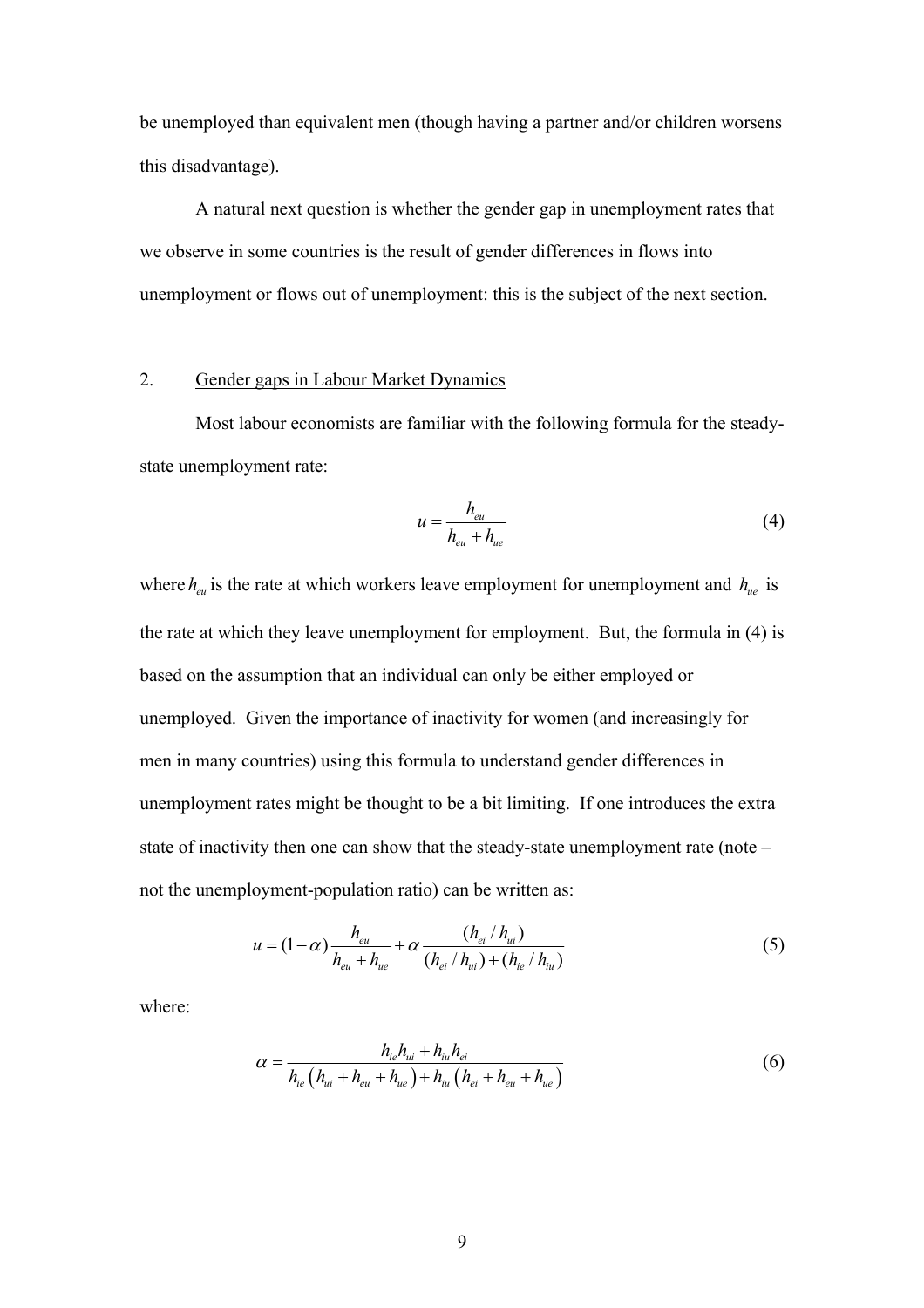The interpretation of (5) is the following. It says that the overall unemployment rate can be thought of as a weighted average of two 'component' unemployment rates. The first term on the right-hand side of (5) is the unemployment rate if there were never any flows into or out of inactivity (it is simply the formula in (4)). The second term on the right-hand side of (5) is what the unemployment rate would be if there were never any direct flows between employment and unemployment only indirect flows via inactivity. Note that, for this unemployment rate, it is the relative size of flows from employment/unemployment to inactivity and vice versa that is important. So, if workers flow at a faster rate from employment to inactivity than from unemployment to inactivity this will tend to raise the unemployment rate.

So, one of the terms in (5) assumes inactivity is unimportant in determining the unemployment rate and the other that it is very important. The weight  $\alpha$  is then a measure of the relative importance of flows via inactivity in generating unemployment though it is hard to give an intuition for its exact functional form.

If there are gender differences in unemployment rates this must be because of gender differences in some (or all) of the hazard rates in (5). Which differences are most important is likely to be helpful in understanding gender differences in unemployment rates. We now consider this issue.

 Table 3a presents estimates of the hazard rates and computation of the different components in (5) for men and Table 3b the corresponding information for women. The data we use for this comes from the retrospective monthly employment history that all individuals in the ECHPS are asked to complete and from consecutive monthly CPS files matching those individuals who are in the sample in consecutive months. Our method for estimating the labour market transition rates is the following. We have observations on the labour market state an individual is in one month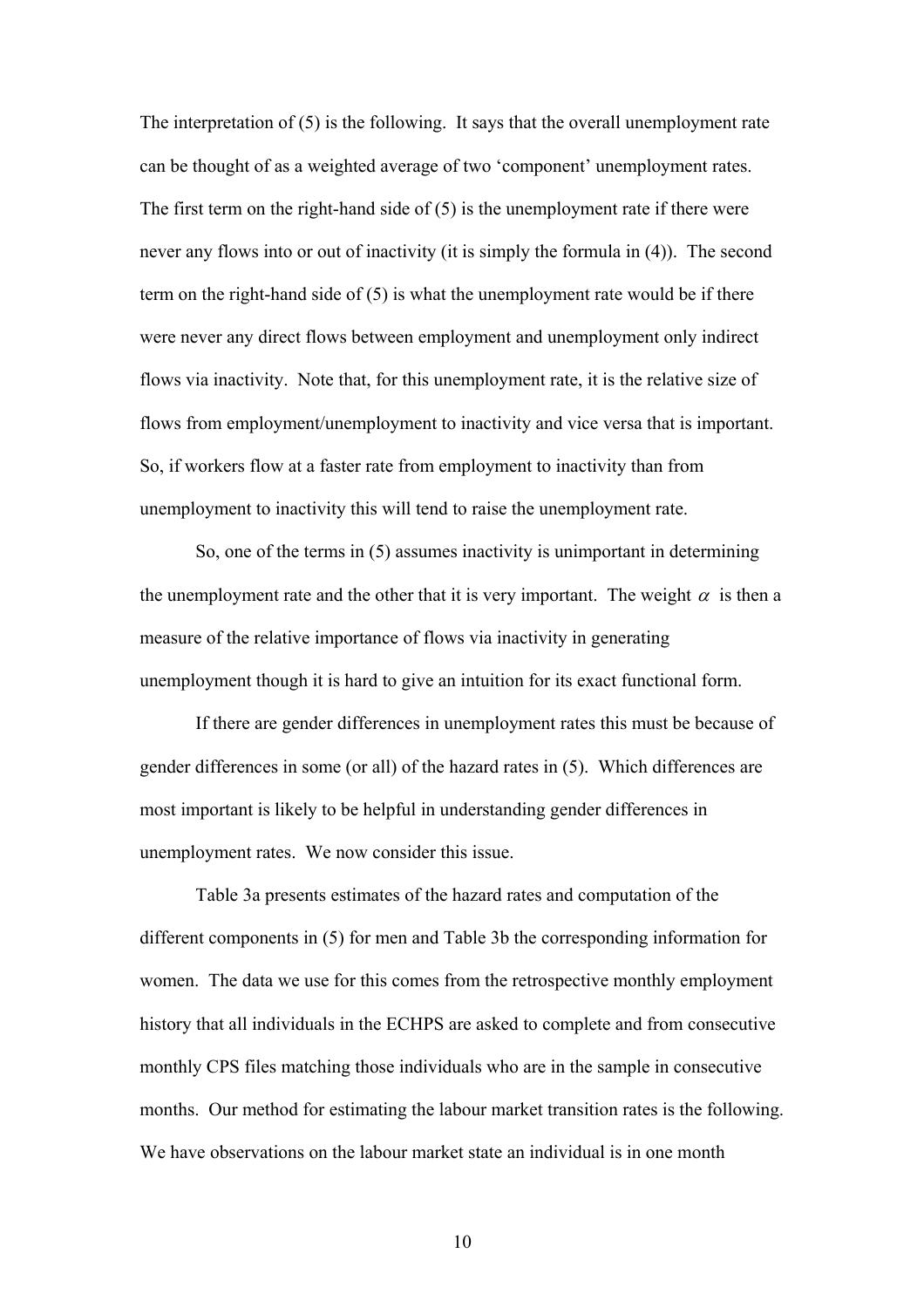(denote this by  $S_0$  that can take the values e,u,i) and then again a month later (denote this by *St* ). As the interval between the two observations is a month it is a reasonable approximation to assume that individuals cannot make two transitions in that period. Then the simplest way to estimate a hazard rate  $(h_{\alpha}$  say) is to note that:

$$
Pr(St = e | S0 = e, St \neq i) = e-heut
$$
\n(7)

The left-hand side of (7) is readily computed using our data and we take the negative of the log to compute the hazard rate<sup>6</sup>. The hazard rates in Table 3 are multiplied by 100 so can be interpreted as the percentage of individuals in one labour market state moving to another in the course of a month.

 One noticeable feature of this data is that flows between different labour market states are much higher in the US than in the European countries. While this is probably true, there are reasons for thinking that the gap as it appears in Table 3 is larger than in reality as the European data comes from retrospective information that probably tends to 'forget' transitions and the US data is known to have misclassification problems (see Abowd and Zellner, 1983, or Abraham and Shimer, 2002) that tend to over-state transitions. However, the main interest here is not the comparison across countries but the gender gaps within countries so we do not attempt to correct the data in any way.

As well as the hazard rates, Tables 3a and 3b also reports the three components of the steady-state unemployment rate as presented in (5) – the steadystate unemployment rate one would calculate ignoring inactivity (the eighth column), that one would calculate ignoring direct flows between employment and unemployment (the ninth column), and the 'share' of the two components using the

 $\overline{a}$ 

<sup>&</sup>lt;sup>6</sup> When the interval between observations is small the estimated hazard rate will be very similar to a simple-minded estimate of the probability of moving states. For example  $h_{eu}$  as defined in (7) is the probability of moving from employment to unemployment given there is not a move to inactivity.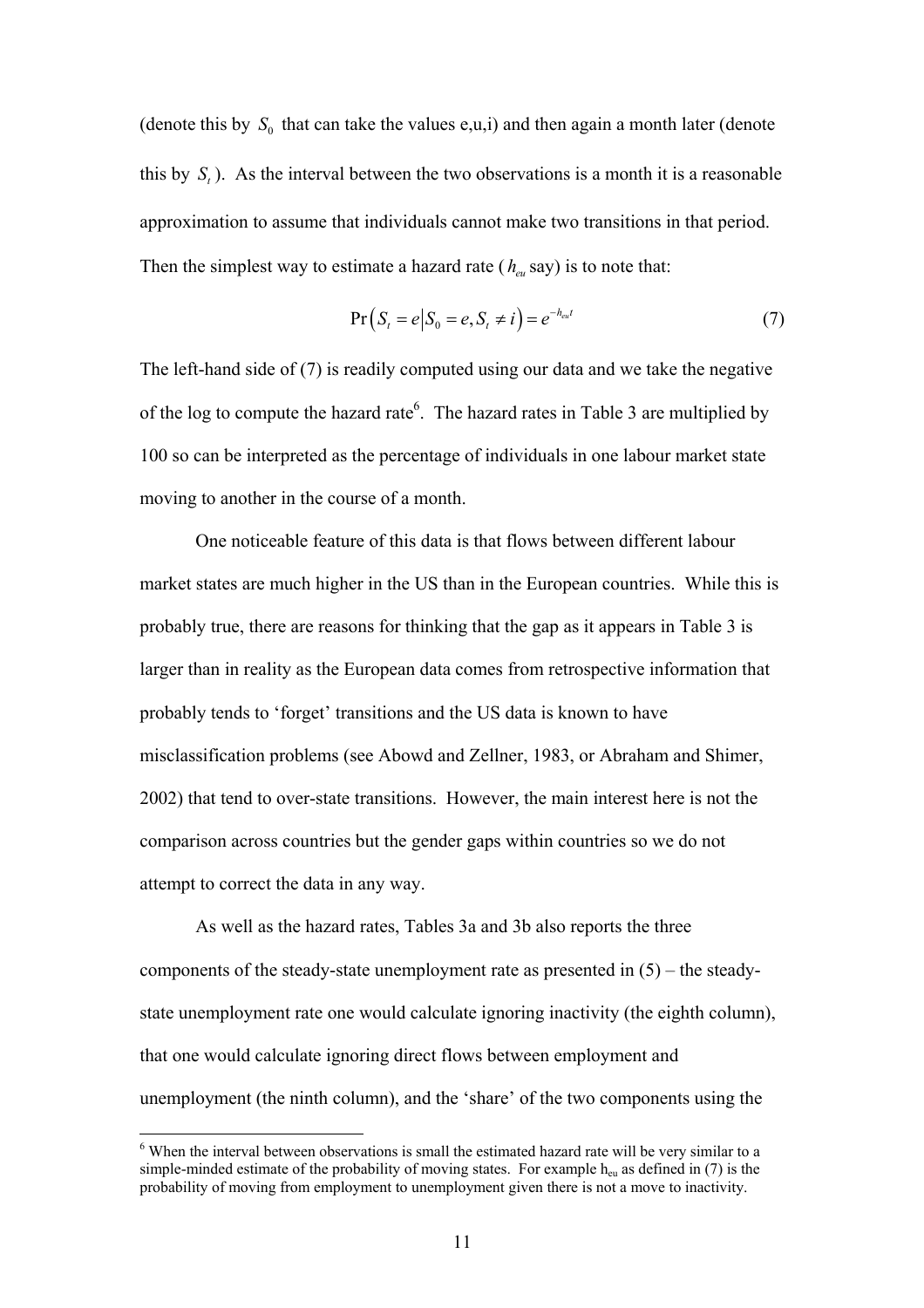formula in (5) and (6) (the tenth column) . Finally, the penultimate column presents the steady-state unemployment rate computed using the hazard rates and the final column the actual unemployment rate in the data as a check on the internal consistency. The last two columns are similar, differences arising from the fact that the labour markets are not in a steady state.

Looking at the results for men in Table 3a one can see that the ' $\alpha$ ' is small, implying that flows into and out of inactivity are relatively unimportant in explaining the male unemployment rate. Also, the two component unemployment rates are very similar. So, the bottom line is that the difference in the steady-state unemployment rates computed using the formulae in (4) and (5) are very small and that, to a first approximation, one can ignore inactivity. Given the high labour force participation rates for men this is probably not that surprising.

 What might be found more surprising are the results for women in Table 3b. It is true that ' $\alpha$ ' is larger for women than for men, implying a more important role for inactivity but, in many countries, it is still very low. This is quite consistent with a low female participation rate if inactivity is a very stable state. And, again the two component unemployment rates tend to be quite similar with the conclusion that the use of (4) rather than (5) will not lead to seriously misleading conclusions.

 Given the results in Tables 3a and 3b we will, in the interests of keeping the paper to a manageable length, concentrate in the rest of this paper on gender gaps in flows between employment and unemployment and largely ignore gender differences in flows involving inactivity. One must be careful here: the results in Tables 3a and 3b do not suggest that gender gaps in flows involving inactivity are non-existent, it is simply that they (for some reason) mirror gender gaps in flows that do not involve inactivity. This needs to be borne in mind.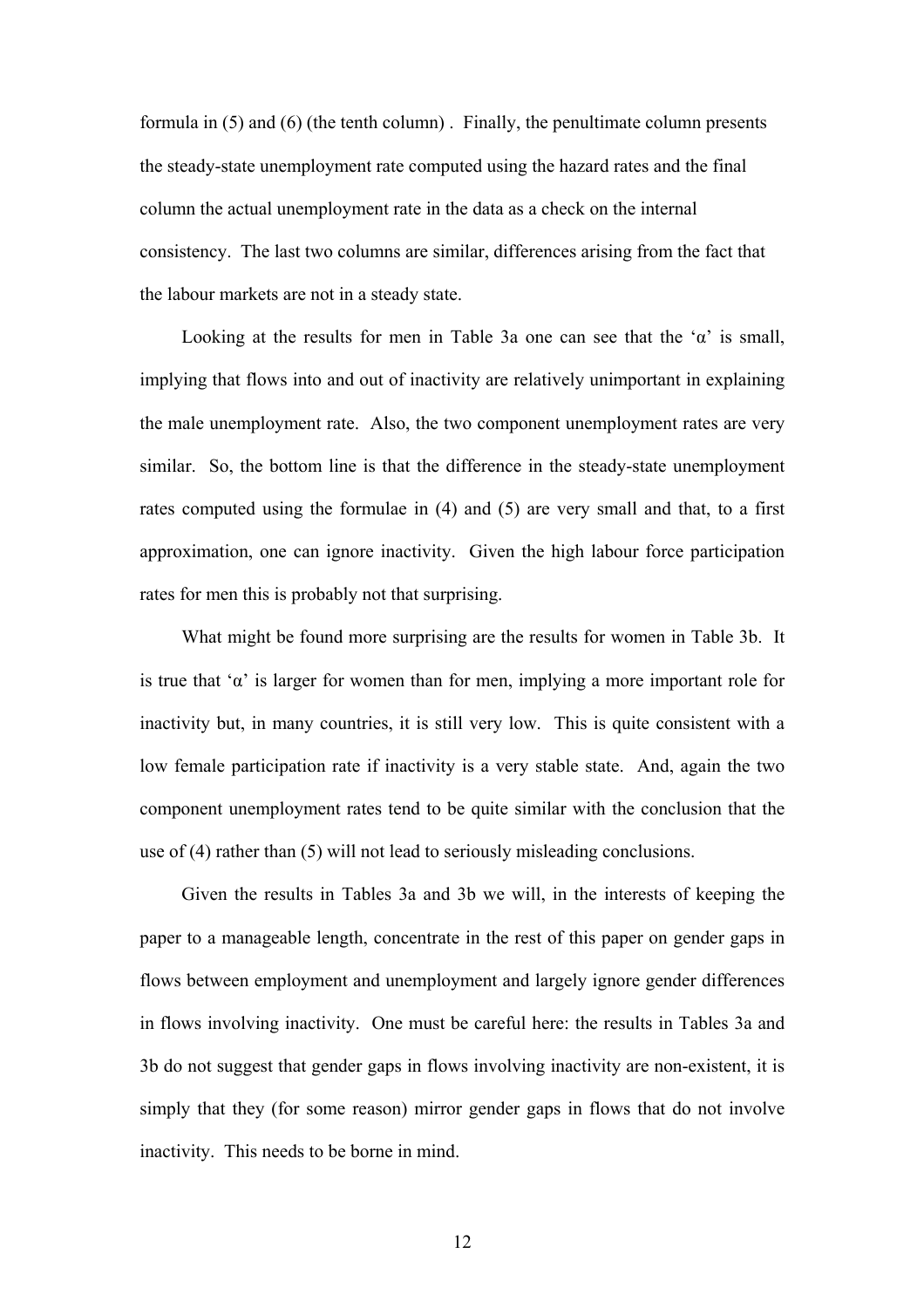We now estimate the hazard rates including other relevant controls. As the hazard rates must be non-negative a convenient empirical model is:

$$
h_{eu} = e^{\beta_{eu}x} \tag{8}
$$

where  $x$  is a vector of characteristics (that will include female dummies). Substituting (8) into (7) suggests that a simple way to estimate  $\beta_{\text{eu}}$  is to restrict the sample to those who are initially in employment and not subsequently in inactivity and then use a complementary log-log model to estimate the probability that the individual is in employment. A similar methodology can be used to estimate all the other hazard rates. The coefficients on a female dummy are reported in Table 4a without any other controls) and in Table 4b with controls for personal characteristics<sup>7</sup>.

 Note that the coefficient estimates will be the extent to which the hazard rate for a particular labour market transition is proportionately different for women. So, when we see in the column headed  $h_{\text{av}}$  that the coefficient on the female dummy for Germany is 0.067 this means that women are 6.7% more likely to leave employment for unemployment than men $8$ .

 There is a lot of information in Tables 4a and 4b but the most important points are the following. If we consider direct flows between employment and unemployment, the 'high-gap' countries seem to have large gender gaps in both the

 $\overline{a}$ 

$$
\frac{\partial u}{\partial \ln(h_{eu})} = u(1-u) = -\frac{\partial u}{\partial \ln(h_{ue})}
$$

so that a proportionate change in  $h_{eu}$  will have the same impact on unemployment (though with the opposite sign) as an equal proportionate change in  $h_{\mu}$ . This means that we can, more or less, compare the coefficients on the female dummy for different transition rates.

 $<sup>7</sup>$  Because we want a common specification for all the hazard rates, the controls do not include any</sup> variables that are 'state-specific' e.g. characteristics of a job if one is in employment. But, Tables 6 and 12 do provide information on the importance of these characteristics.

<sup>&</sup>lt;sup>8</sup> One might wonder whether proportionate or absolute differences in hazard rates are the more important: we think proportionate differences for the following reason. To keep things simple, consider the formula for the steady-state unemployment rate in (4). Then simple, differentiation shows that: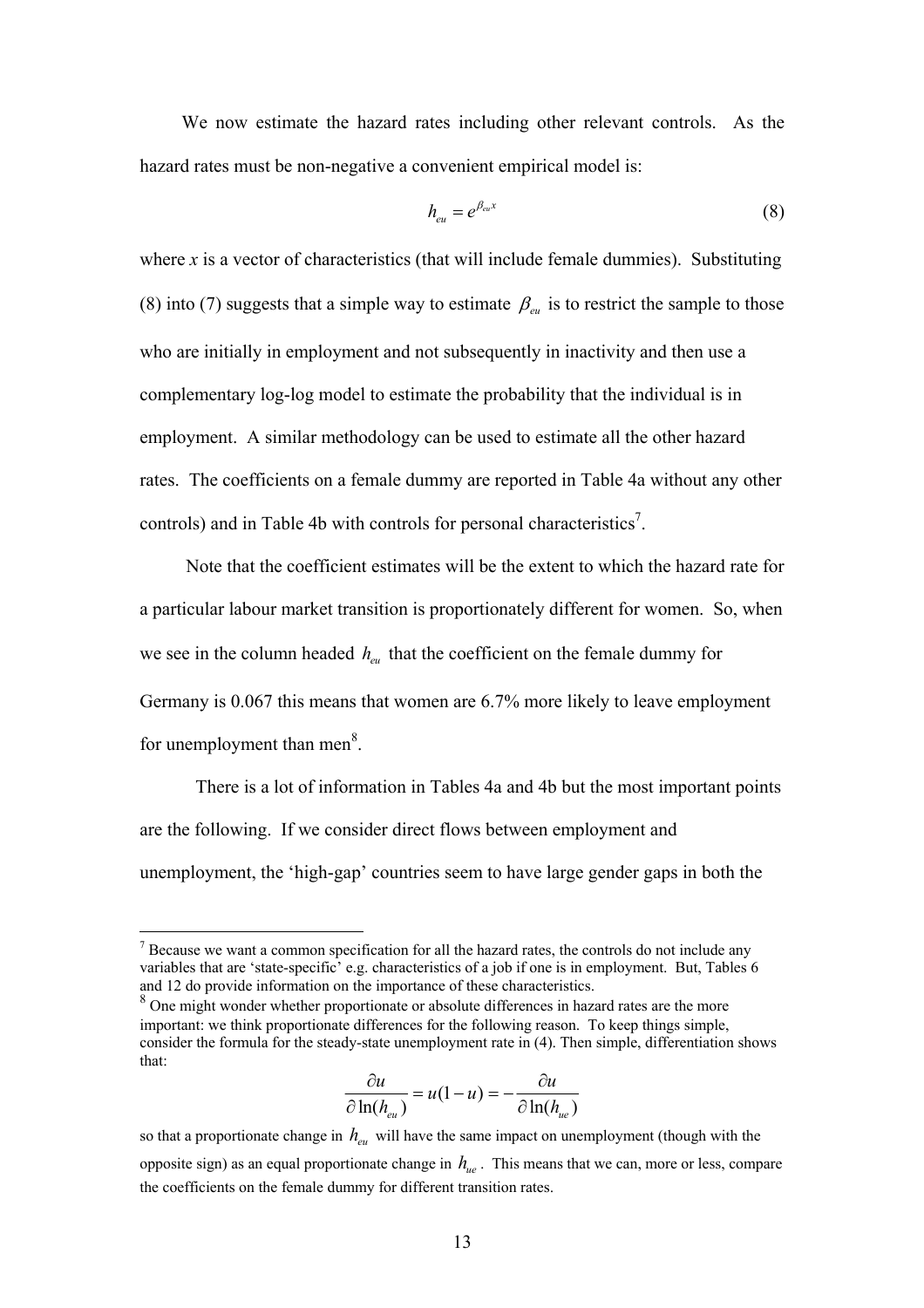flows from employment to unemployment and the flows from unemployment to employment than 'low-gap' countries (read down a column to see this). Both of these gender gaps need to be understood to get a good understanding of the source the gender gap in unemployment rates. One might be concerned about the robustness of this conclusion but other data support it. If women find it harder than men to leave unemployment in some countries then we would expect their durations of unemployment to be higher on average. This is what we see in Table 5.

 If we consider flows involving inactivity, women in all countries tend to have higher flows into inactivity both from employment and unemployment. But, as the discussion of (5) above made clear, it is the proportional difference in the hazard rates from employment and unemployment to inactivity that is important for the unemployment rate so that one should look at the difference between the female dummy on the EI transition and the UI transition in Table 4a or 4b. In the 'high-gap' countries there is some indication that the gender gap in the flow from employment to inactivity is larger than the gender gap in the flow from unemployment to inactivity: this will tend to increase the unemployment rate. There is a less systematic pattern in the gender gap in flows from inactivity to employment or unemployment.

 Given the evidence in Tables 4a and 4b we focus first on the flows from employment to unemployment, then on the flows from unemployment to employment.

#### 3. Gender Differences in Flows from Employment to Unemployment

As Table 4 has shown, women in the 'high-gap' countries leave employment for unemployment at a higher rate than do men. The flow from employment to unemployment is investigated further in Table 6. These regressions are similar to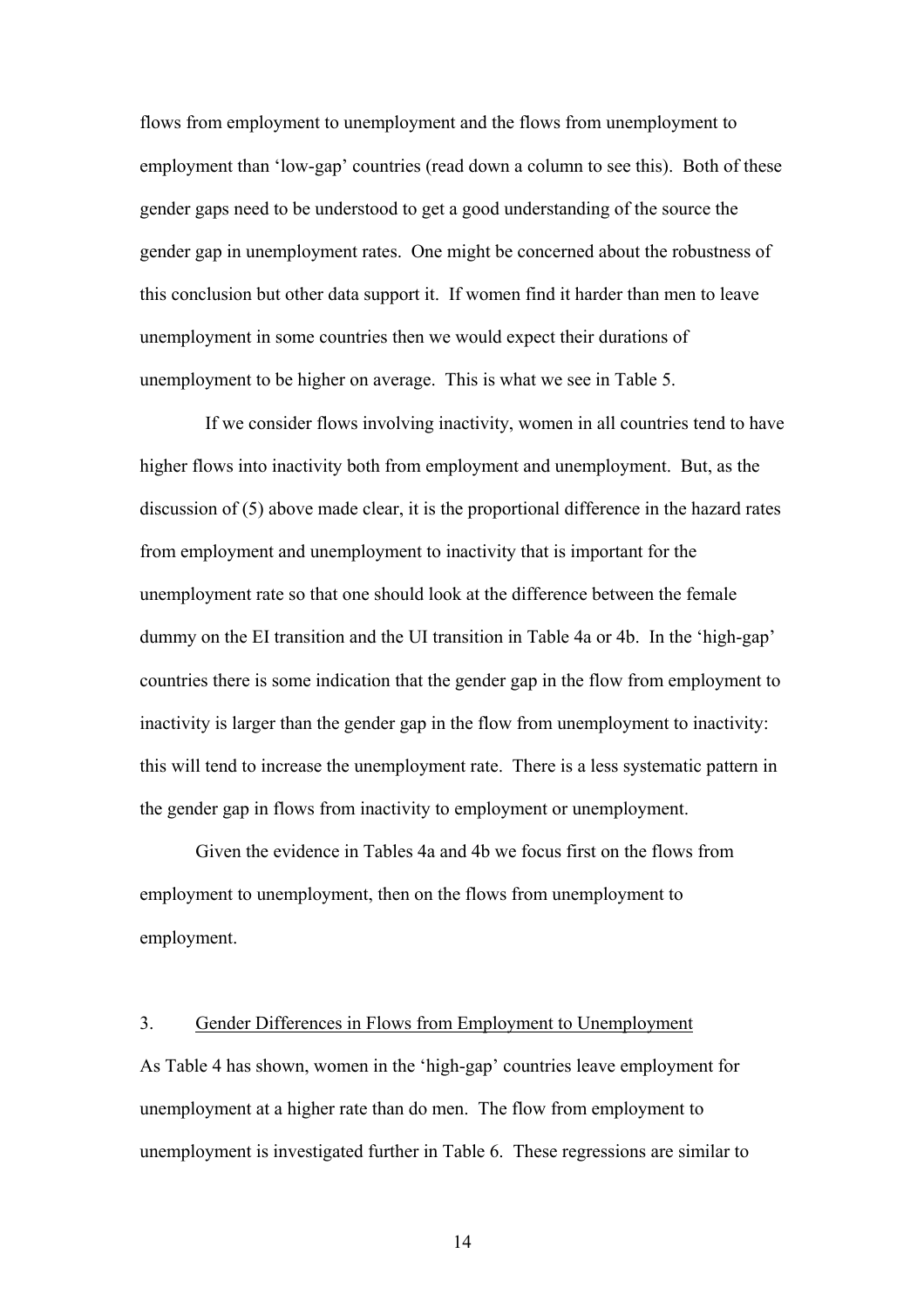those we estimated in Tables 4a and 4b except that, in some specifications, we include some characteristics of the job – notably, industry, occupation, the size of employer, the type of contract and whether the job is public sector to investigate whether gender gaps in these variables can help to explain gender gaps in flows from employment to unemployment<sup>9</sup>. Also, because the information on the characteristics of the job held are only available for jobs held at the annual interview, these equations are estimated on annual data.

 In the first column of Table 6 we report estimates of models for the transition from employment to unemployment that include only a female dummy. The qualitative pattern of these coefficients that are based on annual data is the same as those in Table 4a (that were based on monthly data) with women having higher rates of transition from employment to unemployment than men in the 'high-gap' countries. The second column then introduces personal characteristics as extra controls: this has only marginal effects on the coefficient on the female dummy. The next four columns then report results when we interact the female dummy with marital status and the number of children to see whether there is significant variation in the gender gap in the flow from employment to unemployment. Almost all of these interaction terms have coefficients that are insignificantly different from zero suggesting that domestic responsibilities do not play a big role in transitions from employment to unemployment.This is not to say that domestic responsibilities do not play an important role in women's flows out of employment, just that women with children are more likely to leave employment for inactivity than unemployment. This conclusion is consistent with information on the reasons given for why jobs end. Table 7a tabulates the reasons given by the currently unemployed for why their

 $\overline{a}$ 

 $9$  We did not do this in Tables 4a and 4b because we wanted to adopt a common specification for all the hazard rates so could only include covariates that are defined in all labour market states.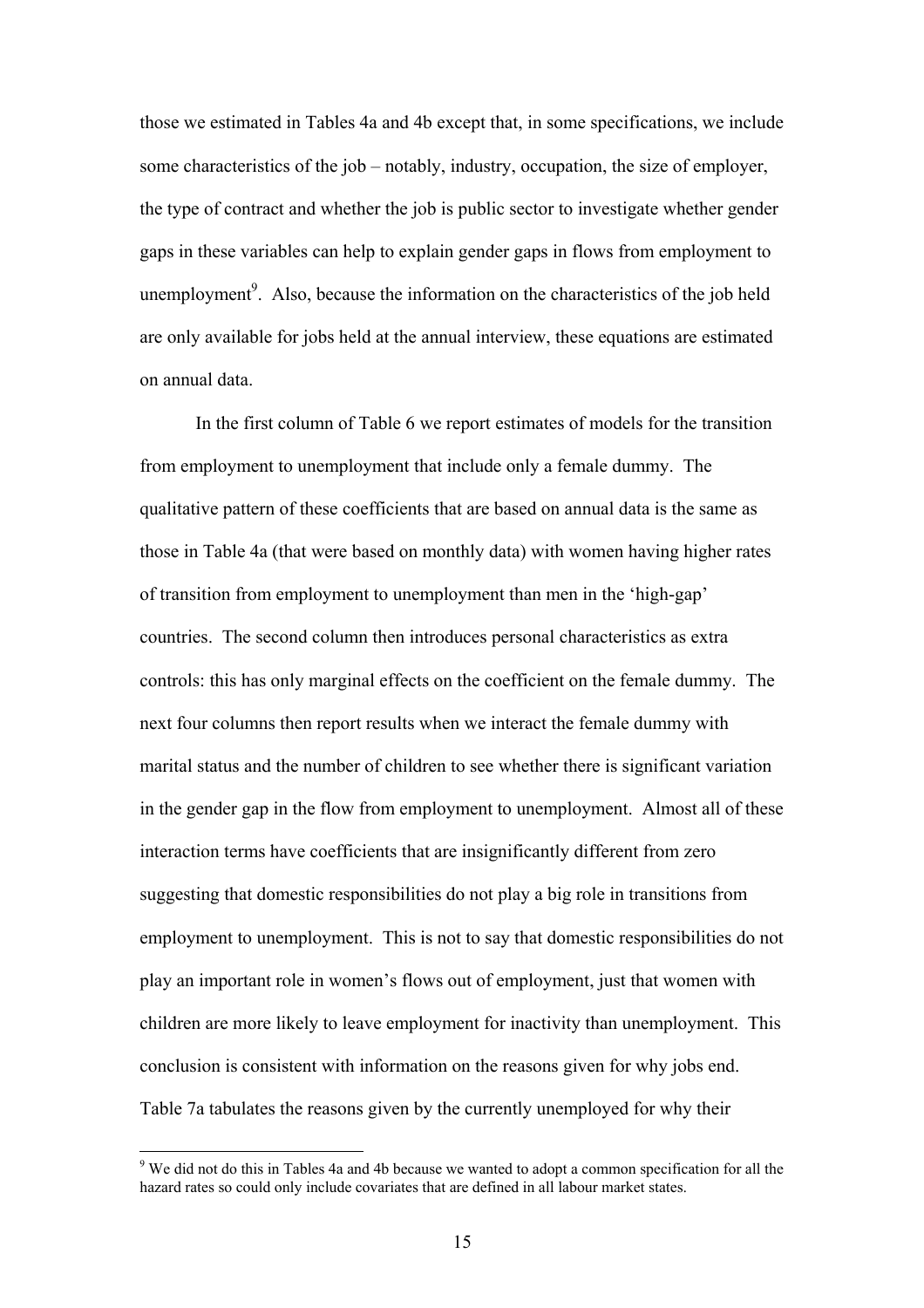previous job ended and in Table 7b reasons are given by the currently inactive for why the previous job ended. With the exception of a couple of countries, reasons connected with 'caring' account for a very small fraction of jobs ending where the individual is currently unemployed<sup>10</sup>. This is not surprising: most women leaving employment to have children go directly into inactivity.

 In many countries men are more likely than women to be laid-off. In countries like the UK this difference is extreme – 45% of male jobs end because the worker is laid-off compared to 23% of women. In the 'high-gap' countries, the most striking feature of Table 7a is that there does not seem to be a large gender gap in the reasons for why workers leave employment for unemployment in the 'high-gap' countries. This hints that it may be employers who are choosing to end the contracts of married women with children rather than those women choosing to quit.

The final column in Table 6 reports the coefficient on the female dummy when job characteristics (industry, occupation, public/private size of firm, full-/parttime, permanent/temporary, job tenure) are also included in a model of the transitions from employment to unemployment. Petrongolo (2003) has documented how female workers are over-represented in temporary and part-time jobs that are generally at more risk of ending. In France and Spain (which are heavy users of temporary contracts) the introduction of these variables does significantly reduce the coefficient on the female dummy but the addition of these variables makes little difference to the gender gap in most countries.

Now, let us turn to flows in the opposite direction, from unemployment to employment.

 $\overline{a}$ 

 $10$  In fact. Table 7a probably overstates the proportion as women who had children and left employment for inactivity but are now trying to get a job again will be included in the 'currently' unemployed category.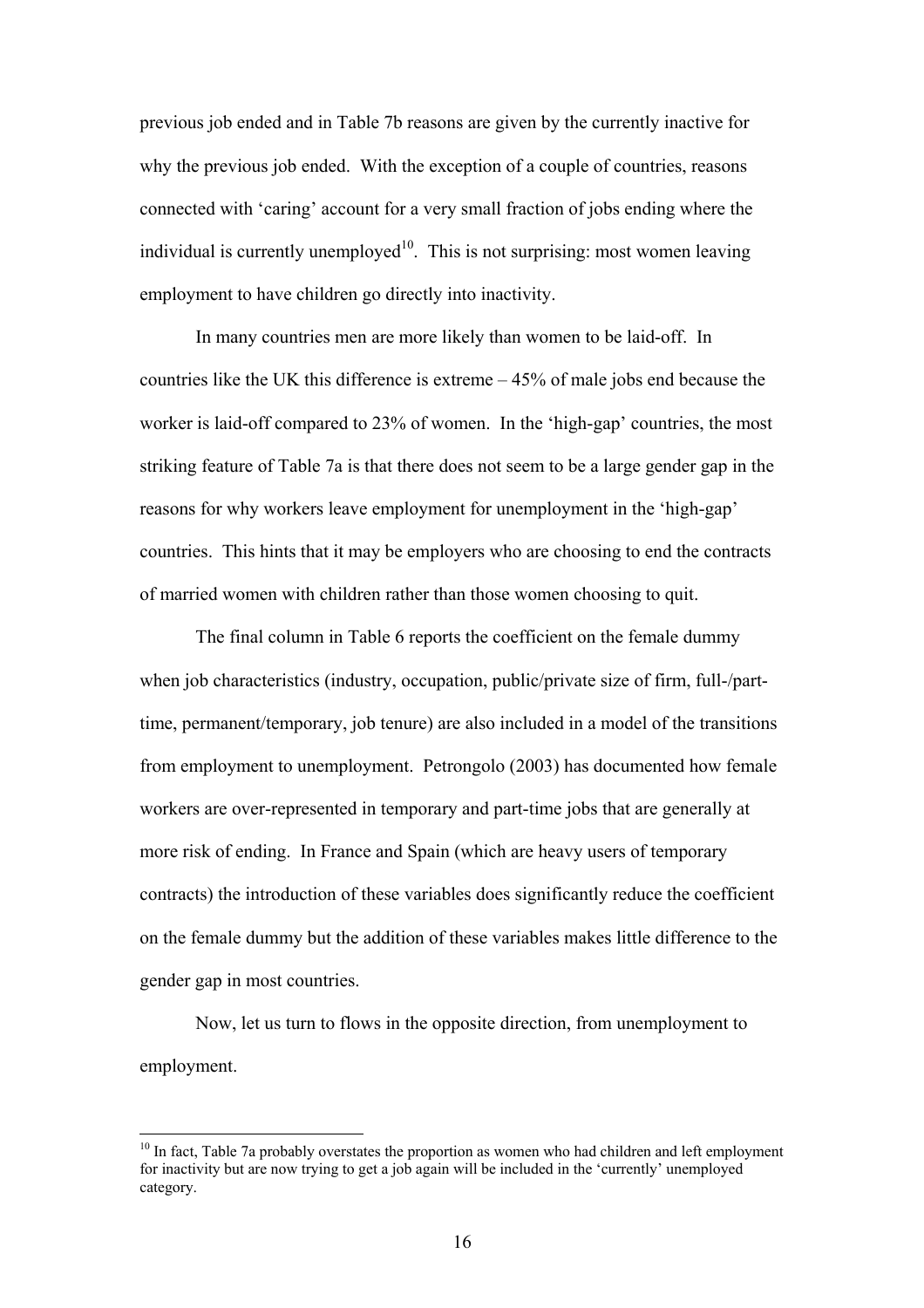4. Flows from Unemployment to Employment: The behaviour of workers The actions of both individuals and employers are likely to affect the flow from unemployment to employment. In this section we consider the actions of the unemployed themselves and the following section considers the actions of employers.

 The unemployment rate is meant to measure the fraction of people who want a job but do not have one. The ILO definition of unemployment uses evidence that people have looked for work in the recent past and are available to start work in the near future to determine whether people without work currently want it. But some economists think that, while there is a meaningful distinction between employment and non-employment, the distinction between unemployment and inactivity is meaningless. On this view the fact that fewer women want paid work (largely because of domestic responsibilities) 'spills over' into a higher unemployment rate and does not simply show up in a lower labour force participation rate. If this is true then, in some sense, the female unemployed in 'high-gap' countries may be less serious about wanting a job and taking steps to get one than the male unemployed. There are a number of ways in which one might test this hypothesis.

Whether unemployment and inactivity are distinct labour market states was a question first posed by Flinn and Heckman (1983) and subsequently also addressed by Jones and Riddell (1999). The basis of their tests is to see whether there is a significant difference between the probability of entering employment between those who are unemployed and those who are inactive.

Table 8 reports results for this exercise for the countries in the ECHPS. The sample is those who are either unemployed or inactive in the initial observation and the dependent variable is binary according to whether the individual is subsequently in employment or not. We report the marginal effect of being in employment in a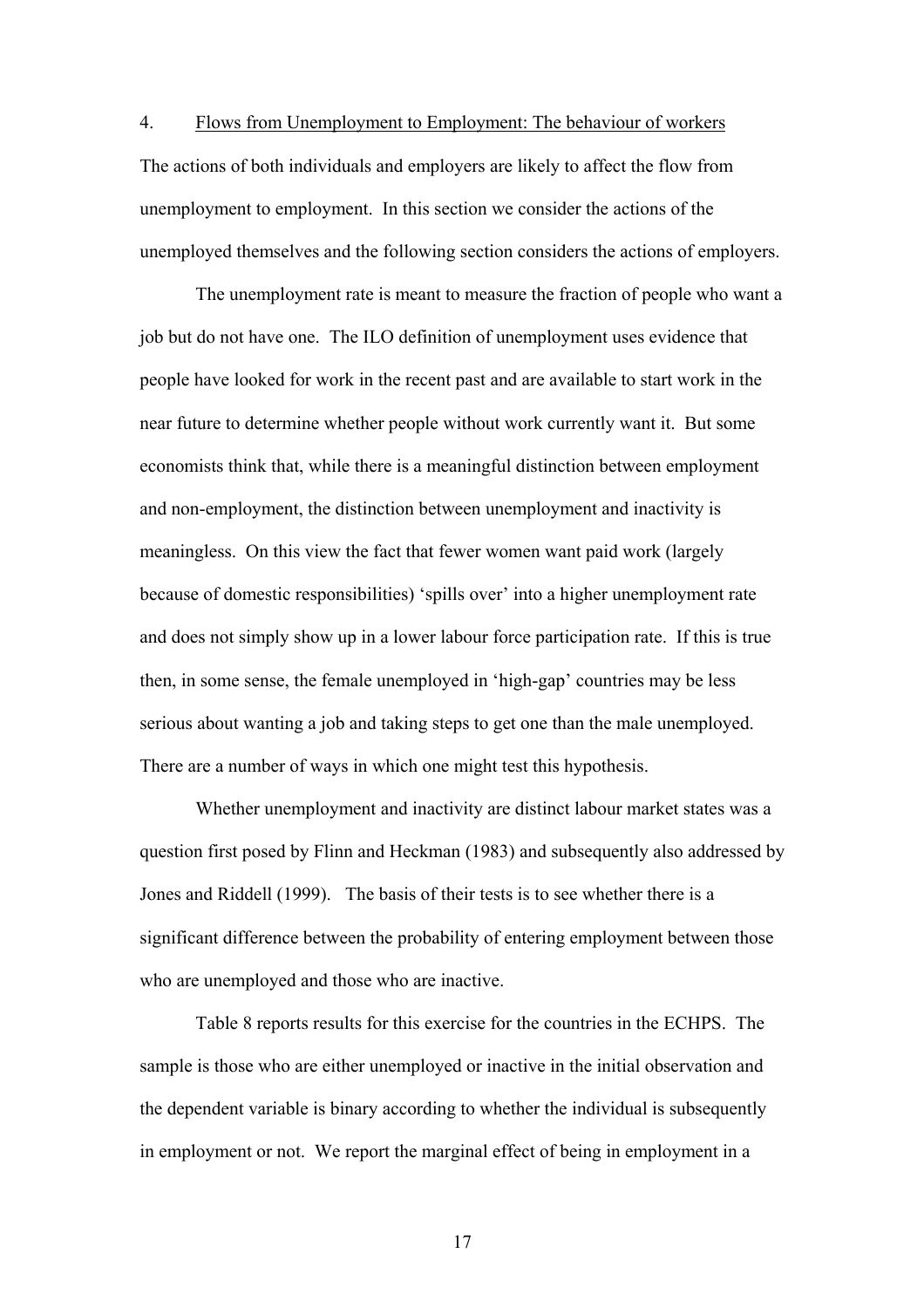month's time of being unemployed rather than inactive. We also interact a female dummy with this variable to see whether there are significant gender differences. In all countries the unemployed are more likely to get a job than the inactive. The extent of this is similar in 'high-gap' and 'low-gap' countries. Further, the interaction of the 'initially unemployed' variable with the female dummy is not noticeably smaller in the 'high-gap' countries as one would expect if the female unemployed are less serious about getting work than their male counterparts: indeed the interaction term is largest in some of the 'high-gap' countries. There is no evidence here that, in the 'high-gap' countries, the difference between the unemployed and the inactive is more blurred than in the 'low-gap' countries.

Another way to consider the hypothesis that the female unemployed in some countries are less serious about getting work is to look at evidence on job search intensity. Measuring search intensity is problematic and the only available evidence is on numbers and types of job search methods that the unemployed report using (though it should be noted that those who report using more search methods do typically have lower durations of unemployment so these measures do seem to capture something of what we might expect). Table 9 presents evidence for the three countries for which we have been able to obtain it – Spain, the UK and the US. There are sizeable and well-known differences in the use of different search methods across countries with, for example, the unemployed in the US being much less likely to report use of the public employment service and to report the use of personal contacts and the UK unemployed report the use of more search methods than those in the US and  $\text{Span}^{11}$  (see Pellizari, 2003, for a cross-country comparison of search methods used to get jobs and the wage premia associated with them). In all countries men

 $\overline{a}$ 

 $11$  One should not make too much of this as the different countries allow respondents a different maximum number of search methods to be listed and this may influence responses although very few report the maximum allowed.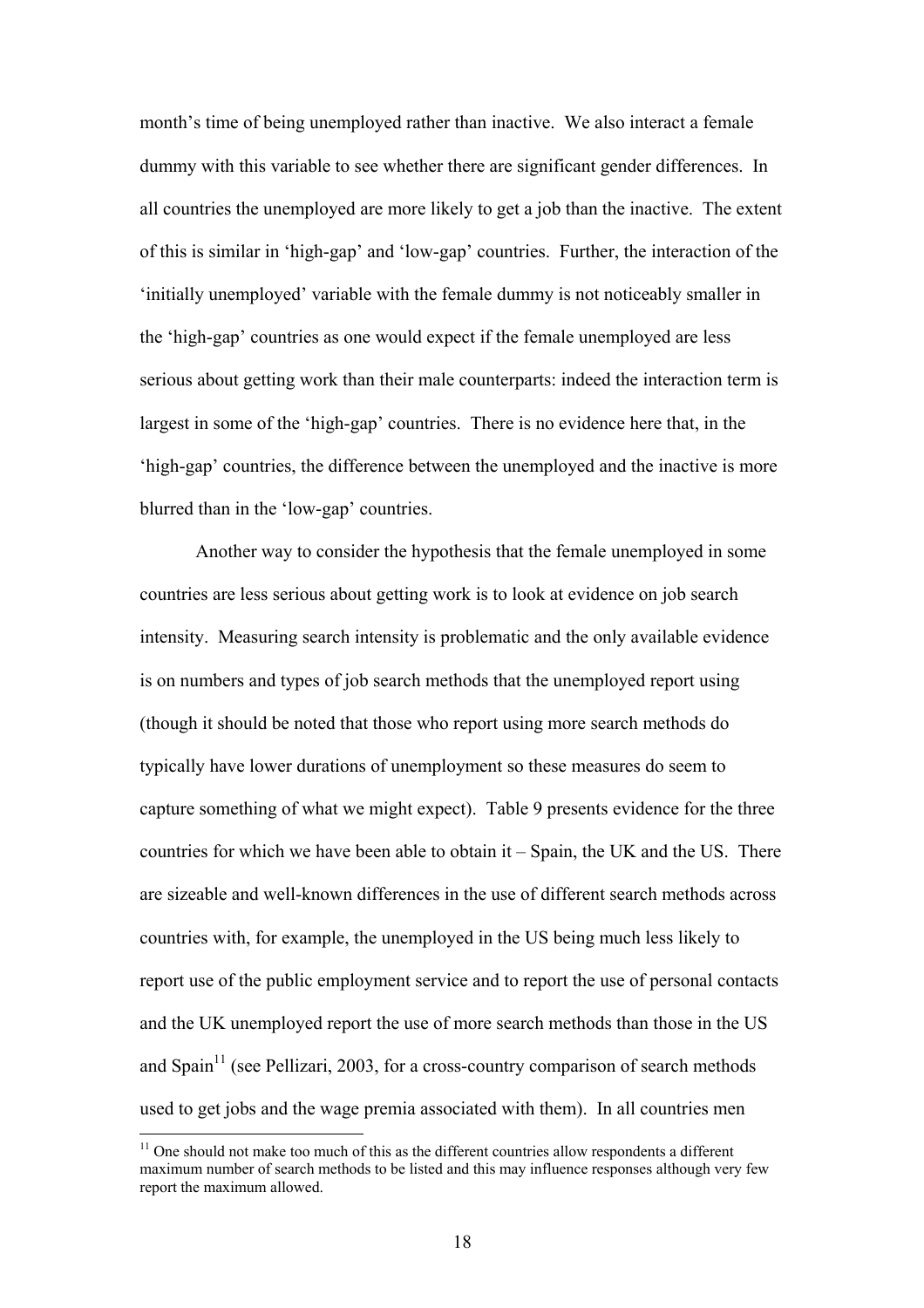report using slightly more search methods than women but this gap is similar in Spain (a 'high-gap' country) and the US/UK (both 'low-gap' countries). The limited evidence presented provides no support for the view that the women in 'high-gap' countries are much less serious in their desire for work as evidenced by their search effort.

Another variant of this hypothesis is that the level and availability of welfare benefits affects exit rate from unemployment through an effect on the reservation wage. Table 10 presents some data on the fraction of the unemployed of different genders who report receiving any form of welfare benefit. In most countries women are less likely to receive welfare benefits than men, probably because their weaker employment history makes them less likely to have established entitlement and because unemployed women may be living with employed men so are not eligible for means-tested benefits. Looking at this table it is very hard to see how it could possibly form the basis of an explanation as to why, in some countries, there is such a large gender gap in unemployment rates. For example, virtually no-one, male or female, in Italy receives any benefits and the proportions of men and women doing so in Spain and the UK are very similar even though they have very different gender gaps in unemployment rates.

However, while we might expect reservation wages to be influenced by welfare benefits, there are other factors that might be important in determining the minimum level of wages acceptable to the unemployed. The ECHPS directly asks the unemployed about the minimum acceptable wage at which they would work. The female unemployed report lower reservation wages than the male unemployed but this is unsurprising given the existence of a gender pay gap and a more pertinent question is whether the gap between reservation wages and the average level of wages is higher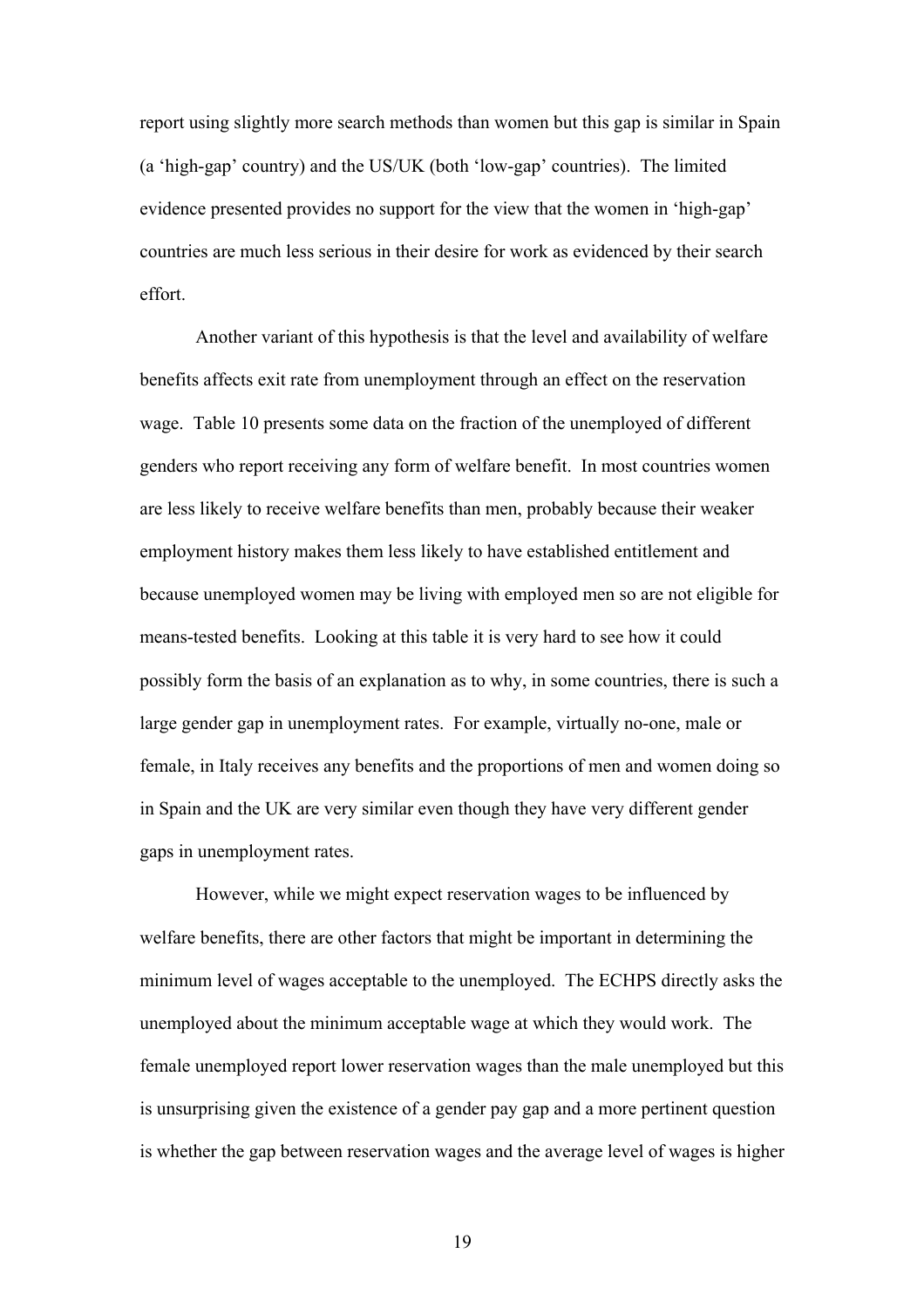for women than for men. We used the ECHPS to compute gender gaps in both wages and reservation wages corrected for personal characteristics (note that to maintain comparability with our measure of the gender gap in unemployment rates as the female minus the male we measure all gender gaps in this way even though the gender gap in wages is normally measured the other way round). We then computed a gender gap in the log of the reservation wage minus the log of the wage (we will call this, with some abuse of terminology the gender gap in the replacement ratio) and, in Figure 2, plot this against the gender gap in unemployment rates. The gender gap in the replacement ratio is generally positive indicating a smaller gender gap in reservation wages than in actual wages. But, there is no indication that the countries with a large gender gap in replacement ratios have a large gender gap in unemployment rates: indeed the regression line (shown on Figure 2) is negatively sloped albeit with a t-statistic of only 1.1.

This section has explored the hypothesis that, for some reason, women in some countries who are classified as unemployed are not as serious about wanting work as the male unemployed or are more selective about the jobs they will take. But, there is no evidence whatsoever for this hypothesis.

Another possible hypothesis about why women in some countries seem to find it hard to get jobs is that employers are less likely to give women jobs. The next section considers this.

#### 5. Do Employers favour Men?

 There are a number of possible economic and social reasons why employers in some countries might favour men when it comes to filling jobs.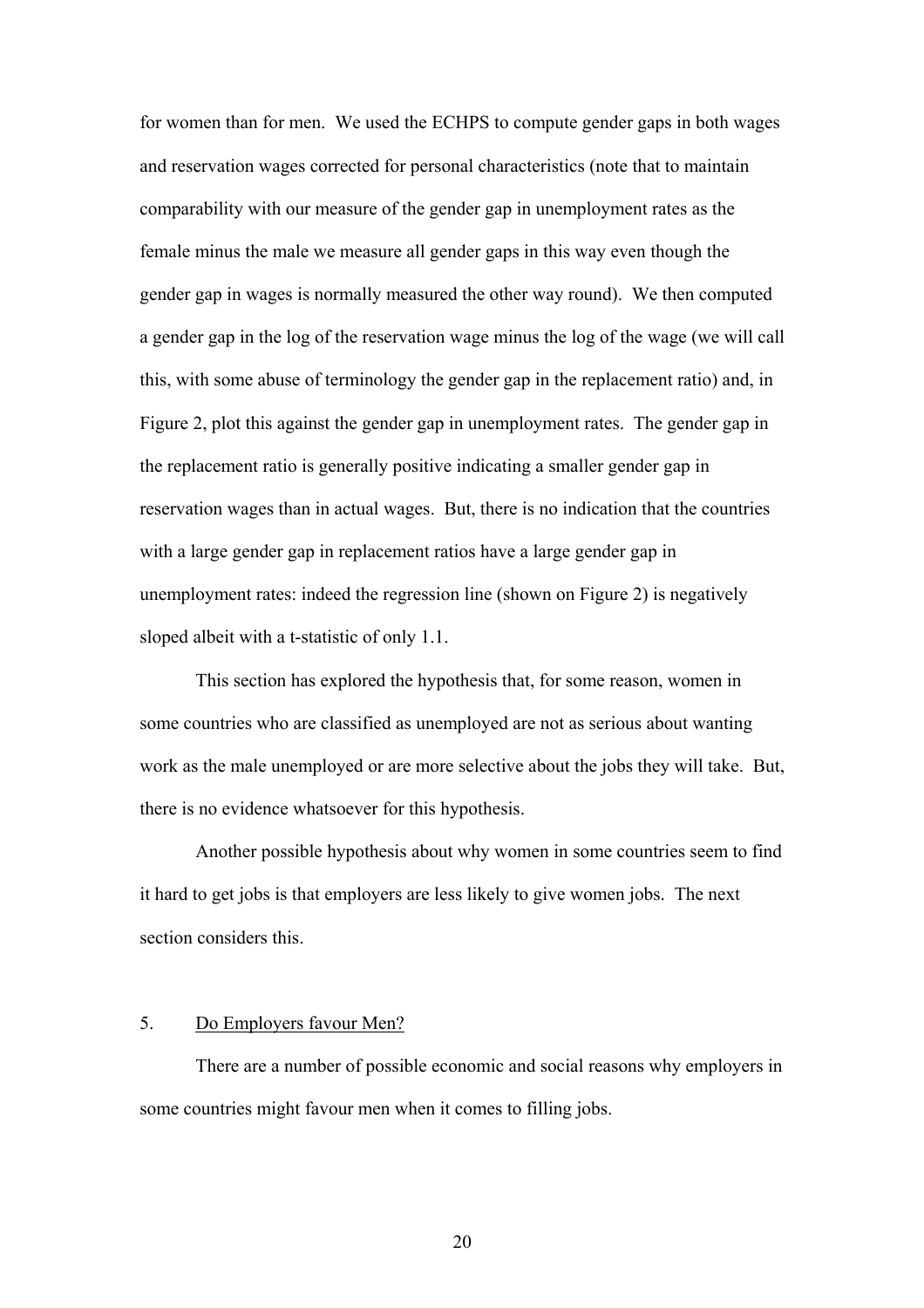A natural first place to start is the relationship between the gender gap in unemployment rate and the gender gap in wages: this is explored graphically in Figure  $3^{12}$ . There is a weak positive relationship between the two (the t-statistic is 1.2) suggesting that countries in which women's pay is a lot below men's pay have lower gender gaps in unemployment rates. As Blau and Kahn (2003) have suggested that cross-country differences in the gender pay gap can be better explained by gender-unspecific labour market institutions like the minimum wage and collective bargaining (all OECD countries now have some form of equal pay legislation), this could be taken as weak evidence that compressing the wage structure results in higher unemployment rates for those workers (here, women) who would, in a free market, earn relatively low wages. But, this evidence is hardly overwhelming and the decision to employ a man rather than a woman may not be based on a comparison of wages alone.

For example, one sometimes hears the argument that employers prefer to appoint men because hiring is costly and men are more likely to stick in their jobs or because women are more likely to take time off work because their children are sick<sup>13</sup>. Even if this is true it cannot really explain why there is a gender gap in unemployment rates in some countries but not others. In fact, in the Mediterranean countries where firing costs are high one would expect employers to be relatively more favourably inclined towards employing women as groups with a higher voluntary separation rate will be relatively attractive workers. So, this hypothesis does not seem to have much mileage. An alternative hypothesis is that differences in

 $\overline{a}$ 

<sup>&</sup>lt;sup>12</sup> These gender gaps come from a regression in which personal characteristics are also included. <sup>13</sup> Or that because women are likely to work fewer hours than men, employers find it harder to cover the fixed costs of employment. However these differences seem small: to give one example, among full-time workers men in Spain work 2.1 hours per week more than women while in the UK the gap is 4.6 hours. Among part-time workers Spanish women work 1.3 hours less than the men whereas British women work 0.4 hours more than the men (figures from the Labour Force Surveys).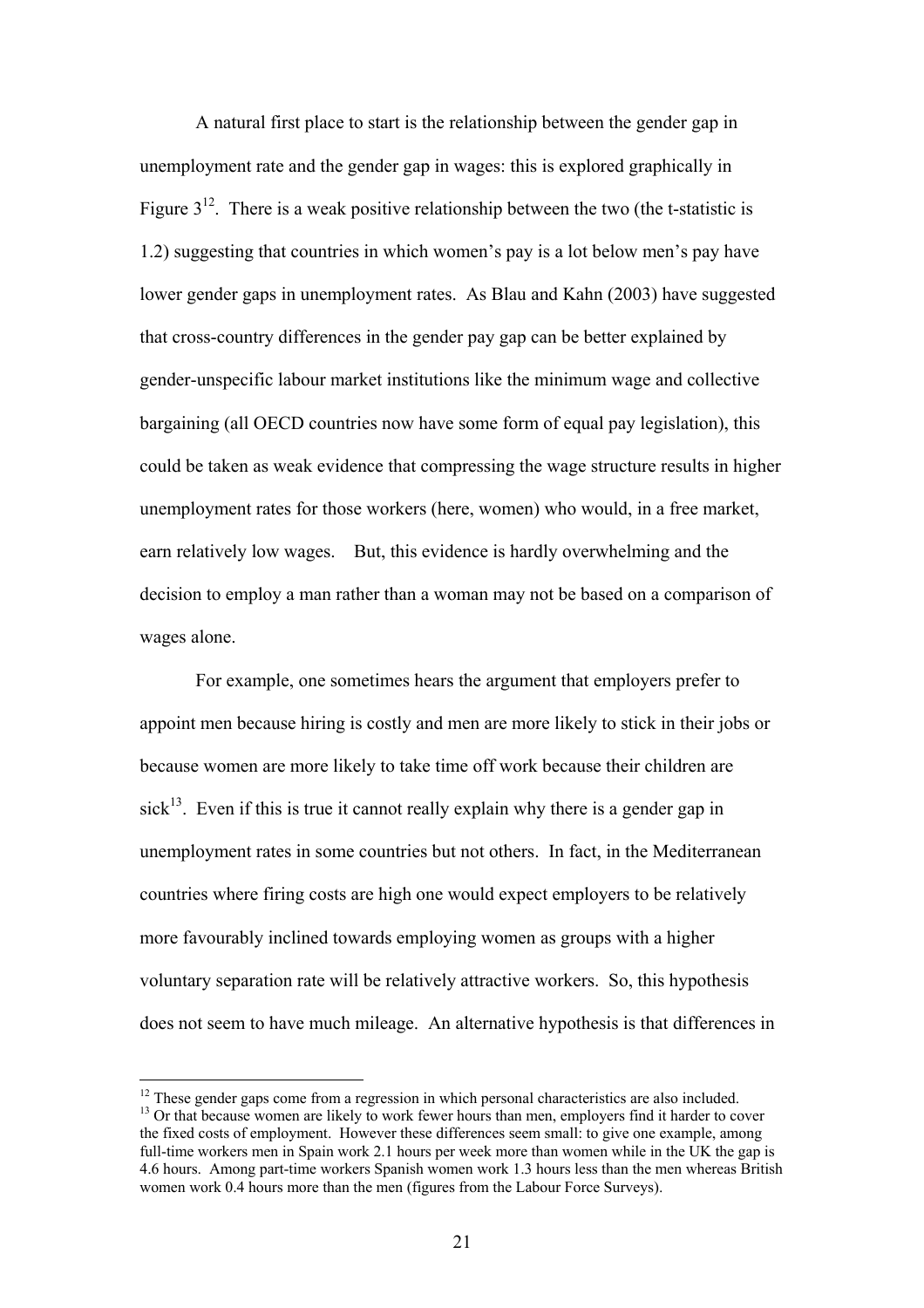maternity leave legislation make employers more favourably inclined towards men in some countries. But, as Table 11 shows, the differences in maternity leave regulations across EU countries are relatively small and the Nordic countries which have generous maternity provisions also have small gender gaps in unemployment rates. Ruhm (1998) found that maternity leave was positively associated with female employment to population ratios (he did not consider unemployment rates).

 Of course, it may not be legislation that makes men more attractive to employers than women: it could be lower levels of accumulated labour market experience among unemployed women. This might particularly be thought to be true in some of the 'Mediterranean' countries where, until recently, female labour market participation was very low. To investigate this we estimated a model for the flows from unemployment to employment excluding and including information on the work history of the individual. The ECHPS does not contain information on actual labour market experience and the best we can do is to include a variable denoting whether the individual has ever worked before and, if so, a variable measuring the length of time since last worked. As Table 12 shows the inclusion of these variables does little to reduce the gender gap in flows from unemployment to employment, suggesting that differences in work history are relatively unimportant.

Another hypothesis is prejudice or discrimination. Employers may simply feel that women are less deserving of employment than men and make their hiring decisions accordingly. We can get some idea as to how widespread are discriminatory attitudes from the 1996 Eurobarometer survey that asks respondents whether they agree with the statement "when jobs are scarce, men should have more right to a job than women". In all countries men are more likely than women to think that women are less deserving of employment. But, there are also substantial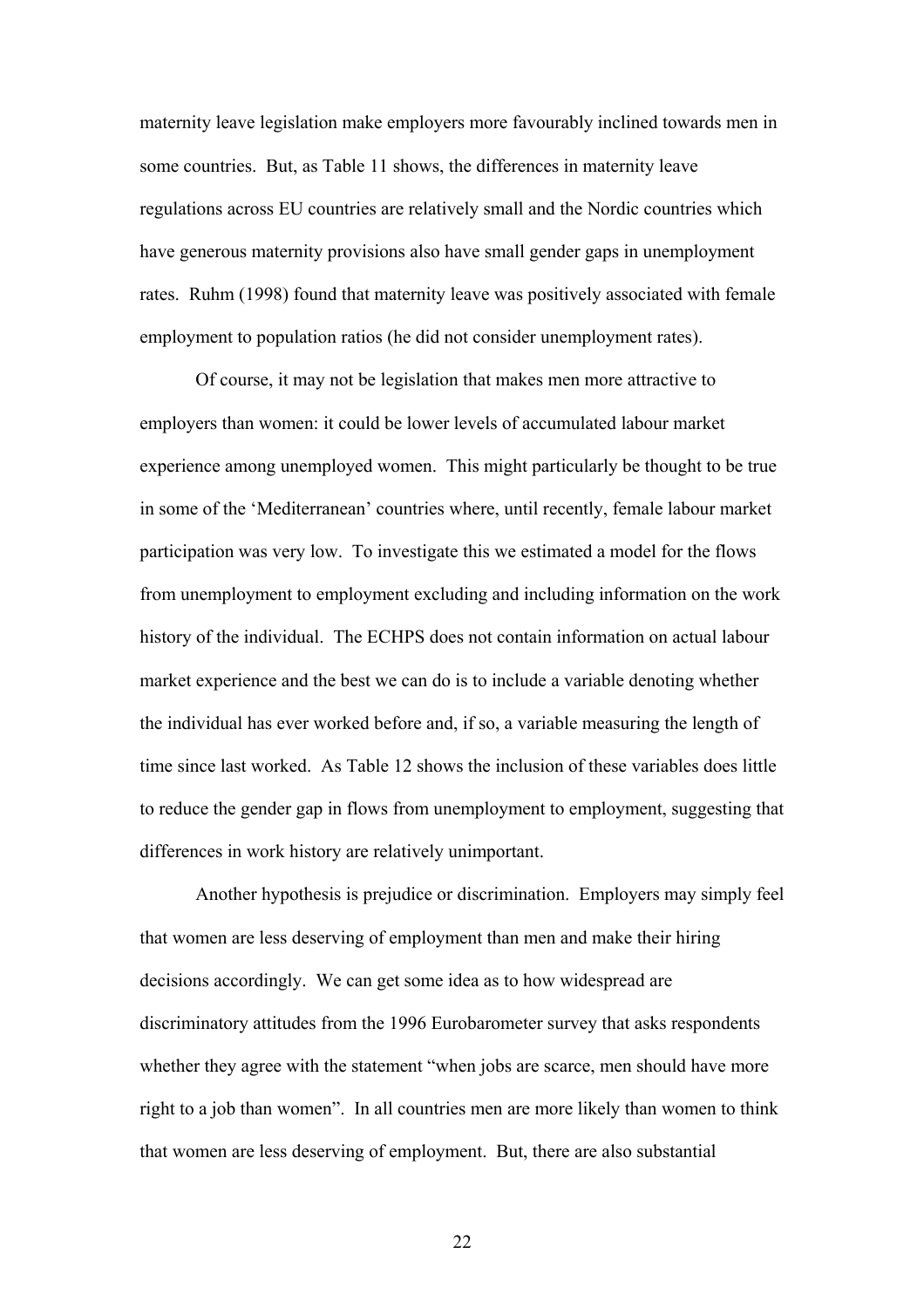differences across countries with, crudely, the Nordic countries being less discriminatory and the Mediterranean countries more so. There are also differences across regions within countries e.g. Southern Italy is more discriminatory than Northern Italy. Figure 4 plots the proportion against the gender differential in the unemployment rate at regional level, marking the observations with a two-letter code for the country to which they refer. There is a clear positive relationship between the two variables [with a t-stat of 4.65]. One might think that all of this is driven by differences across countries but a regression for the 139 regions shown in Figure 4 that also includes country fixed effects leads to the following results (standard errors in parentheses):

Gender gap in unemployment rate=2.47+5.71\*prejudice+country fixed effects (0.69) (1.98)

so that there is a significant relationship between the gender gap in the unemployment rate and the extent of prejudice against women even within countries suggesting that some degree of discrimination may be partly responsible for the gender gap in unemployment rates.

However, a problem with this hypothesis is that the discriminatory attitudes have been around for a long time (as can be confirmed by examination of the 1973 and 1986 Eurobarometer surveys that contain similar questions) but, as Figure 1 showed, large gender gaps in unemployment rates are a relatively recent phenomenon. One way to reconcile this is the following idea. When overall unemployment rates are high and there are many applicants for most jobs, employers may be faced with a large number of job applicants who are more or less equivalent. In this situation they are more or less free to indulge any slight discriminatory preferences they may have without suffering any loss in profits from doing so (Becker's, 1957, model of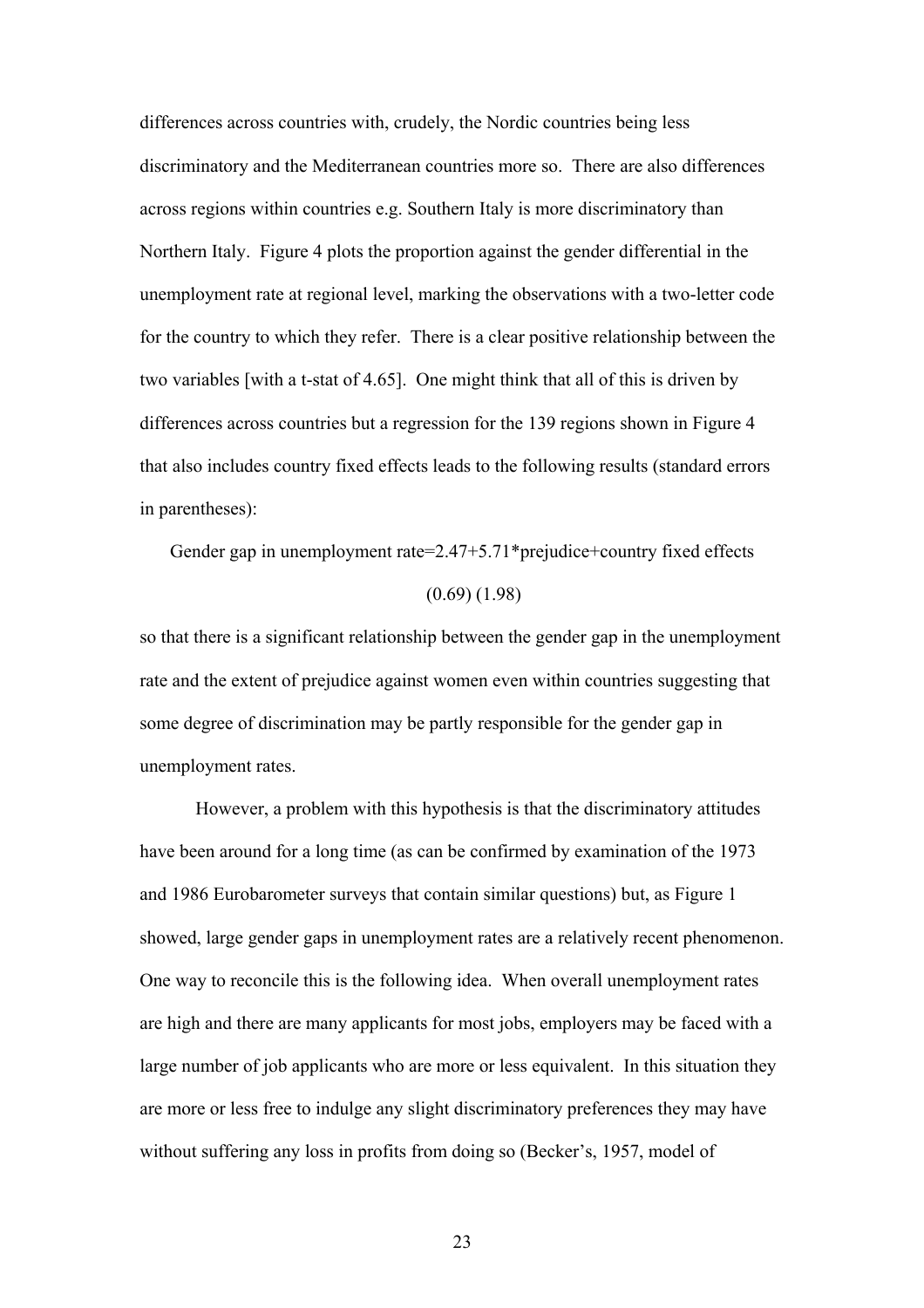discrimination would predict this). In contrast, in tight labour markets, waiting for a male job applicant rather than hiring a female one may be a much more costly strategy. Hence, putting prejudices into practice is easier when unemployment is high and there are long queues for jobs as has been the situation in most of the 'high-gap' countries in the 1980s and 1990s. This does not mean that the exercise of such prejudice is costless: to the extent that certain groups are protected from competition for jobs from other groups, the result is likely to be higher wage pressure and a higher natural rate of unemployment. This conclusion is usually derived in the context of prejudice against the long-term unemployed (see, for example, the 'ranking' model of Blanchard and Diamond, 1994) but the same principles apply to other sorts of prejudice.

 A similar idea to this can be found in a recent paper by Algan and Cahuc (2003) who focus on gender differences in employment-population ratios across countries. They suggest that a 'male breadwinner' mindset, associated with the Catholic religion, can explain the cross-country variation. This is similar to the idea we have expressed here but they argue that the institutional form that this discrimination takes is job protection legislation that penalizes groups of workers (like women who have more domestic responsibilities) who have weaker labour market attachment. But, it is not obvious that this hypothesis can explain much of the gender gaps in the flows between employment and unemployment that we have found.

#### 6. Mismatch

The previous two sections have explored the hypotheses that the female unemployed in some countries might be less serious about getting work than men and that employers might be less inclined to give jobs to women. Another possibility is that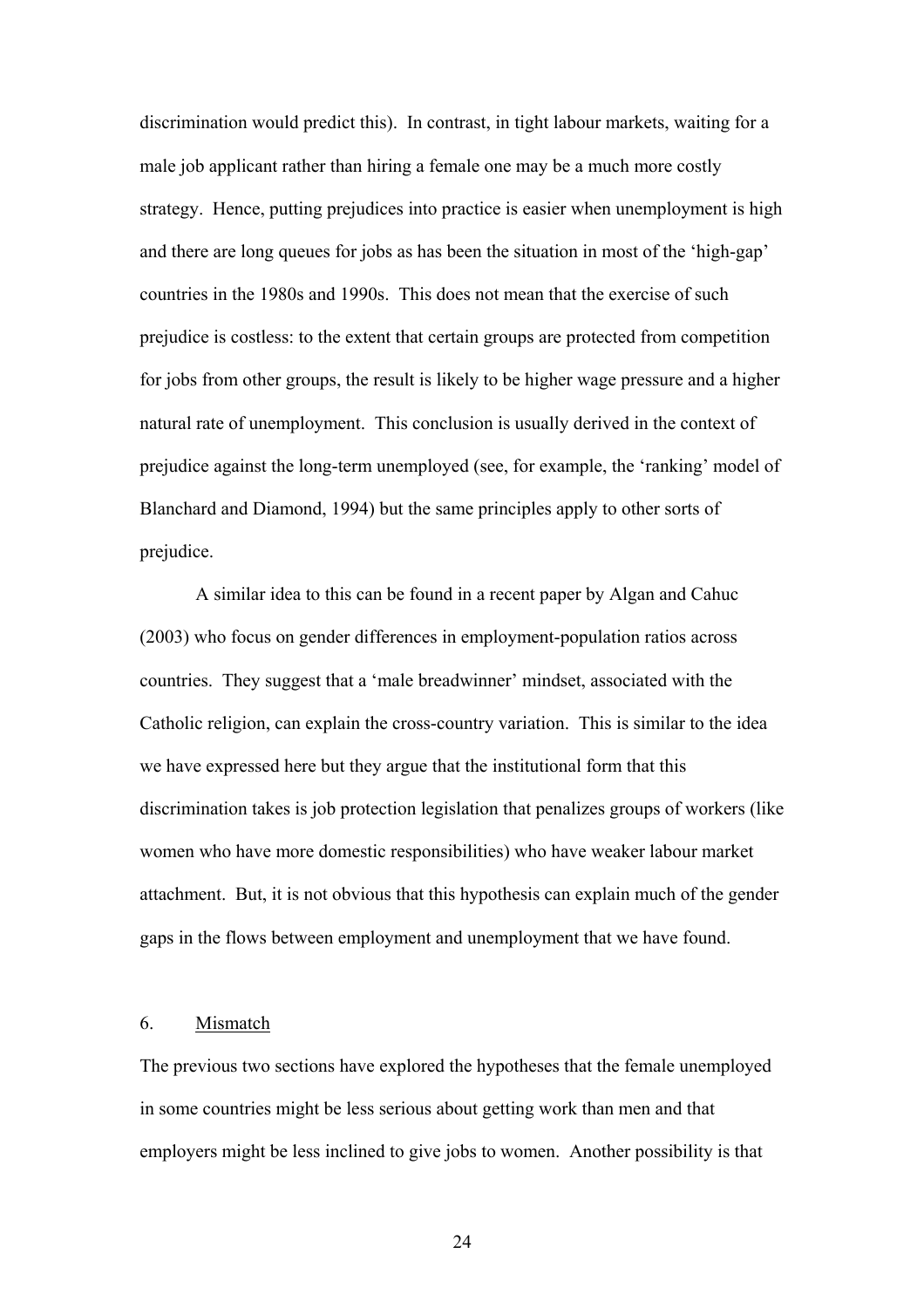there is simply a mismatch between the desires of the female unemployed in terms of jobs they like and the jobs that employers are offering. Perhaps the most plausible form of mismatch is that women may want part-time jobs but these are very rare in some countries.

 We do have some way of investigating this mismatch hypothesis as a number of surveys ask the unemployed whether they are looking for full- or part-time employment. Table 13 presents the raw data. There is not much evidence here that there is a large disparity between the type of jobs that women report they want and the type of jobs that are available. For example in Spain the desire for part-time employment among the unemployed is lower than the incidence of part-time working in the employed population (see also Petrongolo, 2003, for evidence that, in 'highgap' countries a higher proportion of women working part-time report that they would prefer a full-time job which is also consistent with this). It seems more likely that, if there is a deficit of part-time jobs in some countries, this results primarily in lower female labour force participation and not in higher unemployment rates.

#### 7. Conclusions

In many of the European countries with high unemployment rates, the female unemployment rate is substantially above the male. This important gender gap has hardly been studied: remedying that deficiency is the purpose of this paper. We show that, in the countries with a large gender gap in unemployment rates, there tends to be a large gender gap in both flows from employment into unemployment and from unemployment into employment.

Providing explanations for this is not so easy and it is much simpler to present evidence against hypotheses than evidence in favour of them. For example, the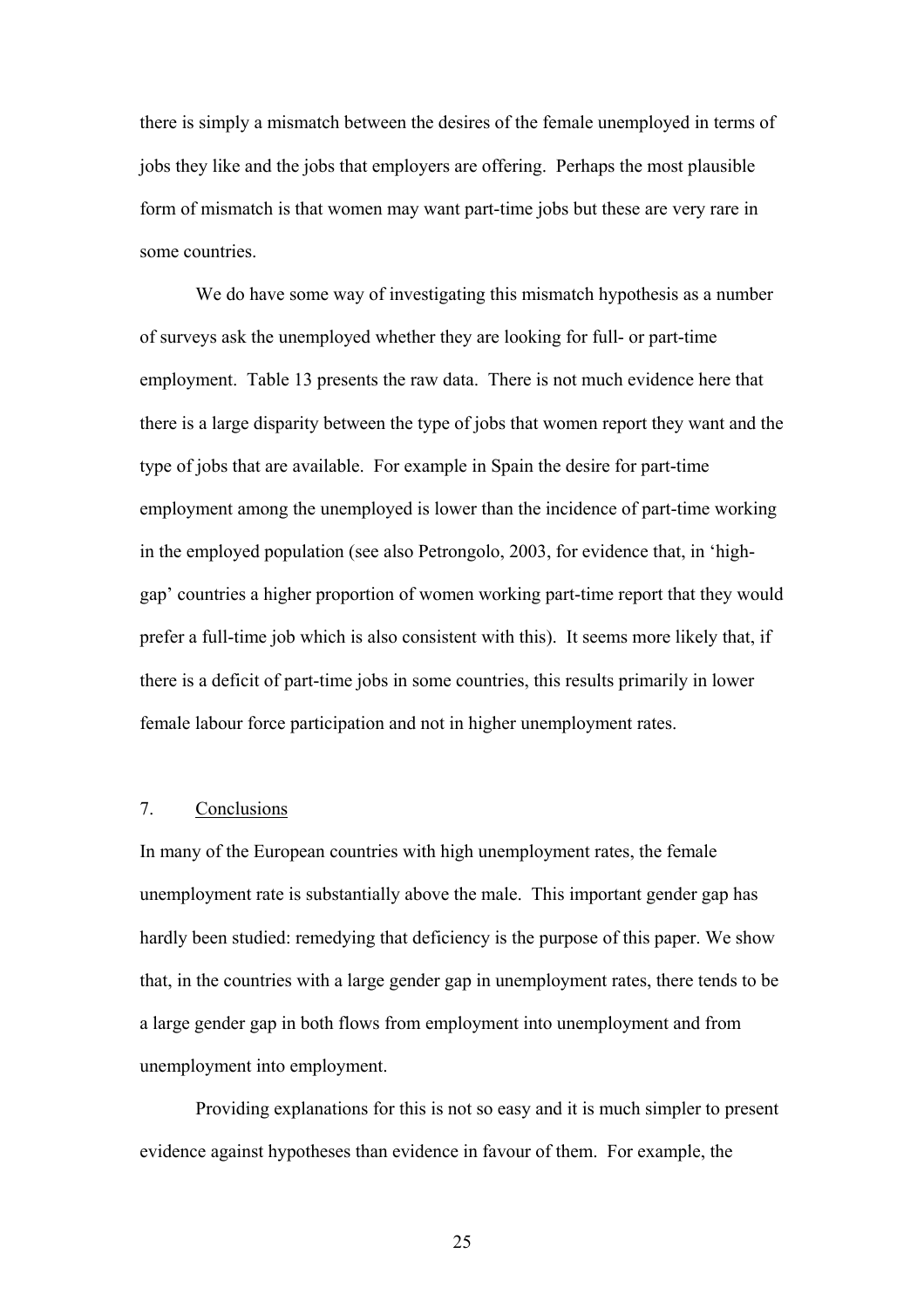gender gap is not well-explained by differences in the type of jobs that men and women do, by differences in benefit receipt, by differences in the gender wage gap, by differences in search intensity and by differences in labour market transitions caused by the allocation of domestic responsibilities. There does seem to be some correlation with social attitudes about whether men are more deserving of work than women but, at the end of the paper one is left with a large part of this gender gap that we are incapable of explaining. This, of course has its parallels in the literature on the gender pay gap, which economists have also struggled to fully account for. An unsatisfactory conclusion, but one that can, as usual, be used as a call for further research.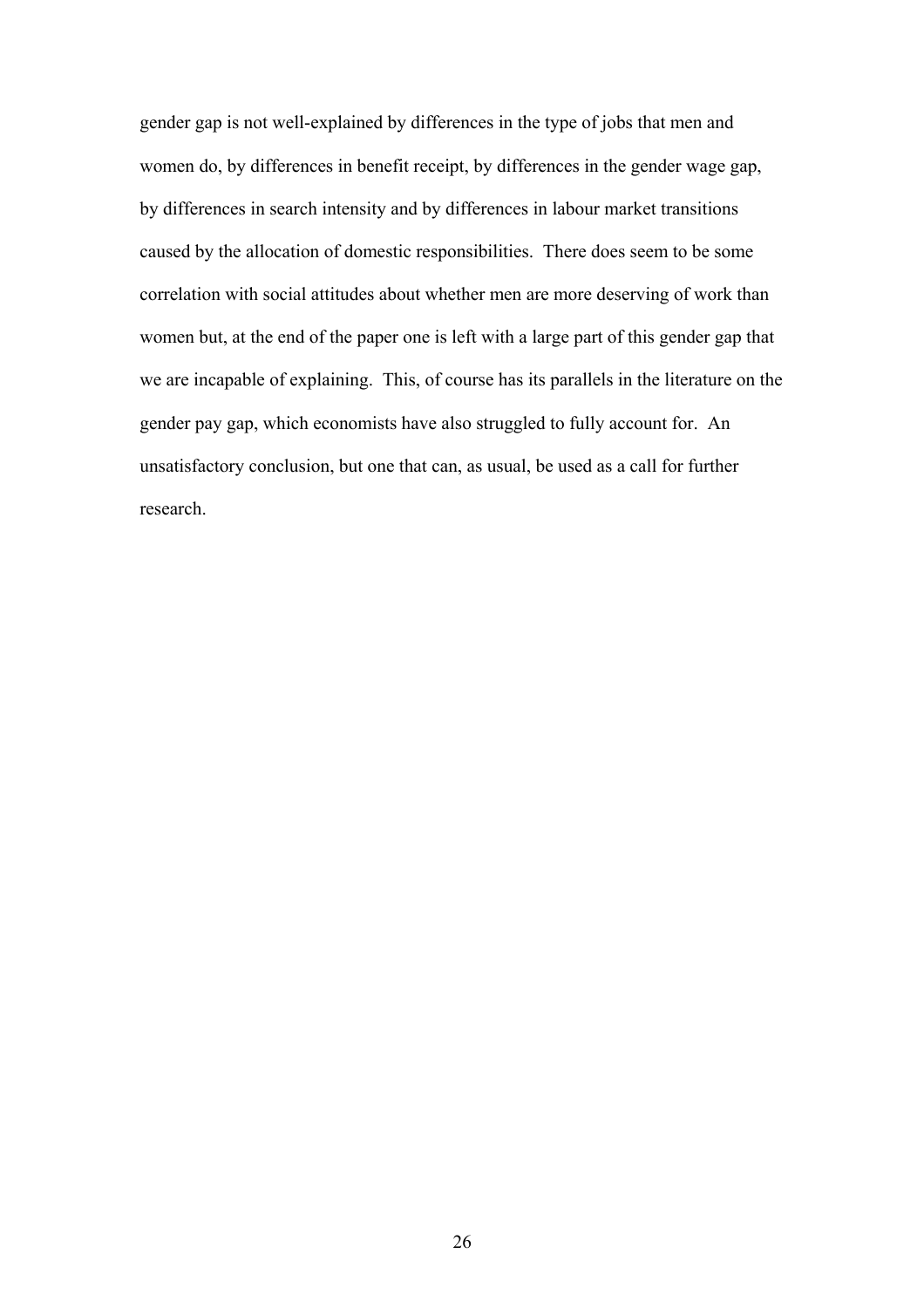#### **References**

Abowd, John M. and Arnold Zellner, (1985), "Estimating Gross Labor Force Flows", Journal of Business and Economic Statistics, 3(3), pages 254-83.

Abraham, Katherine G. and Robert Shimer, (2002), "Changes in Unemployment Duration and Labor-Force Attachment", in Alan B. Krueger and Robert M. Solow (eds) The Roaring Nineties: Can Full Employment Be Sustained?, New York: Russell Sage Foundation.

Algan, Yann and Pierre Cahuc, (2003), "Job Protection and Family Policies: the Macho Hypothesis ", University of Paris I-Pantheon Sorbonne, October.

Altonji, Joseph, G. and Rebecca, M. Blank, (1999), "Race and Gender in the Labor Market", in Ashenfelter, Orley and David Card (eds) Handbook of Labor Economics. Volume 3C. Handbooks In Economics, vol. 5. Amsterdam: North-Holland, pages 3143-3259.

Becker, G. S., (1957), The Economics of Discrimination, Chicago: The University of Chicago Press.

Blanchard, Olivier J. and Peter Diamond, (1994), "Ranking, Unemployment Duration, and Wages", The Review of Economic Studies, Vol. 61, No. 3, July, pages 417-434.

Blau, Francine D. and Lawrence M. Kahn, (2003), "Understanding International Differences in the Gender Pay Gap", Journal of Labor Economics, 21, pages 106-144.

Cohen, B. et al., (1999), Parental Leave: Progress or Pitfall?. Reasearch and Policy Issues in Europe, Peter Moss and Fred Deven (eds), NIDI CGGS Publications.

Flinn, Christopher J. and James J. Heckman, (1983), "Are Unemployment and Out of the Labor Force Behaviorally Distinct Labor Force States?" Journal of Labor Economics; 1(1), January, pages 28-42.

Ham, John C., Jan Svejnar and Katharine Terrell, (1999), "Women's Unemployment During Transition", Economics of Transition, 7, pages 47-78.

Jones, Stephen R.G. and W. Craig Riddell, (1999), "The Measurement of Unemployment: An Empirical Approach", Econometrica; 67(1), January , pages 147- 61.

Nicoletti, Cheti and Franco Peracchi, (2002), "A cross-country comparison of survey participation in the ECHP", ISER Discussion Paper, University of Essex.

OECD, (2002), "Women at work: who are they and how are they faring?", OECD Employment Outlook, 2002, pages 61-126.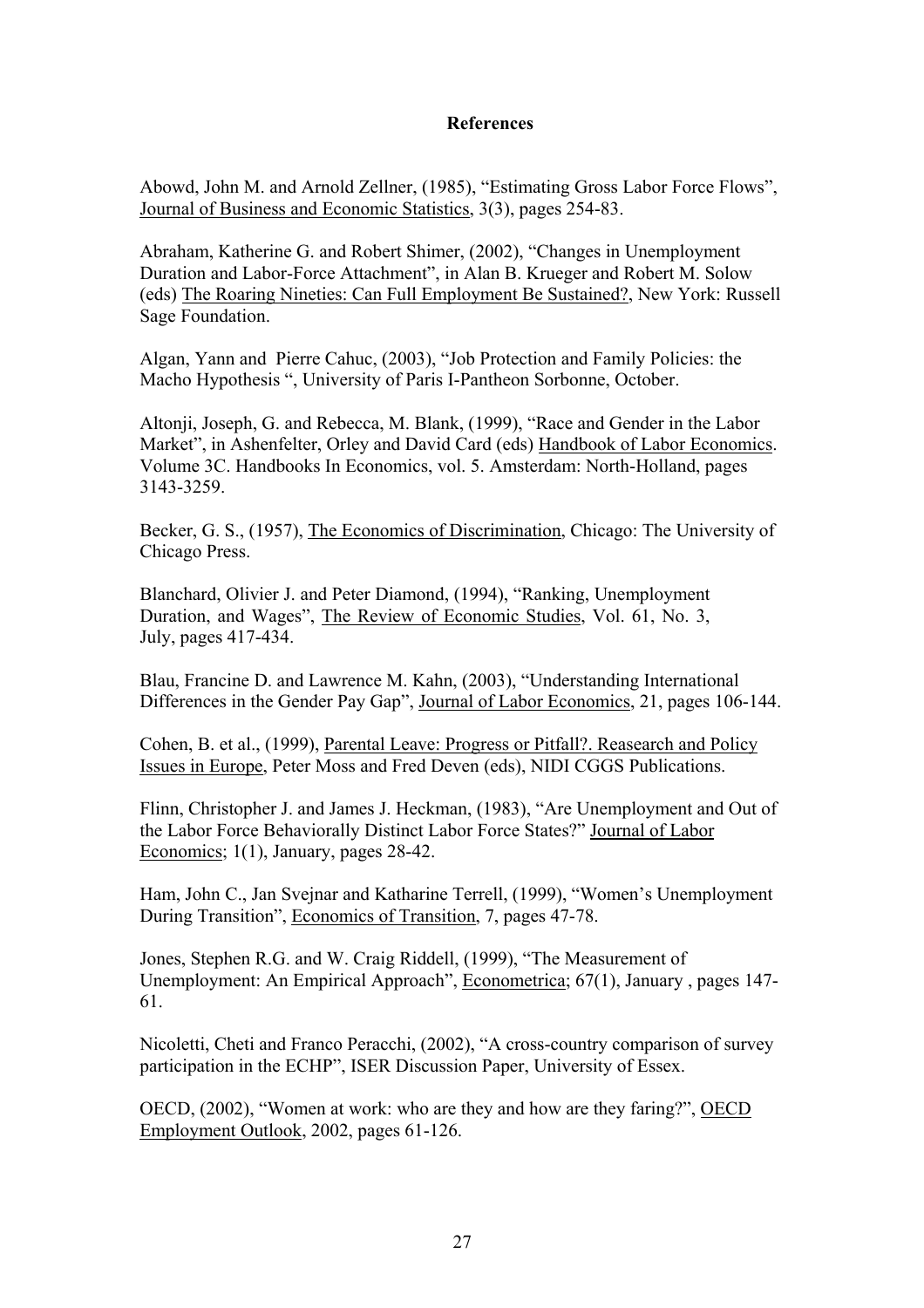Pellizari, Michele, (2003), "Do Friends and Relatives Really Help in Getting a Good Job?", Centre for Economic Performance, LSE.

Peracchi, Franco, (2002), "The European Community Household Panel: A review", Empirical economics, 27, pages 63-90.

Petrongolo, Barbara, (2003), "Gender segregation in employment contracts", Centre for Economic Performance, LSE.

Ruhm, Christopher J., (1998), "The Economic Consequences of Parental Leave Mandates: Lessons from Europe", Quarterly Journal of Economics, pages 285-317.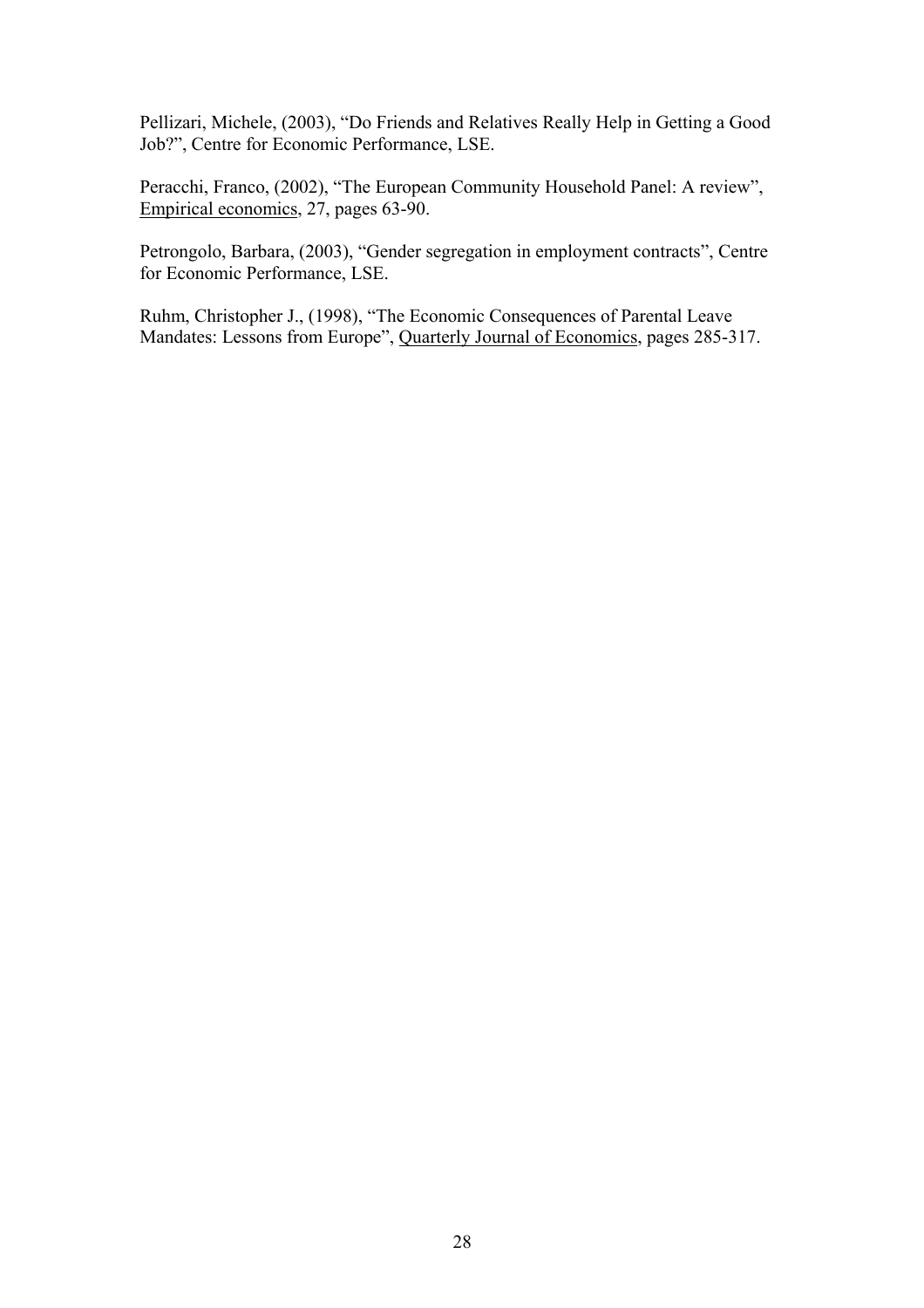|                  |      |        | All Working Age (15-64) |              |                | Prime-Age (25-54) |                   |         |
|------------------|------|--------|-------------------------|--------------|----------------|-------------------|-------------------|---------|
| Country          | Male | Female | <b>Difference</b>       | Ratio        | Male           | Female            | <b>Difference</b> | Ratio   |
| Spain            | 11   | 22.91  | 11.91                   | 2.08         | 9.2            | 21                | 11.8              | 2.28    |
| Greece           | 7.56 | 17.92  | 10.36                   | 2.37         | 6.2            | 15.2              | 9                 | 2.45    |
| Italy            | 8.67 | 15.71  | 7.04                    | 1.81         | 6.6            | 12.7              | 6.1               | 1.92    |
| France           | 9.66 | 12.96  | 3.3                     | 1.34         | 9              | 12.6              | 3.6               | 1.4     |
| Belgium          |      |        |                         |              | 6.1            | 9                 | 2.9               | 1.48    |
| Netherlands      | 2.74 | 4.49   | 1.75                    | 1.64         | 2.1            | 3.8               | 1.7               | 1.81    |
| Luxembourg       | 1.77 | 2.68   | 0.91                    | 1.51         | 1.4            | 2.9               | 1.5               | 2.07    |
| Germany          | 8.15 | 9.22   | 1.07                    | 1.13         | 7.2            | 8.5               | 1.3               | 1.18    |
| Denmark          | 4.69 | 6.54   | 1.85                    | 1.39         | 3.7            | 4.9               | 1.2               | 1.32    |
| Portugal         | 3.84 | 5.05   | 1.21                    | 1.32         | 3.4            | 4.6               | 1.2               | 1.35    |
| Finland          | 9.58 | 10.73  | 1.15                    | 1.12         | 7.9            | 9                 | 1.1               | 1.14    |
| Switzerland      | 2.52 | 3.68   | 1.16                    | 1.46         | 2.2            | 3.2               | $\mathbf{1}$      | 1.45    |
| Japan            | 4.82 | 4.46   | $-0.36$                 | 0.93         | 3.7            | 4.4               | 0.7               | 1.19    |
| Sweden           | 7.5  | 6.76   | $-0.74$                 | 0.9          | 5.2            | 5.9               | 0.7               | 1.13    |
| <b>USA</b>       | 4.05 | 4.33   | 0.28                    | 1.07         | $\overline{3}$ | 3.4               | 0.4               | 1.13    |
| Austria          | 3.69 | 3.85   | 0.16                    | 1.04         | 3.4            | 3.6               | 0.2               | 1.06    |
| Australia        | 7.13 | 6.64   | $-0.49$                 | 0.93         | 5.5            | 5.3               | $-0.2$            | 0.96    |
| Canada           | 7.78 | 7.25   | $-0.53$                 | 0.93         | 6.5            | 6.3               | $-0.2$            | 0.97    |
| NZ               | 6.94 | 6.58   | $-0.36$                 | 0.95         | 5.5            | 5.3               | $-0.2$            | 0.96    |
| Norway           | 3.36 | 3.05   | $-0.31$                 | 0.91         | 2.6            | 2.2               | $-0.4$            | 0.85    |
| Ireland          | 5.9  | 5.5    | $-0.4$                  | 0.93         | 5.7            | 4.8               | $-0.9$            | 0.84    |
| <b>UK</b>        | 6.75 | 5.07   | $-1.68$                 | 0.75         | 5.4            | 4.3               | $-1.1$            | $0.8\,$ |
| <b>New OECD</b>  |      |        |                         |              |                |                   |                   |         |
| <b>Countries</b> |      |        |                         |              |                |                   |                   |         |
| Hungary          | 7.52 | 6.26   | $-1.26$                 | 0.83         | 6.7            | 5.6               | $-1.1$            | 0.84    |
| Turkey           | 7.49 | 7.5    | 0.01                    | $\mathbf{1}$ | 5.9            | 5.5               | $-0.4$            | 0.93    |
| Mexico           | 1.78 | 2.58   | $0.8\,$                 | 1.45         | 1.6            | 2.1               | 0.5               | 1.31    |
| Czech Rep        | 7.27 | 10.5   | 3.23                    | 1.44         | 5.9            | 9.5               | 3.6               | 1.61    |

Table 1 Gender Gaps in Unemployment Rates Among OECD Countries

1. Source: OECD Labour Market Statistics (OECD Statistical Compendium), 1999.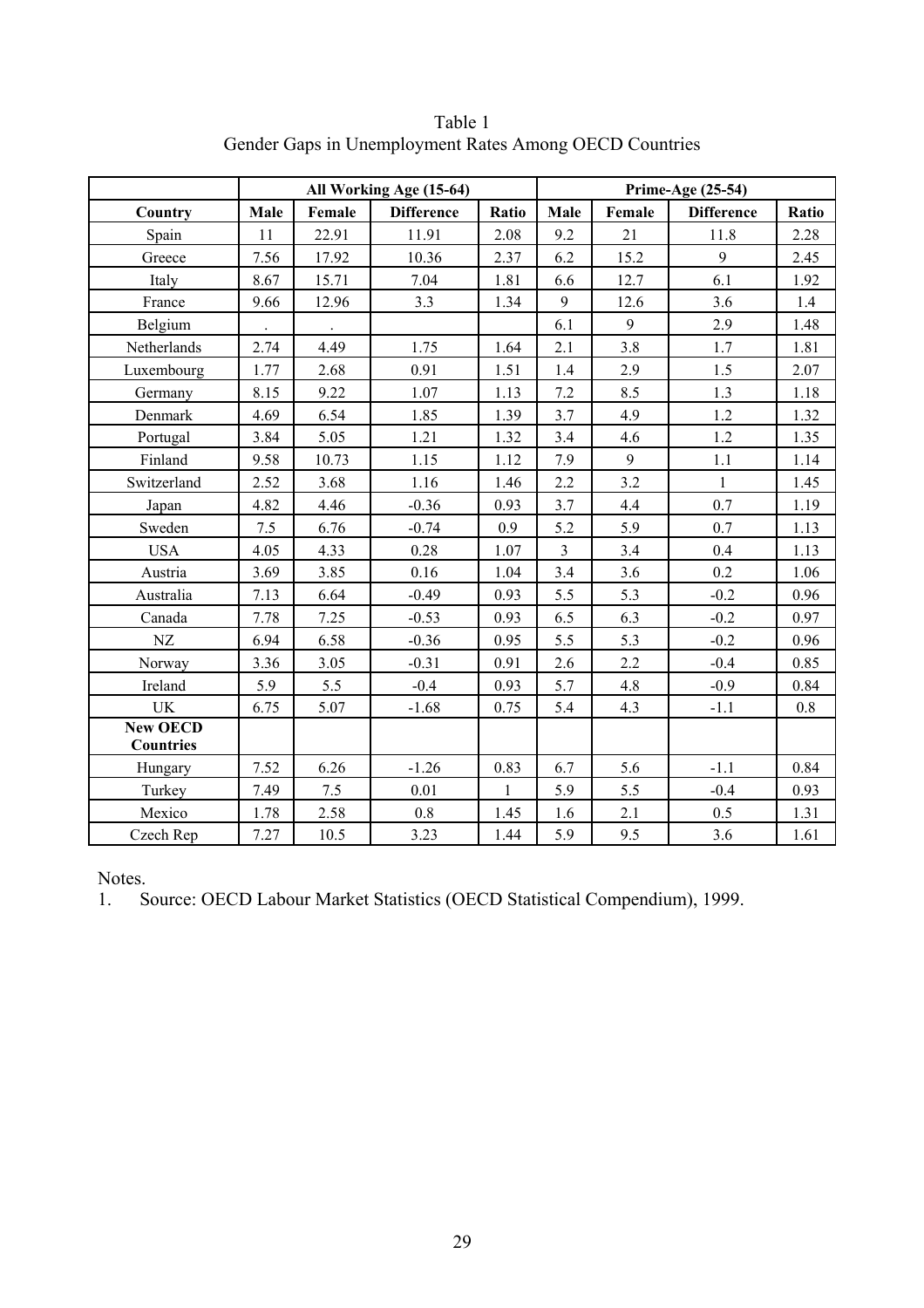|             | A            | B           | $\mathcal{C}$ | $F^*Age(15-$ | $F^*Age(35-$   | $F^*Age(45-$ | F*Low        | F*High       |              |              | $F*Kids(0-$  | $F*Kids(13-$ |
|-------------|--------------|-------------|---------------|--------------|----------------|--------------|--------------|--------------|--------------|--------------|--------------|--------------|
|             | Female       | Female      | Female        | 24)          | 44)            | 54)          | Edu          | Edu          | F*Married    | F*Div/Sep    | 12)          | 15)          |
|             | 0.087        | 0.086       | 0.052         | 0.078        | $-0.06$        | $-0.017$     | $-0.004$     | $-0.012$     | 0.075        | $-0.075$     | 0.035        | $-0.013$     |
| Spain       | $[0.001]$ ** | $[0.001]**$ | $[0.003]**$   | $[0.004]$ ** | $[0.003]$ **   | $[0.003]**$  | [0.003]      | $[0.003]$ ** | $[0.003]**$  | $[0.004]**$  | $[0.003]$ ** | $[0.004]$ ** |
|             | 0.112        | 0.102       | 0.067         | 0.054        | $-0.03$        | 0.004        | 0.002        | 0.002        | 0.03         | $-0.011$     | 0.026        | 0.038        |
| Greece      | $[0.001]$ ** | $[0.001]**$ | $[0.003]**$   | $[0.004]**$  | $[0.002]$ **   | [0.003]      | [0.003]      | [0.002]      | $[0.003]**$  | $[0.005]$ *  | $[0.003]**$  | $[0.004]$ ** |
|             | 0.062        | 0.056       | 0.045         | 0.028        | $-0.06$        | 0.002        | 0.025        | $-0.011$     | 0.036        | 0.006        | 0.007        | $-0.011$     |
| Italy       | $[0.001]$ ** | $[0.001]**$ | $[0.002]**$   | $[0.003]**$  | $[0.002]**$    | [0.002]      | $[0.004]$ ** | $[0.002]**$  | $[0.002]**$  | [0.005]      | $[0.002]**$  | $[0.003]**$  |
|             | 0.053        | 0.053       | 0.042         | 0.004        | $-0.03$        | $-0.019$     | $-0.023$     | $-0.001$     | 0.039        | $-0.005$     | 0.043        | 0.026        |
| France      | $[0.001]$ ** | $[0.001]**$ | $[0.002]**$   | [0.003]      | $[0.002]**$    | $[0.002]$ ** | $[0.002]$ ** | [0.002]      | $[0.002]**$  | [0.003]      | $[0.002]$ ** | $[0.004]$ ** |
|             | 0.084        | 0.079       | 0.058         | 0.017        | $-0.03$        | $-0.001$     | $-0.066$     | 0.003        | 0.058        | 0.086        | 0.043        | $-0.024$     |
| Belgium     | $[0.001]$ ** | $[0.001]**$ | $[0.003]**$   | $[0.005]$ ** | $[0.002]$ **   | [0.003]      | $[0.002]**$  | [0.003]      | $[0.004]$ ** | $[0.006]$ ** | $[0.004]$ ** | $[0.004]**$  |
|             | 0.036        | 0.033       | $-0.004$      | 0.016        | 0.001          | 0.009        | $-0.006$     | $-0.001$     | 0.045        | 0.029        | 0.028        | 0.028        |
| Netherlands | $[0.002]**$  | $[0.002]**$ | [0.005]       | [0.009]      | [0.006]        | [0.006]      | [0.006]      | [0.004]      | $[0.009]**$  | $[0.013]*$   | $[0.008]**$  | $[0.010]**$  |
|             | 0.007        | $\Omega$    | $-0.015$      | 0.013        | 0.02           | 0.002        | 0.014        | $-0.004$     | 0.044        | 0.014        | 0.002        | $-0.009$     |
| Luxembourg  | $[0.001]$ ** | [0.001]     | $[0.001]**$   | $[0.002]**$  | $[0.003]$ **   | [0.002]      | $[0.003]$ ** | $[0.001]$ ** | $[0.003]**$  | $[0.003]**$  | [0.002]      | $[0.002]**$  |
|             | 0.035        | 0.028       | $-0.009$      | 0.01         | 0.02           | 0.015        | $-0.024$     | $-0.026$     | 0.05         | 0.003        | 0.048        | 0.019        |
| Germany     | $[0.001]**$  | $[0.001]**$ | $[0.002]**$   | $[0.003]**$  | $[0.002]**$    | $[0.002]**$  | $[0.002]**$  | $[0.001]**$  | $[0.002]**$  | [0.003]      | $[0.002]**$  | $[0.003]**$  |
|             | 0.046        | 0.045       | 0.043         | $-0.023$     | $-0.02$        | $-0.023$     | $-0.022$     | 0.032        | 0.011        | $-0.011$     | 0.059        | 0.046        |
| Denmark     | $[0.001]**$  | $[0.001]**$ | $[0.002]**$   | $[0.003]**$  | $[0.003]**$    | $[0.002]$ ** | $[0.002]**$  | $[0.003]**$  | $[0.003]**$  | $[0.003]**$  | $[0.004]$ ** | $[0.007]**$  |
|             | 0.049        | 0.053       | $-0.008$      | 0.054        | $-0.01$        | $-0.008$     | $\Omega$     | 0.022        | 0.043        | $-0.013$     | 0.041        | 0.01         |
| Portugal    | $[0.001]**$  | $[0.001]**$ | $[0.003]**$   | $[0.003]**$  | $[0.002]*$     | $[0.002]$ ** | [0.005]      | $[0.002]$ ** | $[0.002]**$  | $[0.003]**$  | $[0.002]**$  | $[0.003]**$  |
|             | 0.019        | 0.032       | 0.007         | $-0.009$     | $-0.01$        | $-0.003$     | 0.002        | $-0.007$     | 0.044        | 0.024        | 0.021        | $-0.003$     |
| Finland     | $[0.001]**$  | $[0.001]**$ | $[0.003]*$    | $[0.004]*$   | $[0.003]**$    | [0.003]      | [0.003]      | $[0.003]*$   | $[0.004]$ ** | $[0.005]**$  | $[0.003]**$  | [0.004]      |
|             | 0.002        | 0.002       | $-0.002$      | 0.004        | $-0.01$        | 0.001        | 0.007        | $-0.001$     | 0.012        |              | $\theta$     |              |
| <b>USA</b>  | $[0.000]**$  | $[0.000]**$ | $[0.001]**$   | $[0.001]**$  | $[0.001]**$    | [0.001]      | $[0.001]**$  | $[0.001]*$   | $[0.001]**$  |              | [0.001]      |              |
|             | 0.01         | 0.005       | $-0.006$      | 0.016        | 0.01           | 0.011        | $-0.002$     | 0.005        | $-0.008$     | 0.023        | 0.024        | 0.031        |
| Austria     | $[0.001]**$  | $[0.001]**$ | $[0.002]**$   | $[0.003]**$  | $[0.003]**$    | $[0.003]**$  | [0.004]      | $[0.002]*$   | $[0.002]**$  | $[0.004]$ ** | $[0.002]**$  | $[0.005]$ ** |
|             | $-0.049$     | $-0.035$    | $-0.006$      | 0.038        | $-0.04$        | $-0.027$     | 0.021        | 0.005        | $-0.042$     | $-0.06$      | $-0.027$     | $-0.019$     |
| Ireland     | $[0.001]**$  | $[0.001]**$ | $[0.003]*$    | $[0.004]$ ** | $[0.003]$ **   | $[0.003]**$  | $[0.004]$ ** | $[0.003]$ *  | $[0.002]**$  | $[0.002]**$  | $[0.002]**$  | $[0.003]**$  |
|             | $-0.037$     | $-0.036$    | $-0.044$      | 0.016        | $\overline{0}$ | 0.012        | 0.018        | $\theta$     | $-0.004$     | 0.004        | $-0.003$     | $-0.002$     |
| UK          | $[0.001]**$  | $[0.001]**$ | $[0.002]$ **  | $[0.002]**$  | [0.002]        | $[0.002]$ ** | $[0.002]**$  | [0.002]      | $[0.002]*$   | [0.002]      | $[0.001]*$   | [0.002]      |

Table 2 The Marginal Effects of Characteristics on Gender Gaps in Unemployment Rates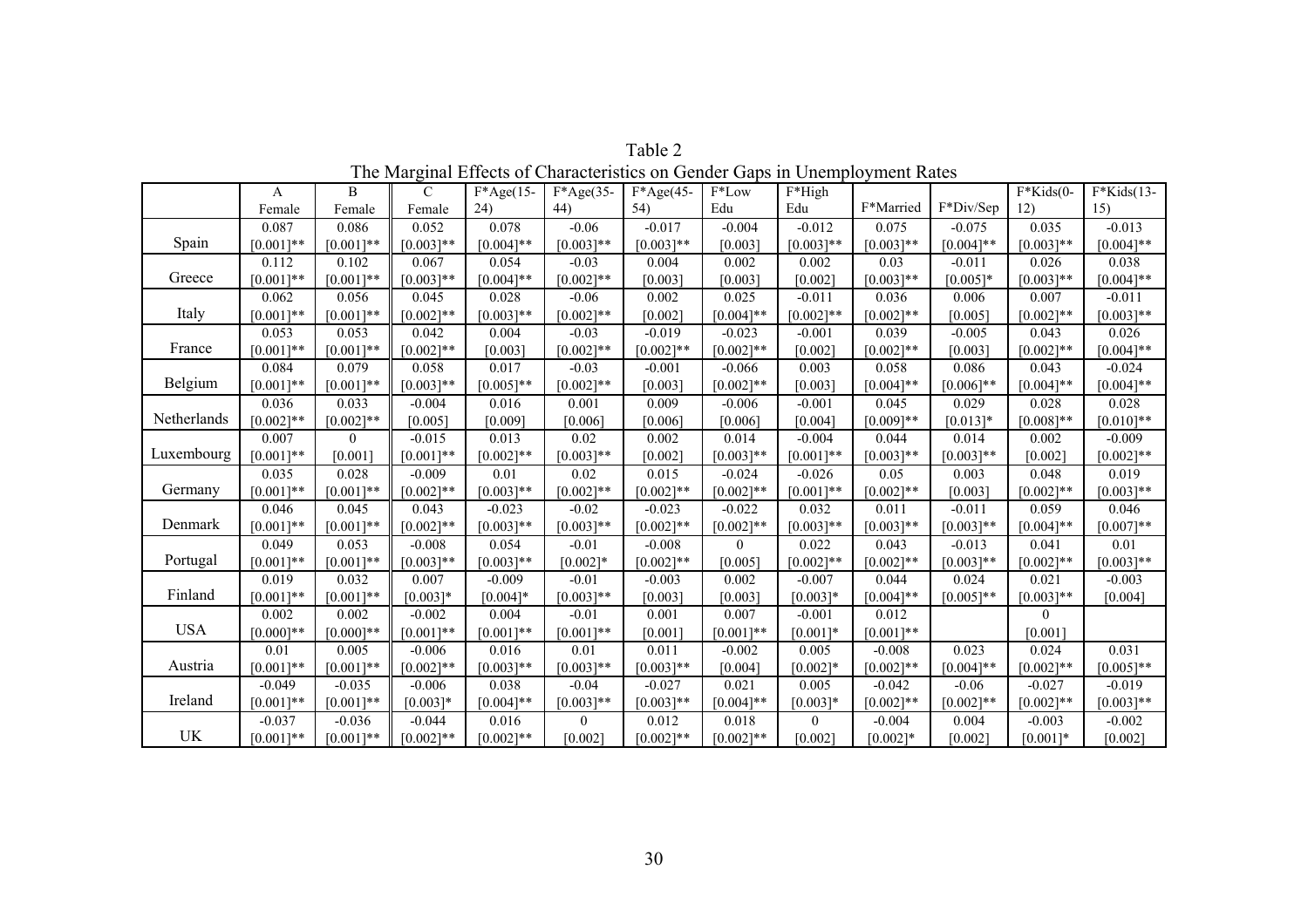#### Notes:

1. Data for European countries come from ECHPS, data for US from CPS. The sample is restricted to to those aged 15-54 inclusive. Dependent variable is whether individual is unemployed conditional on being in the labour force. The reported coefficients are the marginal effects.

2. Coefficient in Column marked A is that on female dummy in probit model of (1). Coefficient in Column marked B is that on female dummy in probit model of (2) where the controls are age, education (high being college graduates, ISCED 5-7, and low being less than second stage of secondary education, ISCED 0-2), marital status and number of children aged 0-12 and 13-15. Coefficient in Column marked C and subsequent columns is that on female dummy and female dummy interacted with characteristics in probit model of (3).

3. Standard errors in parentheses. \*\* denotes 1% significance level and \* denotes 5% significance level.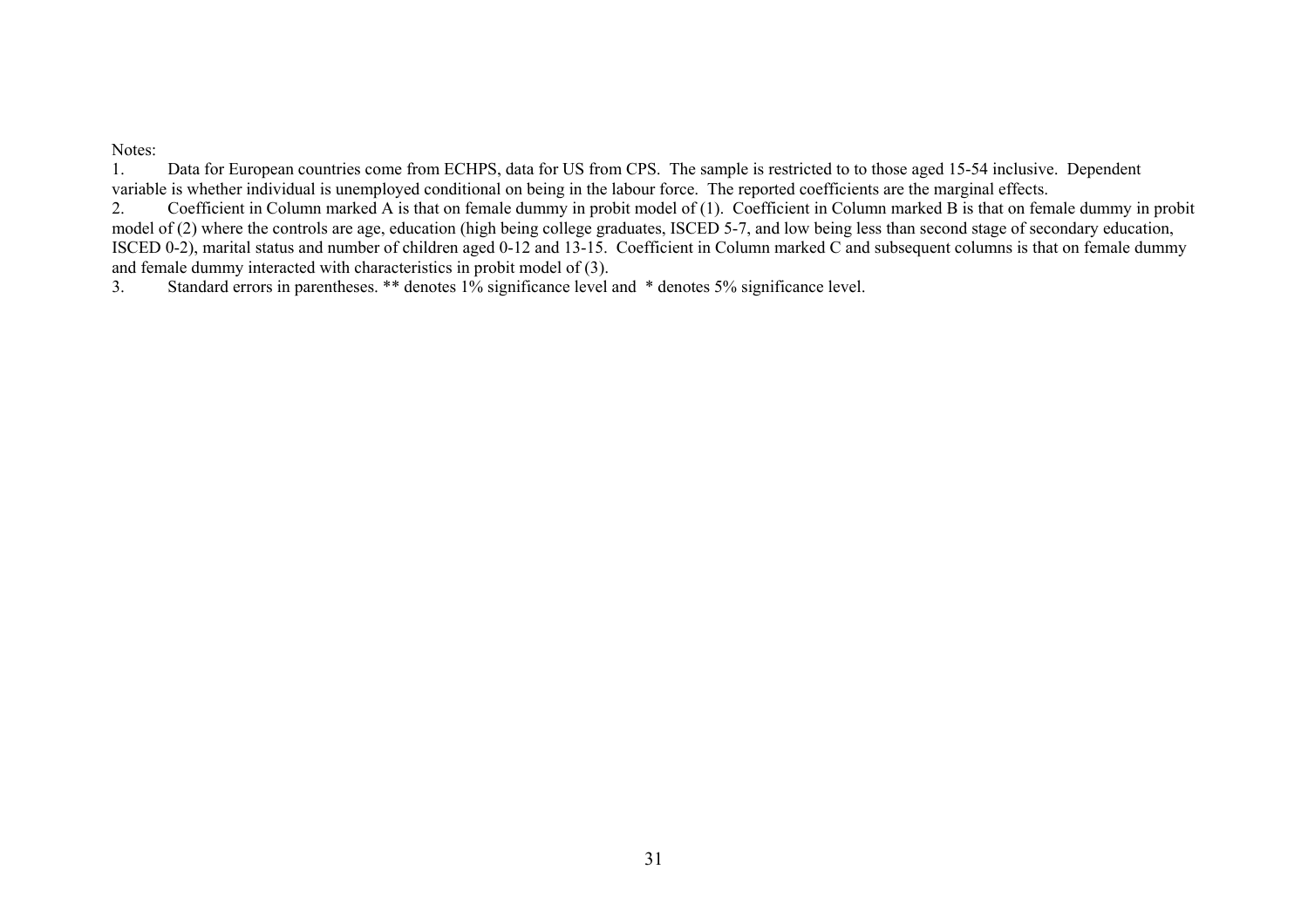|            | heu  | hei  | hue   | hui   | hiu  | hie  | heu/heu+hue    | (hiuhei)<br>(hiuhei+hiehui) | $\alpha$ | <b>Implied Steady-State</b><br>U-Rate | Actual<br>U-Rate |
|------------|------|------|-------|-------|------|------|----------------|-----------------------------|----------|---------------------------------------|------------------|
| Spain      | 1.5  | 0.37 | 7.43  | 0.85  | 0.72 | 1.16 | 16.8           | 21.3                        | 0.07     | 17.1                                  | 17.8             |
| Greece     | 0.63 | 0.21 | 9.4   | 0.61  | 0.44 | 0.99 | 6.3            | 13.4                        | 0.05     | 6.6                                   | 9.4              |
| Italy      | 0.52 | 0.32 | 3.93  | 0.71  | 0.64 | 0.73 | 11.7           | 28.6                        | 0.11     | 13.5                                  | 12.6             |
| France     | 0.61 | 0.29 | 8.43  | 1.85  | 0.86 | 1.33 | 6.7            | 9.2                         | 0.12     | $\tau$                                | 10.1             |
| Belgium    | 0.35 | 0.23 | 5.19  | 0.68  | 0.46 | 0.99 | 6.3            | 13.7                        | 0.09     | 6.9                                   | 6                |
| Luxembourg | 0.21 | 0.29 | 10.69 | 0.72  | 0.3  | 1.82 | $\overline{2}$ | 6.1                         | 0.06     | 2.2                                   | 2.6              |
| Germany    | 0.57 | 0.29 | 7.42  | 1.44  | 0.42 | 1.72 | 7.1            | 4.7                         | 0.13     | 6.8                                   | 6.1              |
| Denmark    | 0.69 | 0.38 | 10.65 | 1.72  | 0.81 | 2.07 | 6.1            | 7.9                         | 0.11     | 6.3                                   | 8.7              |
| Portugal   | 0.43 | 0.23 | 7.44  | 0.84  | 0.35 | 1.14 | 5.5            | 7.9                         | 0.08     | 5.7                                   | 5.2              |
| Finland    | 0.92 | 1.01 | 9.06  | 2.63  | 0.97 | 3.44 | 9.3            | 9.8                         | 0.19     | 9.3                                   | 11.2             |
| <b>USA</b> | 1.26 | 1.37 | 51.35 | 29.22 | 6.11 | 10.7 | 2.4            | 2.6                         | 0.27     | 2.5                                   | 3.4              |
| Austria    | 0.61 | 0.37 | 14.12 | 1.35  | 0.31 | 1.52 | 4.1            | 5.2                         | 0.07     | 4.2                                   | 3.1              |
| Ireland    | 0.57 | 0.38 | 4.57  | 0.54  | 0.76 | 2.54 | 11.2           | 17.5                        | 0.09     | 11.7                                  | 12.5             |
| <b>UK</b>  | 0.61 | 0.25 | 7.7   | 1.49  | 0.96 | 1.7  | 7.4            | 8.8                         | 0.11     | 7.5                                   | 6.7              |

Table 3a Flows between Labour Market States and Implied Steady-State Unemployment Rates: Men

1. Data for European countries are from retrospective monthly work history data in ECHPS. Retrospective monthly data from Sweden and Netherlands is missing. US data from successive monthly CPS. Sample restricted to those aged between 25 and 54.

2.Hazard Rates are estimated using the methodology described in (7).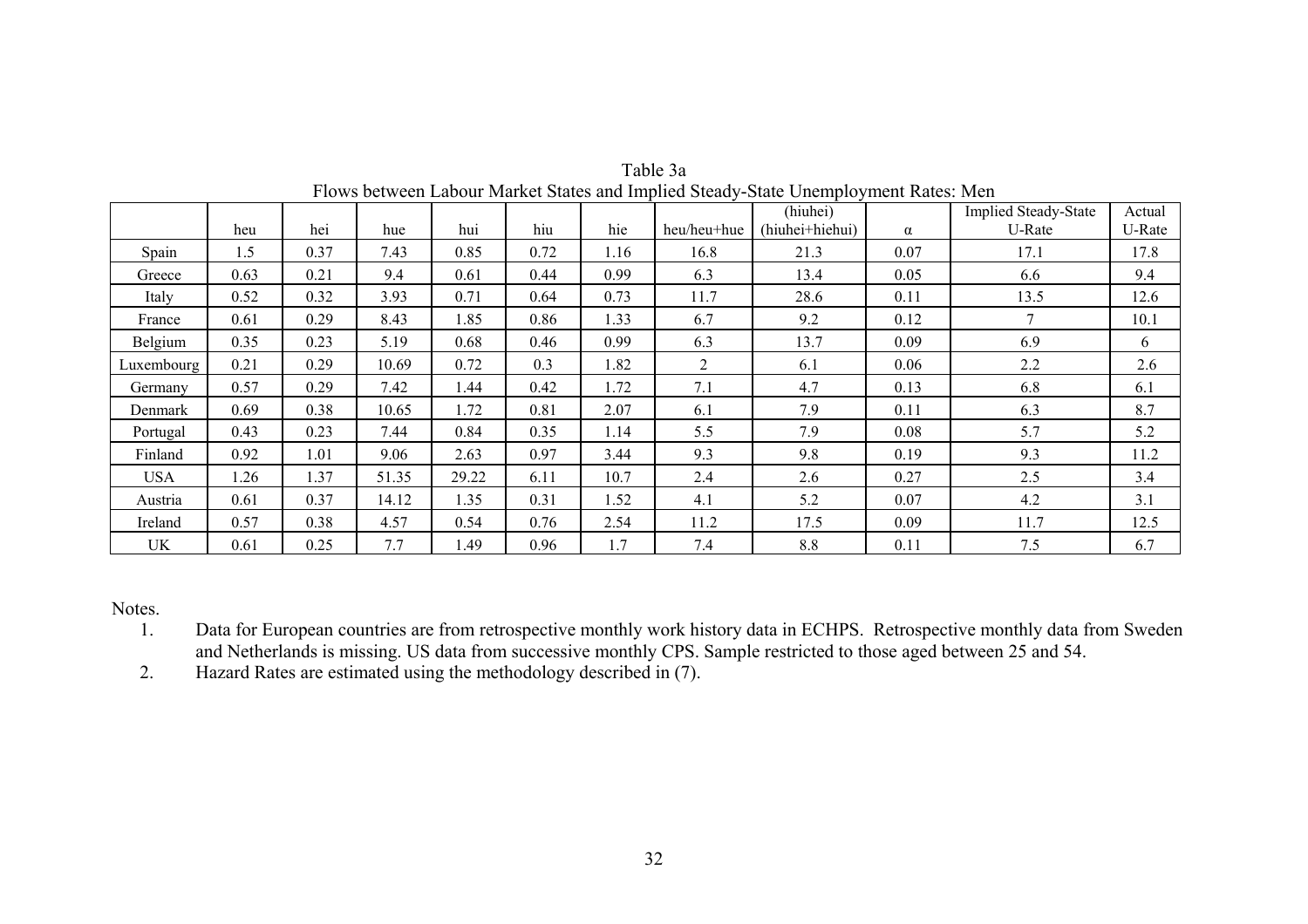|            | heu  | hei  | hue   | hui   | hiu  | hie  | heu/heu+hue | (hiuhei)<br>(hiuhei+hiehui) | $\alpha$ | Implied Steady-<br><b>State U-Rate</b> | Actual<br>U-Rate |
|------------|------|------|-------|-------|------|------|-------------|-----------------------------|----------|----------------------------------------|------------------|
| Spain      | 1.9  | 0.89 | 5.62  | 1.49  | 0.37 | 0.55 | 25.3        | 28.7                        | 0.14     | 25.8                                   | 31.9             |
| Greece     | 1.05 | 0.79 | 5.75  | 1.1   | 0.25 | 0.55 | 15.5        | 24.9                        | 0.13     | 16.7                                   | 23               |
| Italy      | 0.74 | 0.7  | 3.62  | 1.11  | 0.3  | 0.45 | 17          | 29.5                        | 0.18     | 19.2                                   | 24.2             |
| France     | 0.76 | 0.44 | 6.29  | 1.99  | 0.49 | 0.79 | 10.7        | 12.1                        | 0.17     | 11                                     | 16.2             |
| Belgium    | 0.56 | 0.65 | 3.19  | 0.96  | 0.33 | 0.92 | 14.8        | 19.3                        | 0.19     | 15.7                                   | 9.7              |
| Luxembourg | 0.23 | 0.66 | 8.61  | 2.13  | 0.09 | 0.83 | 2.6         | 3.3                         | 0.18     | 2.7                                    | 5.9              |
| Germany    | 0.61 | 0.45 | 5.03  | 1.46  | 0.23 | 0.97 | 10.8        | 6.8                         | 0.18     | 10                                     | 9.6              |
| Denmark    | 0.93 | 0.65 | 7.11  | 2.54  | 0.83 | 1.97 | 11.6        | 9.7                         | 0.2      | 11.2                                   | 9.3              |
| Portugal   | 0.62 | 0.43 | 5.85  |       | 0.21 | 0.66 | 9.6         | 12.1                        | 0.12     | 9.8                                    | 10.5             |
| Finland    | 1.14 | 1.59 | 8.74  | 3.45  | 0.91 | 3.22 | 11.5        | 11.6                        | 0.24     | 11.5                                   | 12               |
| <b>USA</b> | l.09 | 2.69 | 51.09 | 46.41 | 3.59 | 7.25 | 2.1         | 2.8                         | 0.38     | 2.4                                    | 3                |
| Austria    | 0.59 | 0.65 | 9.23  | 2.11  | 0.18 | 0.77 | 6           | 6.6                         | 0.16     | 6.1                                    | 5.4              |
| Ireland    | 0.62 | 1.24 | 8.63  | 2.32  | 0.18 | 1.15 | 6.7         | 7.6                         | 0.19     | 6.9                                    | 12.4             |
| <b>UK</b>  | 0.39 | 0.85 | 10.27 | 4.06  | 0.39 | 1.64 | 3.6         | 4.7                         | 0.24     | 3.9                                    | $\overline{4}$   |

Table 3b Flows between Labour Market States and Implied Steady-State Unemployment Rates: Women

1. As for Table 3a.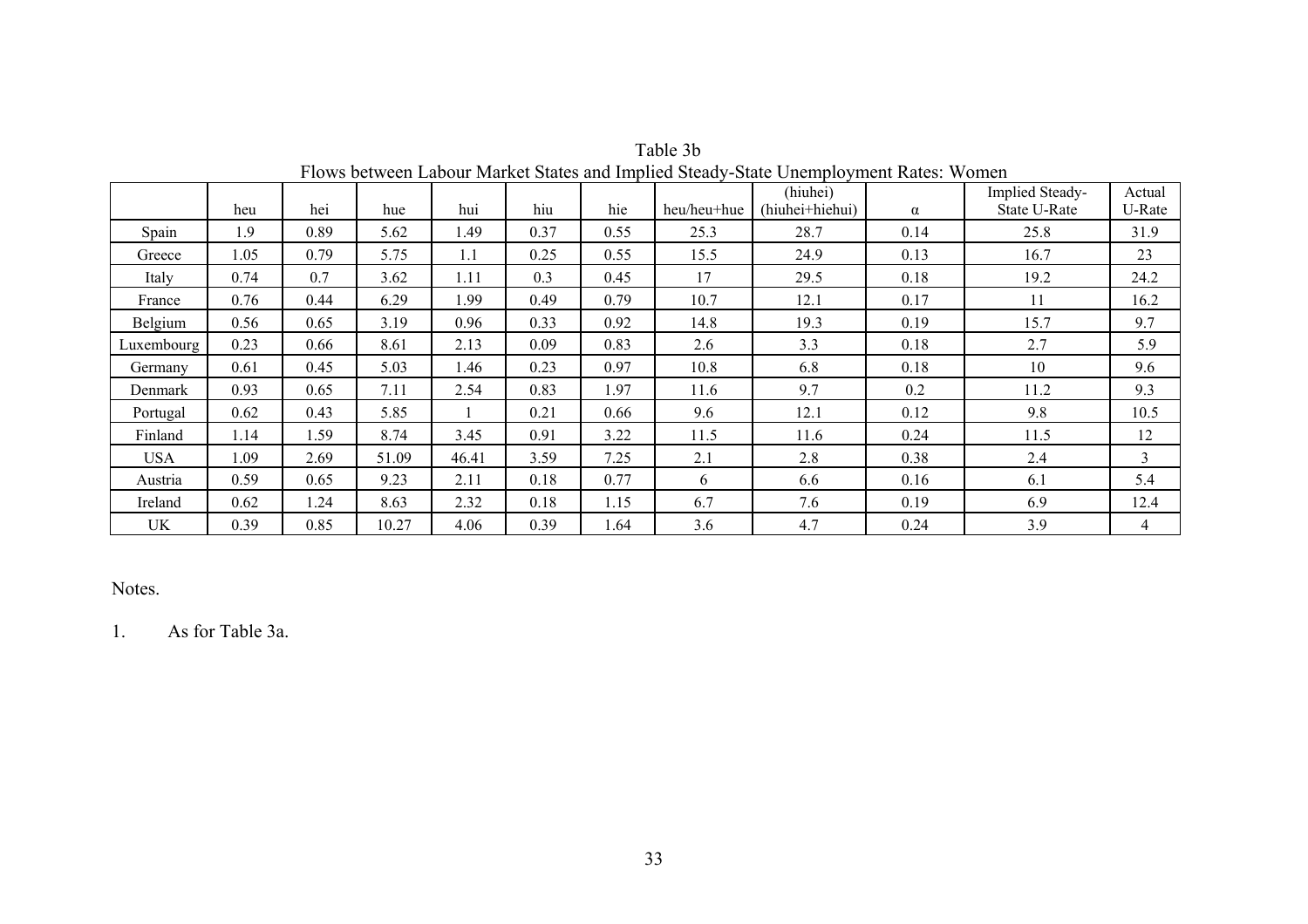| Country    | $E\rightarrow U$ | $U \rightarrow E$ | $U\rightarrow I$ | $E \rightarrow I$ | $I\rightarrow U$ | $I \rightarrow E$ |
|------------|------------------|-------------------|------------------|-------------------|------------------|-------------------|
|            | 0.236            | $-0.278$          | 0.564            | 0.878             | $-0.67$          | $-0.746$          |
| Spain      | $[0.045]$ **     | $[0.037]**$       | $[0.063]**$      | $[0.056]$ **      | $[0.059]**$      | $[0.053]**$       |
|            | 0.517            | $-0.489$          | 0.595            | 1.32              | $-0.544$         | $-0.578$          |
| Greece     | $[0.066]$ **     | $[0.058]**$       | $[0.127]$ **     | $[0.067]**$       | $[0.091]**$      | $[0.066]$ **      |
|            | 0.351            | $-0.081$          | 0.446            | 0.775             | $-0.772$         | $-0.487$          |
| Italy      | $[0.063]**$      | [0.055]           | $[0.077]**$      | $[0.054]$ **      | $[0.061]**$      | $[0.063]**$       |
|            | 0.217            | $-0.291$          | 0.077            | 0.423             | $-0.558$         | $-0.511$          |
| France     | $[0.062]$ **     | $[0.059]**$       | [0.086]          | $[0.064]$ **      | $[0.088]$ **     | $[0.072]**$       |
|            | 0.472            | $-0.485$          | 0.339            | 1.017             | $-0.327$         | $-0.062$          |
| Belgium    | $[0.102]$ **     | $[0.111]$ **      | $[0.172]$ *      | $[0.094]$ **      | $[0.142]$ *      | [0.106]           |
|            | 0.065            | $-0.216$          | 1.082            | 0.818             | $-1.17$          | $-0.778$          |
| Luxembourg | $[0.125]$        | [0.112]           | $[0.277]$ **     | $[0.081]$ **      | $[0.207]**$      | $[0.089]$ **      |
|            | 0.067            | $-0.385$          | 0.014            | 0.45              | $-0.614$         | $-0.566$          |
| Germany    | [0.043]          | $[0.046]$ **      | [0.074]          | $[0.051]$ **      | $[0.088]**$      | $[0.049]$ **      |
|            | 0.302            | $-0.4$            | 0.392            | 0.544             | 0.023            | $-0.049$          |
| Denmark    | $[0.072]**$      | $[0.069]**$       | $[0.112]$ **     | $[0.081]$ **      | [0.116]          | [0.078]           |
|            | 0.36             | $-0.237$          | 0.171            | 0.603             | $-0.517$         | $-0.548$          |
| Portugal   | $[0.071]$ **     | $[0.065]$ **      | $[0.121]$        | $[0.068]$ **      | $[0.102]**$      | $[0.062]$ **      |
|            | 0.206            | $-0.029$          | 0.28             | 0.458             | $-0.06$          | $-0.063$          |
| Finland    | $[0.067]**$      | $[0.061]$         | $(3.22)$ **      | $(7.91)$ **       | [0.087]          | [0.049]           |
|            | $-0.142$         | $-0.005$          | 0.463            | 0.463             | $-0.532$         | $-0.39$           |
| <b>USA</b> | $[0.013]**$      | [0.012]           | $[0.014]$ **     | $[0.014]$ **      | $[0.014]$ **     | $[0.010]**$       |
|            | $-0.029$         | $-0.421$          | 0.452            | 0.569             | $-0.551$         | $-0.68$           |
| Austria    | $[0.092]$        | $[0.103]**$       | $[0.163]**$      | $[0.074]$ **      | $[0.145]$ **     | $[0.073]**$       |
|            | 0.074            | 0.631             | 1.457            | 1.176             | $-1.453$         | $-0.789$          |
| Ireland    | [0.077]          | $[0.077]**$       | $[0.139]$ **     | $[0.071]$ **      | $[0.111]$ **     | $[0.061]$ **      |
|            | $-0.463$         | 0.29              | 1.001            | 1.207             | $-0.908$         | $-0.033$          |
| <b>UK</b>  | $[0.054]$ **     | $[0.054]$ **      | $[0.077]**$      | $[0.051]**$       | $[0.071]**$      | [0.046]           |

Table 4a Gender Gaps in Labour Market Transition Rates: No Other Controls

- 1. Data as for Table 3a.<br>2. These represent the co
- These represent the coefficients on a female dummy for the method for estimating hazard rates described in the text i.e. the models of (7) and (8). Standard errors in parentheses.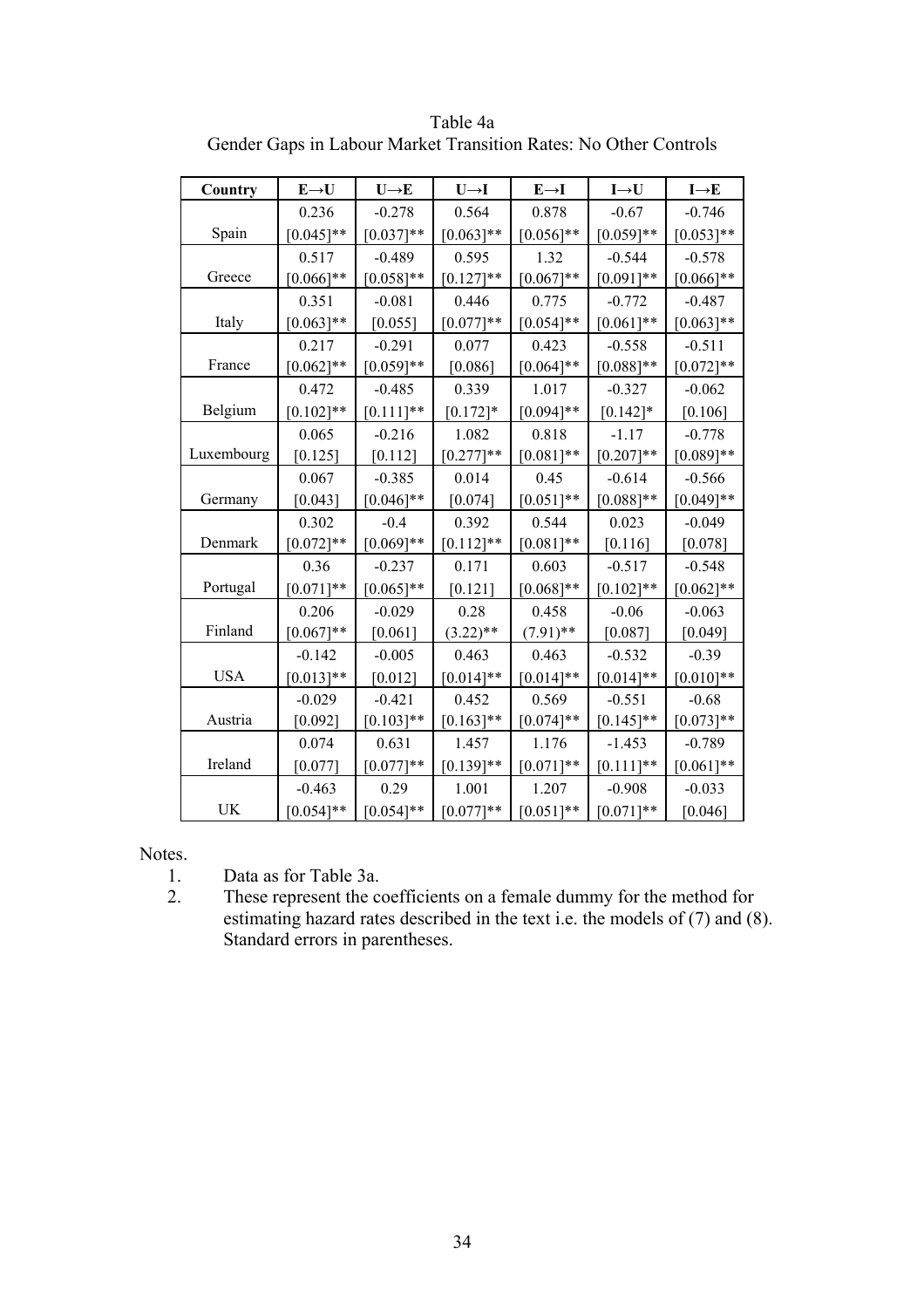| Country    | $E\rightarrow U$ | $U\rightarrow E$ | $U\rightarrow I$ | $E \rightarrow I$ | $I\rightarrow U$ | $I \rightarrow E$ |
|------------|------------------|------------------|------------------|-------------------|------------------|-------------------|
|            | 0.275            | $-0.354$         | 0.575            | 0.884             | $-0.366$         | $-0.574$          |
| Spain      | $[0.045]$ **     | $[0.038]**$      | $[0.066]$ **     | $[0.060]**$       | $[0.067]**$      | $[0.061]**$       |
|            | 0.538            | $-0.47$          | 0.551            | 1.312             | $-0.002$         | $-0.608$          |
| Greece     | $[0.067]**$      | $[0.058]**$      | $[0.133]$ **     | $[0.067]**$       | $[0.103]$        | $[0.081]$ **      |
|            | 0.394            | $-0.138$         | 0.359            | 0.849             | $-0.263$         | $-0.641$          |
| Italy      | $[0.064]$ **     | $[0.057]*$       | $[0.081]$ **     | $[0.056]$ **      | $[0.066]$ **     | $[0.080]$ **      |
|            | 0.266            | $-0.341$         | $-0.008$         | 0.422             | $-0.497$         | $-0.525$          |
| France     | $[0.061]$ **     | $[0.059]**$      | [0.088]          | $[0.065]**$       | $[0.111]$ **     | $[0.085]$ **      |
|            | 0.466            | $-0.49$          | 0.424            | 1.059             | $-0.245$         | $-0.343$          |
| Belgium    | $[0.100]$ **     | $[0.115]$ **     | $[0.187]$ *      | $[0.095]$ **      | [0.158]          | $[0.123]$ **      |
|            | $-0.189$         | $-0.195$         | 0.94             | 0.93              | $-0.698$         | $-0.641$          |
| Luxembourg | [0.128]          | [0.111]          | $[0.287]$ **     | $[0.086]$ **      | $[0.266]$ **     | $[0.114]$ **      |
|            | 0.012            | $-0.425$         | 0.05             | 0.395             | $-0.519$         | $-0.34$           |
| Germany    | [0.043]          | $[0.046]$ **     | [0.075]          | $[0.053]**$       | $[0.110]$ **     | $[0.059]**$       |
|            | 0.371            | $-0.432$         | 0.387            | 0.609             | $-0.064$         | 0.026             |
| Denmark    | $[0.071]**$      | $[0.068]**$      | $[0.116]$ **     | $[0.080]$ **      | [0.114]          | [0.075]           |
|            | 0.446            | $-0.3$           | 0.16             | 0.69              | $-0.257$         | $-0.56$           |
| Portugal   | $[0.073]**$      | $[0.068]**$      | $[0.122]$        | $[0.069]**$       | $[0.111]$ *      | $[0.069]**$       |
|            | 0.344            | $-0.068$         | 0.28             | 0.629             | $-0.341$         | $-0.179$          |
| Finland    | $[0.066]$ **     | [0.060]          | $[0.088]**$      | $[0.061]**$       | $[0.093]**$      | $[0.048]**$       |
|            | $-0.114$         | $-0.012$         | 0.474            | 0.474             | $-0.463$         | $-0.436$          |
| <b>USA</b> | $[0.013]**$      | [0.012]          | $[0.014]$ **     | $[0.014]$ **      | $[0.015]**$      | $[0.011]**$       |
|            | $-0.05$          | $-0.511$         | 0.578            | 0.527             | $-0.408$         | $-0.509$          |
| Austria    | [0.093]          | $[0.102]$ **     | $[0.168]$ **     | $[7.12]$ **       | $[0.176]$ *      | $[0.079]**$       |
|            | 0.062            | 0.401            | 1.058            | 1.174             | $-0.687$         | $-0.22$           |
| Ireland    | [0.080]          | $[0.079]**$      | $[0.164]$ **     | $[0.077]**$       | $[0.129]$ **     | $[0.057]**$       |
|            | $-0.473$         | 0.292            | 1.019            | 1.206             | $-0.76$          | $-0.111$          |
| UK         | $[0.054]$ **     | $[0.053]**$      | $[0.078]**$      | $[0.051]$ **      | $[0.084]$ **     | $[0.050]*$        |

Table 4b Gender Gaps in Labour Market Transition Rates: With Controls

1. Data as for Table 3a. Controls are age, education, marital status and number of children.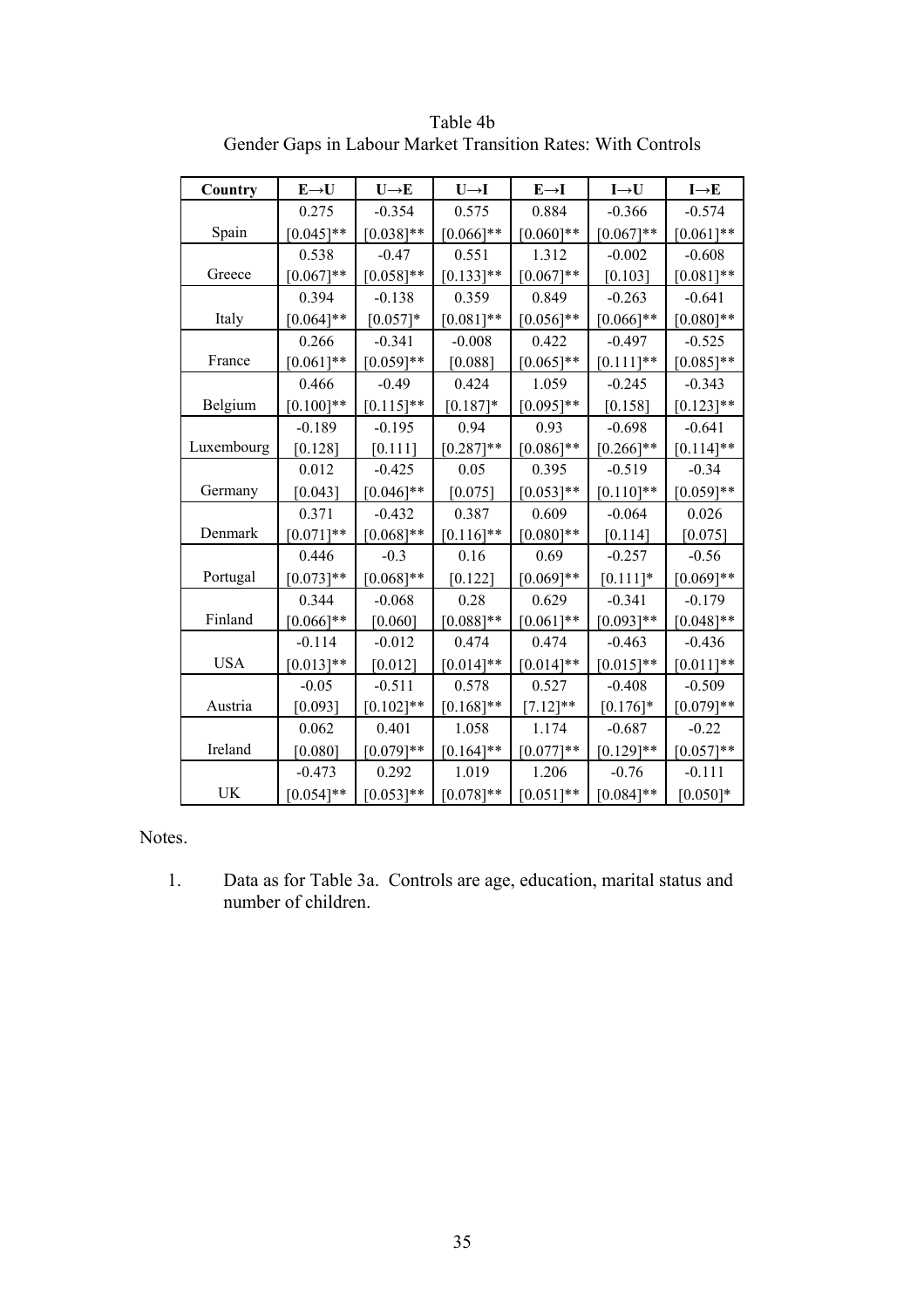| Country     |      | % of unemployed with duration<br>$>6$ mths |            |      | % of unemployed with duration<br>$>12$ mths |            |
|-------------|------|--------------------------------------------|------------|------|---------------------------------------------|------------|
|             | Men  | Women                                      | Gender Gap | Men  | Women                                       | Gender Gap |
| Spain       | 62.1 | 72                                         | 9.9        | 45.4 | 55.5                                        | 10.1       |
| Greece      | 69   | 77.7                                       | 8.7        | 48.6 | 59.5                                        | 10.9       |
| Italy       | 76.6 | 77.7                                       | 1.1        | 62.1 | 60.7                                        | $-1.4$     |
| France      | 53.7 | 57.4                                       | 3.7        | 39   | 41.7                                        | 2.7        |
| Belgium     | 73.2 | 73.8                                       | 0.6        | 60.1 | 60.9                                        | 0.8        |
| Netherlands | 75.1 | 84.9                                       | 9.8        | 47.7 | 40.4                                        | $-7.3$     |
| Luxembourg  | 61.6 | 47.5                                       | $-14.1$    | 38.6 | 27.2                                        | $-11.4$    |
| Germany     | 65.3 | 69.4                                       | 4.1        | 49.9 | 54                                          | 4.1        |
| Denmark     | 38.6 | 38.5                                       | $-0.1$     | 20.9 | 20.1                                        | $-0.8$     |
| Portugal    | 63.5 | 64.2                                       | 0.7        | 39.5 | 42.9                                        | 3.4        |
| Finland     | 49.2 | 43.7                                       | $-5.5$     | 33.1 | 26.2                                        | $-6.9$     |
| Switzerland | 59.3 | 63.1                                       | 3.8        | 40.6 | 38.7                                        | $-1.9$     |
| Japan       | 49.5 | 36.9                                       | $-12.6$    | 27.4 | 14.8                                        | $-12.6$    |
| Sweden      | 48.5 | 41.2                                       | $-7.3$     | 33.3 | 26.1                                        | $-7.2$     |
| <b>USA</b>  | 13   | 11.6                                       | $-1.4$     | 7.4  | 6.2                                         | $-1.2$     |
| Austria     | 43.6 | 39.8                                       | $-3.8$     | 32.7 | 24.1                                        | $-8.6$     |
| Australia   | 50.9 | 44.9                                       | $-6$       | 31.8 | 25.8                                        | -6         |
| Canada      | 23.3 | 18.9                                       | $-4.4$     | 12.8 | 10.2                                        | $-2.6$     |
| NZ          | 42.5 | 34.3                                       | $-8.2$     | 23   | 17.9                                        | $-5.1$     |
| Norway      | 17.1 | 15.6                                       | $-1.5$     | 7.3  | 6.3                                         | $-1$       |
| Ireland     | 77.8 | 72.9                                       | $-4.9$     | 59.5 | 47.5                                        | $-12$      |
| UK          | 50.1 | 37.6                                       | $-12.5$    | 34.5 | 21.5                                        | $-13$      |

Table 5 Gender Gaps in Unemployment Durations

Notes:<br>1. Source: OECD Employment Outlook 1999.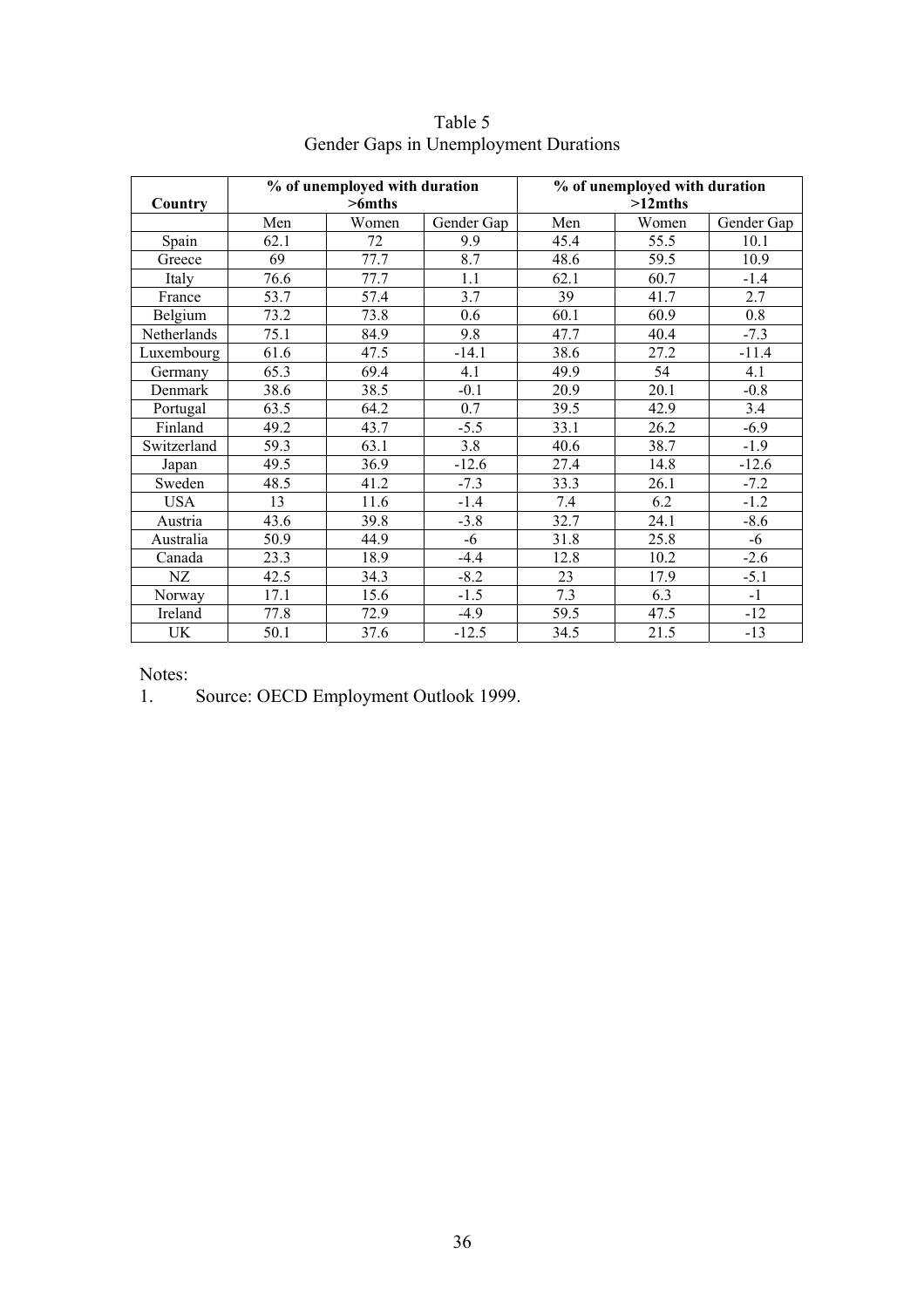|             |                            | Controls on<br>Personal |                                                                                    |              |                   |                   | Controls on<br>Personal and |  |  |
|-------------|----------------------------|-------------------------|------------------------------------------------------------------------------------|--------------|-------------------|-------------------|-----------------------------|--|--|
|             | N <sub>o</sub><br>Controls | Characteristics         | Controls on Personal Characteristics and<br>Job<br>Interactions<br>Characteristics |              |                   |                   |                             |  |  |
|             | Coefficient                |                         | Coefficient                                                                        |              |                   |                   |                             |  |  |
|             | on                         | Coefficient on          | on                                                                                 | on           | Coefficient<br>on | Coefficient<br>on | Coefficient on              |  |  |
|             | Female                     | Female                  | Female                                                                             | Female*      | Female*           | Female*           | Female                      |  |  |
| Country     | dummy                      | dummy                   | Dummy                                                                              | married      | kids0-12          | kids13-15         | dummy                       |  |  |
|             | 0.222                      | 0.239                   | 0.199                                                                              | 0.01         | 0.071             | 0.167             | 0.141                       |  |  |
| Spain       | $[0.052]**$                | $[0.054]**$             | $[0.080]$ *                                                                        | [0.116]      | [0.141]           | [0.194]           | $[0.060]*$                  |  |  |
|             | 0.531                      | 0.549                   | 0.516                                                                              | 0.01         | 0.061             | 0.364             | 0.554                       |  |  |
| Greece      | $[0.074]**$                | $[0.076]$ **            | $[0.114]$ **                                                                       | [0.169]      | [0.214]           | [0.285]           | $[0.084]$ **                |  |  |
|             | 0.056                      | 0.136                   | 0.1                                                                                | $-0.134$     | 0.254             | 0.205             | 0.018                       |  |  |
| Italy       | [0.070]                    | [0.071]                 | [0.098]                                                                            | [0.160]      | [0.195]           | [0.277]           | [0.077]                     |  |  |
|             | 0.357                      | 0.432                   | 0.158                                                                              | 0.394        | 0.358             | $-0.393$          | 0.279                       |  |  |
| France      | $[0.096]$ **               | $[0.097]**$             | [0.152]                                                                            | [0.207]      | [0.232]           | [0.422]           | $[0.118]*$                  |  |  |
|             | 0.717                      | 0.803                   | 0.449                                                                              | 0.348        | 0.677             | 0.039             | 0.729                       |  |  |
| Belgium     | $[0.132]$ **               | $[0.134]$ **            | $[0.207]*$                                                                         | [0.284]      | [0.391]           | [0.657]           | $[0.162]$ **                |  |  |
|             | 0.597                      | 1.007                   | 0.168                                                                              | 0.527        | 0.172             | 0.592             | 1.152                       |  |  |
| Netherlands | $[0.133]$ **               | $[0.118]$ **            | [0.202]                                                                            | [0.305]      | [0.353]           | [0.443]           | $[0.150]$ **                |  |  |
|             | 0.334                      | 0.28                    | $-0.43$                                                                            | 1.511        | $-0.069$          | $-0.014$          | 0.149                       |  |  |
| Luxembourg  | [0.296]                    | [0.302]                 | [0.515]                                                                            | $[0.688]*$   | [0.796]           | [1.491]           | [0.394]                     |  |  |
|             | 0.153                      | 0.083                   | $-0.374$                                                                           | 0.486        | 0.289             | 0.468             | 0.108                       |  |  |
| Germany     | $[0.053]**$                | [0.054]                 | $[0.090]$ **                                                                       | $[0.115]$ ** | $[0.135]*$        | $[0.213]*$        | [0.065]                     |  |  |
|             | 0.612                      | 0.636                   | 0.238                                                                              | 0.206        | 0.586             | 13.362            | 0.502                       |  |  |
| Denmark     | $[0.118]**$                | $[0.120]$ **            | [0.173]                                                                            | [0.249]      | [0.323]           | $363.531$ ]       | $[0.140]$ **                |  |  |
|             | 0.448                      | 0.543                   | 0.243                                                                              | $-0.006$     | 0.681             | 0.427             | 0.49                        |  |  |
| Portugal    | $[0.078]**$                | $[0.080]$ **            | [0.136]                                                                            | [0.169]      | $[0.191]$ **      | [0.275]           | $[0.086]$ **                |  |  |
|             | 0.358                      | 0.435                   | 0.204                                                                              | 0.405        | 0.011             | $-0.071$          | 0.451                       |  |  |
| Finland     | $[0.124]$ **               | $[0.127]**$             | [0.214]                                                                            | [0.271]      | [0.290]           | [0.421]           | $[0.153]$ **                |  |  |
|             | 0.014                      | 0.205                   | 0.117                                                                              | 0.095        | $-0.36$           | $-0.02$           | 0.367                       |  |  |
| Sweden      | [0.093]                    | [0.125]                 | [0.169]                                                                            | [0.196]      | [0.211]           | [0.280]           | $[0.151]$ *                 |  |  |
|             | 0.29                       | $-0.011$                | 0.271                                                                              | $-0.691$     | 0.712             | 0.211             | $-0.202$                    |  |  |
| Austria     | $[0.122]$ *                | [0.111]                 | [0.197]                                                                            | $[0.260]$ ** | $[0.279]*$        | [0.498]           | [0.131]                     |  |  |
|             | $-0.103$                   | $-0.223$                | 0.12                                                                               | $-0.232$     | $-0.048$          | $-0.521$          | $-0.234$                    |  |  |
| Ireland     | [0.108]                    | $[0.089]*$              | [0.175]                                                                            | [0.235]      | [0.271]           | [0.413]           | $[0.103]*$                  |  |  |
|             | $-0.188$                   | 0.028                   | $-0.211$                                                                           | $-0.129$     | 0.091             | 0.314             | 0.032                       |  |  |
| UK          | $[0.089]*$                 | [0.094]                 | $[0.131]$                                                                          | $[0.187]$    | [0.245]           | $[0.341]$         | [0.104]                     |  |  |

Table 6 Gender Differences in Flows from Employment to Unemployment

1. Data is from ECHPS. The sample is all those who are employed at one interview and employed or unemployed subsequently. Model estimated is a cloglog model where the dependent variable takes the value one if the individual is still employed.

2. Standard errors in parentheses.

3. The ILO main activity status is used for Sweden as the Self-Defined main activity status question, used for the other countries, is not asked.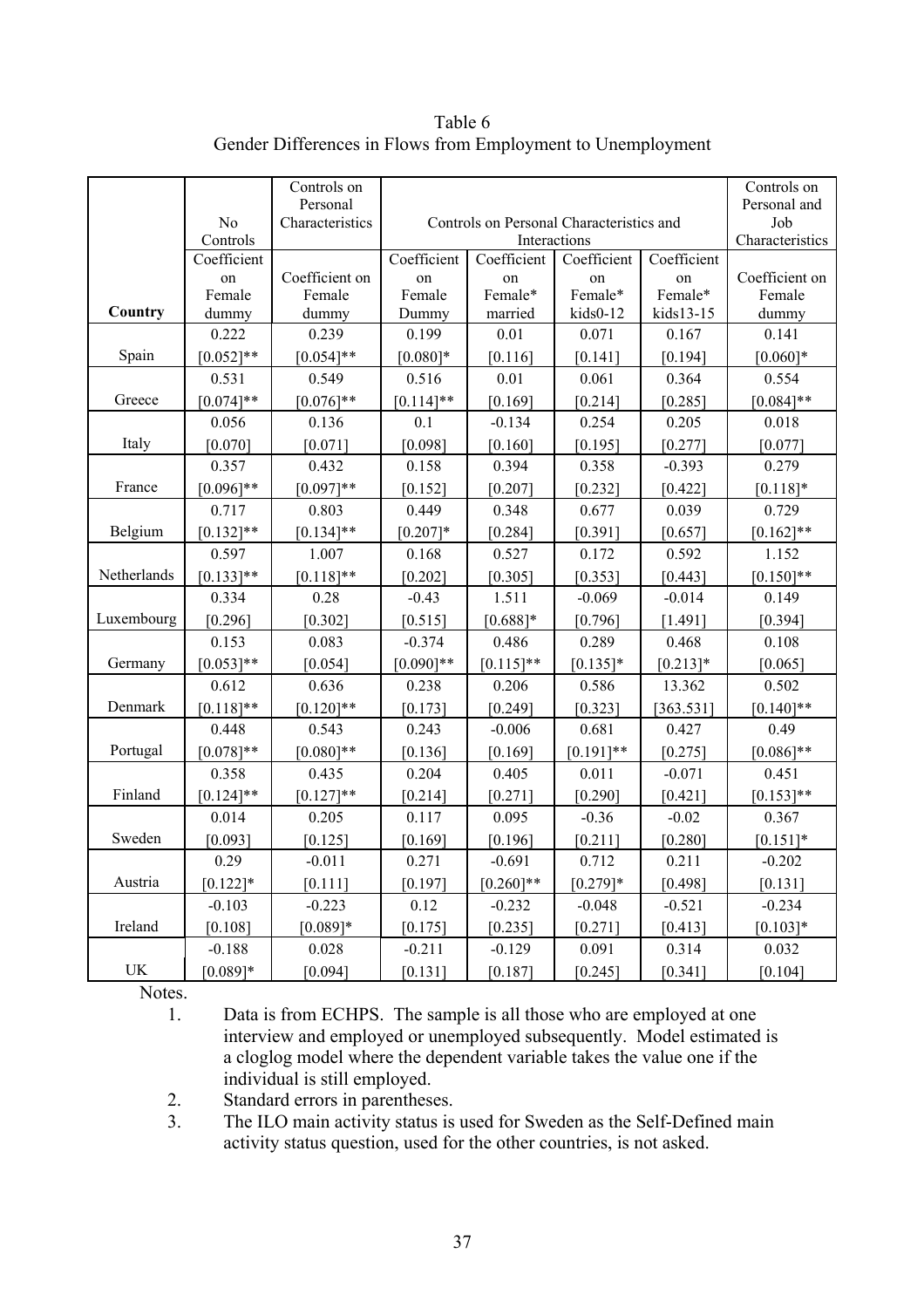|             |                | Obliged  |          | Child            | Sick             |                  |        |        |
|-------------|----------------|----------|----------|------------------|------------------|------------------|--------|--------|
|             |                | by       | End of   | Birth/           |                  |                  |        | Sample |
|             |                | Employer | Contract | Care             | /Disabled        | Retired          | Other* | Size   |
|             | M              | 22       | 63       | $\boldsymbol{0}$ | 3                | $\boldsymbol{0}$ | 12     | 3575   |
| Spain       | F              | 17       | 64       | 5                | $\overline{c}$   | $\boldsymbol{0}$ | 12     | 2652   |
|             | M              | 38       | 37       | $\boldsymbol{0}$ | $\overline{3}$   | $\overline{2}$   | 21     | 1097   |
| Greece      | ${\bf F}$      | 38       | 39       | 5                | $\mathbf{1}$     | $\overline{2}$   | 15     | 1331   |
|             | M              | 39       | 36       | $\mathbf{1}$     | $\overline{4}$   | 8                | 11     | 1494   |
| Italy       | F              | 28       | 46       | $\overline{4}$   | 3                | 10               | 9      | 1169   |
|             | M              | 41       | 44       | $\boldsymbol{0}$ | $\mathfrak{Z}$   | $\boldsymbol{0}$ | 12     | 999    |
| France      | $\overline{F}$ | 34       | 44       | 6                | $\overline{2}$   | $\boldsymbol{0}$ | 15     | 1271   |
|             | M              | 55       | 18       | $\boldsymbol{0}$ | $\boldsymbol{0}$ | 8                | 19     | 536    |
| Belgium     | $\mathbf{F}$   | 43       | 22       | 8                | 11               | $\mathbf{1}$     | 14     | 939    |
|             | M              | 30       | 15       | $\overline{2}$   | 34               | $\overline{2}$   | 17     | 709    |
| Netherlands | $\mathbf{F}$   | 12       | 12       | 42               | 13               | $\mathbf{1}$     | 21     | 1917   |
|             | M              | 59       | 20       | $\boldsymbol{0}$ | $\overline{2}$   | 9                | 10     | 2191   |
| Germany     | ${\bf F}$      | 54       | 22       | $\mathbf{1}$     | $\sqrt{2}$       | 9                | 12     | 2421   |
|             | M              | 42       | 26       | $\mathbf{1}$     | 9                | $\mathbf{1}$     | 21     | 590    |
| Denmark     | $\overline{F}$ | 36       | 29       | $\overline{7}$   | 10               | 3                | 16     | 906    |
|             | M              | 24       | 40       | $\boldsymbol{0}$ | 5                | $\overline{c}$   | 30     | 971    |
| Portugal    | $\overline{F}$ | 24       | 44       | $\overline{4}$   | 5                | $\mathbf{1}$     | 23     | 1252   |
|             | M              | 28       | 57       | $\boldsymbol{0}$ | $\overline{c}$   | 1                | 11     | 1009   |
| Finland     | F              | 22       | 60       | $\overline{4}$   | $\overline{3}$   | $\mathbf{1}$     | 10     | 1123   |
|             | M              | 43       | 10       | 1                | $\mathbf{1}$     | 33               | 13     | 464    |
| Austria     | F              | 33       | 15       | 18               | 11               | 1                | 22     | 398    |
|             | M              | 41       | 33       | $\mathbf{1}$     | 6                | $\boldsymbol{0}$ | 19     | 1393   |
| Ireland     | $\rm F$        | 26       | 33       | 3                | 9                | $\boldsymbol{0}$ | 29     | 409    |
|             | M              | 45       | 18       | $\mathbf{1}$     | 6                | 15               | 16     | 1332   |
| <b>UK</b>   | $\rm F$        | 23       | 16       | 16               | $\overline{7}$   | 17               | 21     | 611    |

Table 7a Reasons for leaving Previous Job (%): Currently Unemployed

Note:

- 1. Data from ECHPS. Question only asked of those who have worked within the last two years.
- 2. Other reasons includes: Marriage, Move for partner's job, Closure of own business & Study/National service.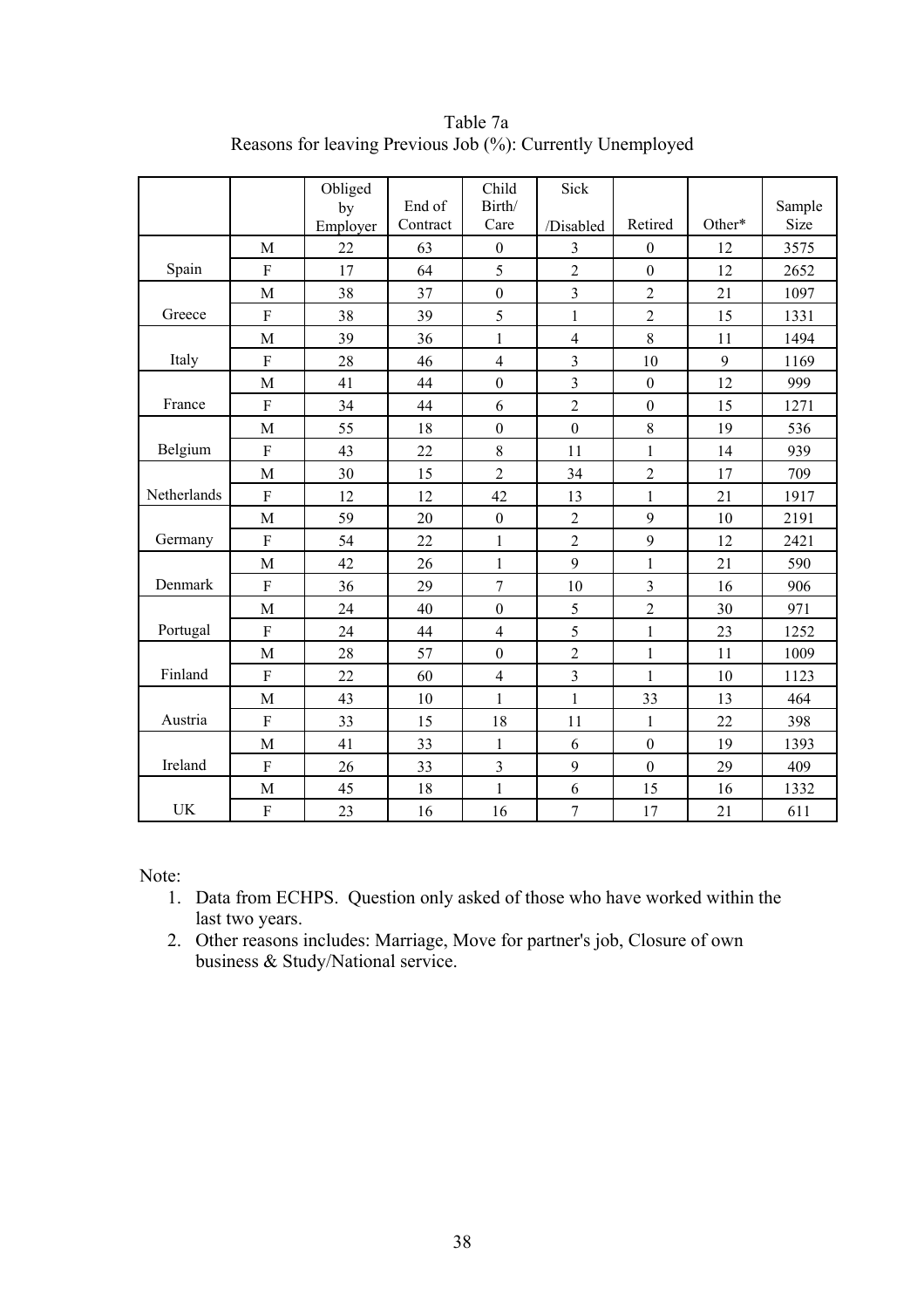|             |                | Obliged<br>by<br>Employer | End of<br>Contract      | Child<br>Birth/<br>Care | Sick/<br>Disabled | Retired        | Other* | Sample<br>Size |
|-------------|----------------|---------------------------|-------------------------|-------------------------|-------------------|----------------|--------|----------------|
|             | M              | 20                        | 20                      | $\boldsymbol{0}$        | 32                | 7              | 21     | 3259           |
| Spain       | F              | 12                        | 30                      | 16                      | 12                | 1              | 28     | 5105           |
|             | M              | 10                        | 5                       | $\mathbf{0}$            | 15                | 60             | 10     | 1895           |
| Greece      | F              | 16                        | 13                      | 22                      | 11                | 5              | 33     | 2374           |
|             | M              | 16                        | 6                       | $\mathbf{0}$            | 13                | 52             | 13     | 3832           |
| Italy       | $\rm F$        | 13                        | 12                      | 21                      | $\overline{7}$    | 29             | 17     | 4645           |
|             | M              | 33                        | 5                       | $\mathbf{1}$            | 19                | 35             | 6      | 1805           |
| France      | $\overline{F}$ | 17                        | 11                      | 21                      | 13                | 16             | 22     | 3029           |
|             | M              | 37                        | $\overline{2}$          | $\mathbf{0}$            | 22                | 32             | 7      | 949            |
| Belgium     | ${\bf F}$      | 21                        | 8                       | 16                      | 16                | 16             | 23     | 1419           |
|             | M              | 8                         | $\overline{\mathbf{4}}$ | $\mathbf{1}$            | 34                | 28             | 24     | 1598           |
| Netherlands | ${\bf F}$      | 7                         | 8                       | 38                      | 16                | $\overline{4}$ | 27     | 3490           |
|             | M              | 46                        | 10                      | $\mathbf{0}$            | 11                | 19             | 15     | 3416           |
| Germany     | F              | 27                        | $8\,$                   | 19                      | 5                 | 18             | 24     | 6850           |
|             | M              | 10                        | 11                      | $\boldsymbol{0}$        | 30                | 17             | 32     | 969            |
| Denmark     | $\overline{F}$ | 12                        | 14                      | 5                       | 27                | 14             | 29     | 1737           |
|             | M              | $\overline{\mathbf{4}}$   | 5                       | $\boldsymbol{0}$        | 32                | 41             | 18     | 1671           |
| Portugal    | $\overline{F}$ | 6                         | 12                      | 11                      | 26                | 16             | 29     | 2767           |
|             | M              | 10                        | 31                      | $\boldsymbol{0}$        | 23                | 10             | 25     | 2029           |
| Finland     | $\mathbf{F}$   | 9                         | 34                      | 9                       | 16                | $\overline{7}$ | 25     | 2631           |
|             | M              | 12                        | $\overline{2}$          | $\boldsymbol{0}$        | 36                | 34             | 16     | 1575           |
| Austria     | ${\bf F}$      | 9                         | 3                       | 36                      | 15                | 21             | 17     | 2581           |
|             | M              | 18                        | $\overline{7}$          | $\mathbf{1}$            | 33                | 10             | 30     | 1297           |
| Ireland     | F              | 11                        | 10                      | 36                      | 12                | $\mathbf{1}$   | 30     | 3622           |
|             | M              | 22                        | 6                       | $\overline{4}$          | 18                | 33             | 17     | 1949           |
| <b>UK</b>   | F              | 12                        | 6                       | 36                      | 8                 | 22             | 16     | 6318           |

Table 7b Reasons for leaving Previous Job (%): Currently Inactive

Notes:<br> $\frac{1}{1}$ .

As for Table 7a.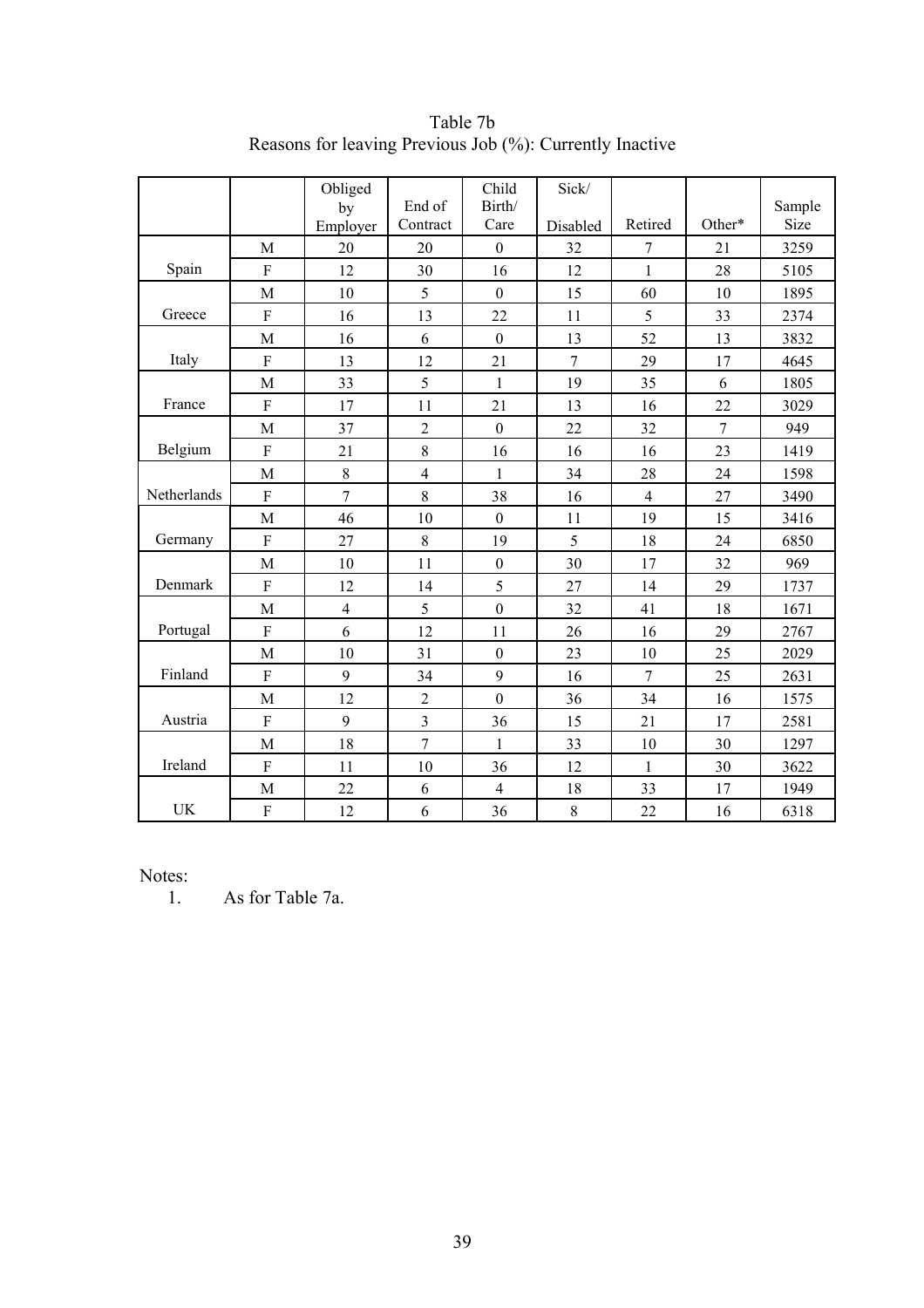|            |              | Female&                |                        |
|------------|--------------|------------------------|------------------------|
|            | Female       | Unemployed<br>in $t=0$ | Unemployed<br>in $t=0$ |
|            | $-0.124$     | 0.418                  | 1.702                  |
| Spain      | [0.164]      | $[0.069]**$            | $[0.047]**$            |
|            | $-0.302$     | 0.426                  | 1.985                  |
| Greece     | [0.253]      | $[0.105]$ **           | $[0.074]$ **           |
|            | $-1.04$      | 0.611                  | 1.452                  |
| Italy      | $[0.324]$ ** | $[0.100]$ **           | $[0.070]$ **           |
|            | $-0.269$     | 0.19                   | 1.557                  |
| France     | [0.196]      | $[0.100]$              | $[0.077]**$            |
|            | $-0.836$     | $-0.513$               | 1.396                  |
| Belgium    | $[0.347]*$   | $[0.169]$ **           | $[0.131]$ **           |
|            | $-0.203$     | 0.317                  | 0.793                  |
| Luxembourg | [0.325]      | $[0.159]*$             | $[0.112]$ **           |
|            | $-0.093$     | 0.094                  | 1.392                  |
| Germany    | [0.157]      | [0.070]                | $[0.051]$ **           |
|            | $-0.428$     | $-0.434$               | 1.78                   |
| Denmark    | [0.219]      | $[0.104]$ **           | $[0.081]$ **           |
|            | $-0.346$     | 0.289                  | 1.724                  |
| Portugal   | [0.227]      | $[0.097]**$            | $[0.070]$ **           |
|            | 0.059        | 0.137                  | 0.911                  |
| Finland    | [0.196]      | [0.078]                | $[0.059]**$            |
|            | $-0.035$     | 0.266                  | 1.145                  |
| <b>USA</b> | [0.026]      | $[0.016]$ **           | $[0.012]**$            |
|            | $-0.45$      | 0.171                  | 2.149                  |
| Austria    | [0.303]      | [0.129]                | $[0.092]$ **           |
|            | $-0.341$     | 0.491                  | 0.972                  |
| Ireland    | [0.265]      | $[0.104]$ **           | $[0.067]**$            |
|            | $-0.179$     | 0.235                  | 1.579                  |
| <b>UK</b>  | [0.138]      | $[0.073]**$            | $[0.055]$ **           |

Table 8 Are the Unemployed More Likely than the Inactive to Get a Job?

- 1. The sample is all those who are not in employment in an initial month and the dependent variable is whether they are still not in employment a month later. The other controls included are: age, education level, gender, presence and age of children and the gender dummy interacted with the other controls.
- 2. Data for European countries from ECHPS retrospective work history data; data for US from successive monthly CPS files.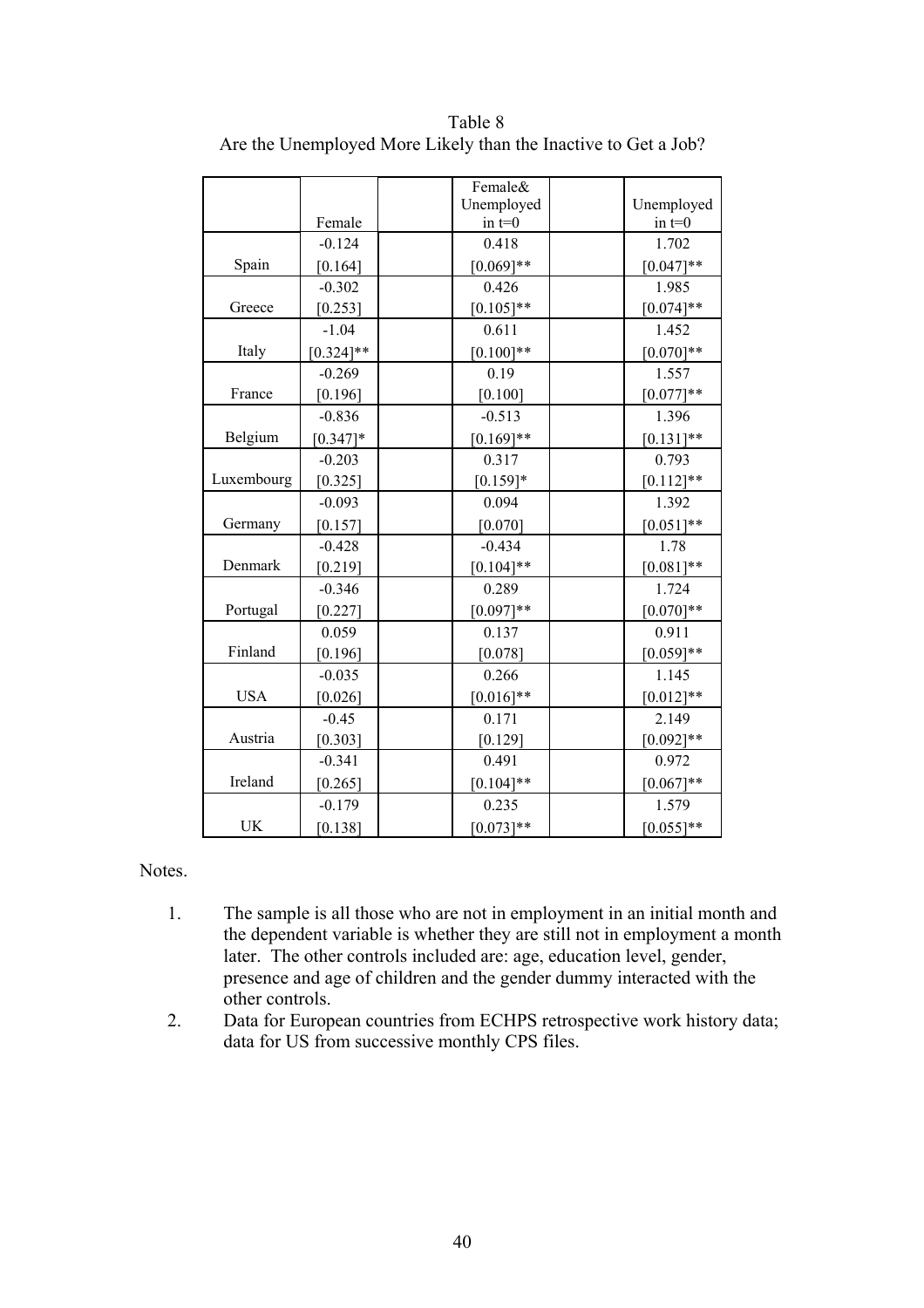|                                                                |        | US (CPS)<br>method mentioned |         | UK (LFS)<br>method mentioned | Spain (LFS)<br>method mentioned |         |  |
|----------------------------------------------------------------|--------|------------------------------|---------|------------------------------|---------------------------------|---------|--|
|                                                                | Men    | Women                        | Men     | Women                        | Men                             | Women   |  |
| contacted public<br>employment service<br>or other public body | 22.2   | 19.9                         | 83.9    | 63.0                         | 88.6                            | 86.0    |  |
| applied directly to<br>employers                               | 66.2   | 62.8                         | 57.4    | 49.1                         | 25.4                            | 20.0    |  |
| placed or answered<br>advertisements                           | 16.5   | 16.4                         | 65.0    | 60.6                         | 14.2                            | 16.7    |  |
| sent out<br>resumes/applications                               | 39.0   | 44.4                         | 47.1    | 45.2                         | 5.7                             | 7.1     |  |
| looked at<br>advertisements                                    | 20.9   | 21.6                         | 90.9    | 91.7                         | 14.8                            | 17.4    |  |
| contacted friends/<br>relatives/unions                         | 19.8   | 13.9                         | 70.1    | 60.4                         | 51.2                            | 48.0    |  |
| private employment<br>agency                                   | 6.5    | 6.5                          | 24.1    | 18.4                         | 3.2                             | 4.0     |  |
| other                                                          | 8.6    | 9.0                          | 9.3     | 7.5                          | 5.1                             | 7.1     |  |
| Average number of<br>search methods                            | 2.00   | 1.94                         | 4.70    | 4.08                         | 1.98                            | 1.96    |  |
| Number of<br>observations                                      | 92,001 | 92,001                       | 117,941 | 70,152                       | 284,684                         | 328,296 |  |

Table 9 Methods of Job Search Among the Unemployed (%)

- 1. Data from the CPS is from the period 1/97-12/98; from the UK and Spanish LFS is for 3/1992-2/2003.
- 2. The classification of search methods is different in the three countries and some re-classification has been done.
- 3. For Spain, data on the method "looked at advertisements" is only available after 1999.
- 4. For Spain, until 1998, the maximum number of methods respondents could answer was 3. From 1/1999 to 3/2002, the fraction of unemployed answering "4 or more methods" was 15.9% for males and 15.7% for females.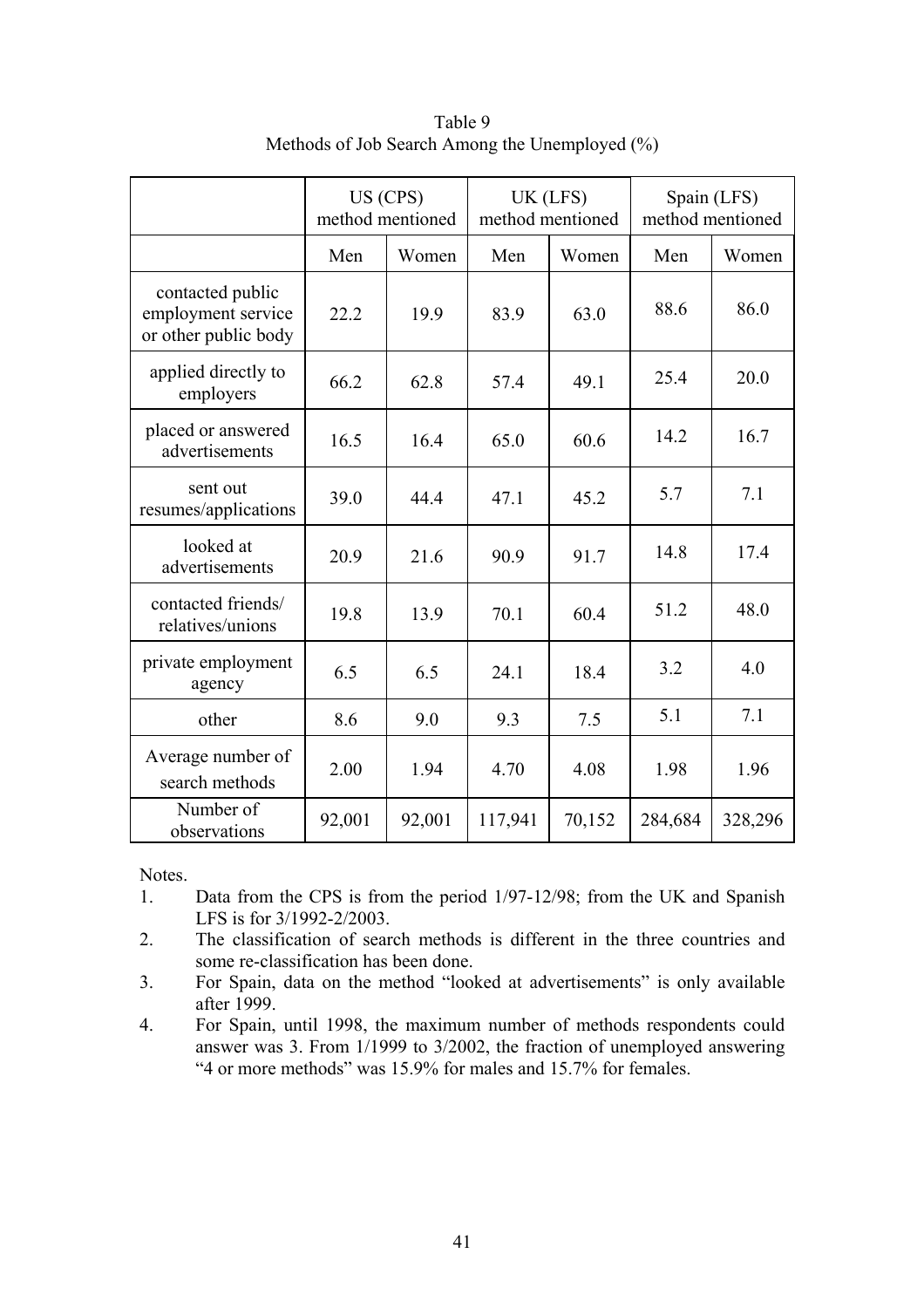| Country    | Male  | Female |
|------------|-------|--------|
| Spain      | 34.56 | 15.86  |
| Greece     | 13.62 | 9.41   |
| Italy      | 4.29  | 3.28   |
| France     | 51.01 | 40.55  |
| Belgium    | 79.85 | 73.99  |
| Luxembourg | 22.22 | 17.86  |
| Germany    | 68.7  | 69.44  |
| Denmark    | 85.8  | 83.72  |
| Portugal   | 26.92 | 23.37  |
| Finland    | 79.66 | 75.43  |
| Austria    | 59.45 | 43.5   |
| Ireland    | 87.86 | 44.9   |
| UK         | 33.25 | 17.21  |

Table 10 Benefit Receipt Among the Unemployed

1. Source: ECHPS. The question asked is "Do you receive unemployment benefit or assistance?"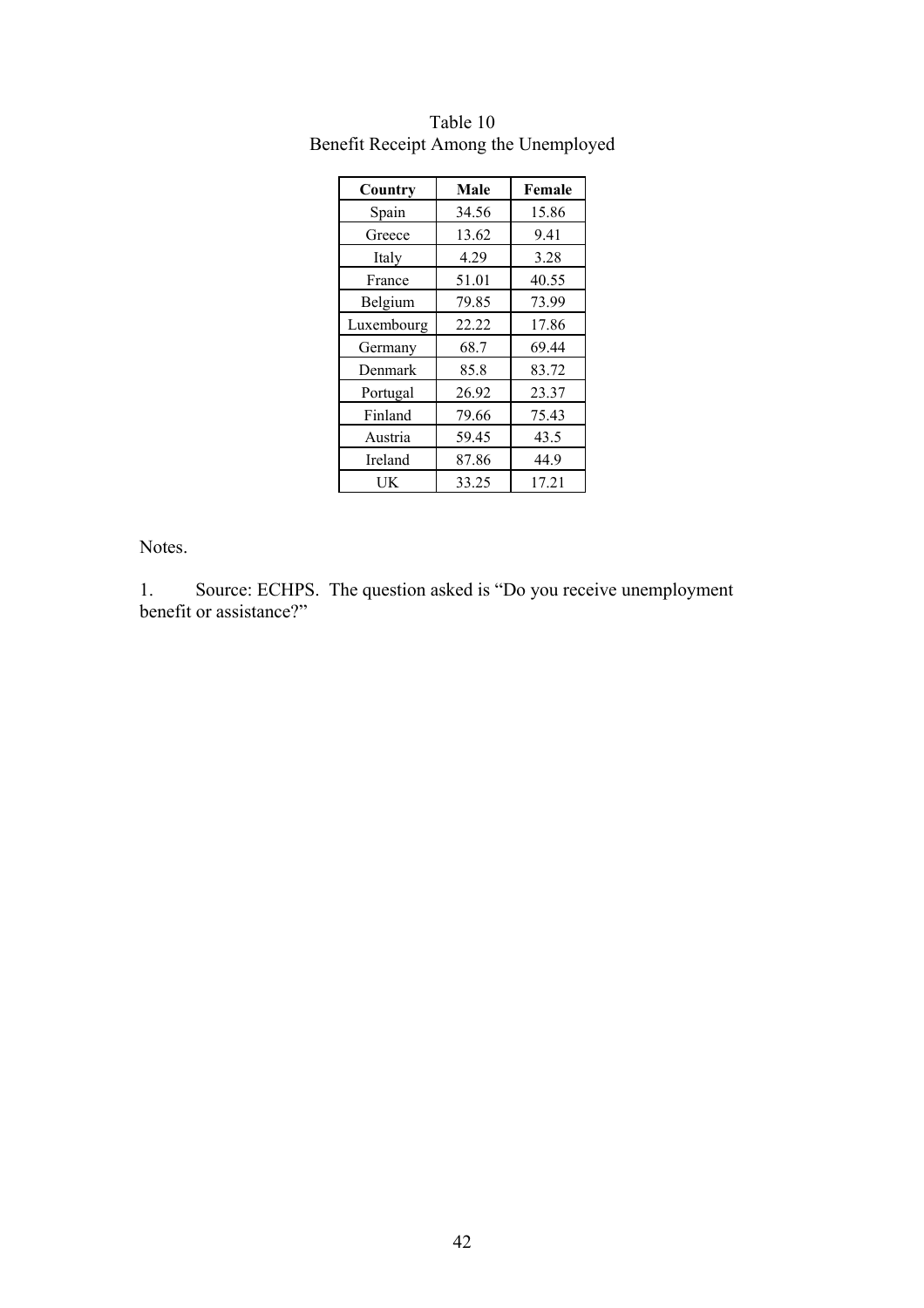|                    |                   | Maternity Leave            |                                           |                    | Parental Leave                  |                  |
|--------------------|-------------------|----------------------------|-------------------------------------------|--------------------|---------------------------------|------------------|
| Country            | Length<br>(weeks) | Payment<br>(% earnings)    | Continuation of<br>payment by<br>employer | Length<br>(months) | Maximum<br>child age<br>(years) | Payment          |
| Austria            | 16                | 100                        | low wage workers                          | $3 - 24$           | $\overline{2}$                  | 410 euros/month  |
| <b>Netherlands</b> | 16                | 100                        | No                                        | 6                  | 8                               | unpaid           |
| Spain              | 16                | 100                        | N <sub>0</sub>                            |                    | 3                               | unpaid           |
| Luxembourg         | 16                |                            | N <sub>0</sub>                            | 6                  | 5                               | 1487 euros/month |
| Germany            | 14                | 100                        | N <sub>0</sub>                            |                    | 3                               | 306 euros/month  |
| Greece             | 14                | 100                        | N <sub>0</sub>                            | 3.5                | 3.5                             | unpaid           |
| Italy              | 18                | 80                         | No                                        | 10                 | 3                               | 30% earnings     |
| France             | $16 - 26$         | 84                         | Yes                                       |                    | 3                               | 461 euros/month  |
| UK                 | 14                | 90                         | N <sub>0</sub>                            | 3.25               | 5                               | unpaid           |
| Portugal           | 12.5              | 100                        | No                                        | 6                  | 3                               | unpaid           |
| Denmark            | 18                | 67                         | Yes                                       | $2 - 12$           | 8                               | 920 euros/month  |
| Finland            | 17.5              | 66                         | Yes                                       | 6.5                | 3                               | 10 euros/day     |
| Belgium            | 15                | 82 first month.<br>75 rest | No                                        | 3                  | $\overline{4}$                  | 505 euros/month  |
| Ireland            | 14                | 70                         | No                                        | 3.5                | 5                               | unpaid           |
| Sweden             | 12                | 80                         |                                           | 18                 | 8                               | 80% earnings     |
| <b>USA</b>         | 12                | unpaid                     | N <sub>0</sub>                            |                    |                                 |                  |

Table 11 Maternity Leave Legislation, 1999-2000

- 1. The Council Directive 92/85/EEC of 19 October 1992 sets a minimum of period of 14 weeks (including the two weeks before and after birth) of maternity leave. The amount of maternity pay is fixed by the national legislation of the country and should be at least equal to the value of sick pay.
- 2. There is no EU regulation regarding paternity leave. In most countries this is, at most, just a few days after birth.
- 3. Council Directive 96/34/EC of 3 June 1996 sets a minimum period of 3 months of parental leave. Both parents have a three months entitlement, but one parent cannot transfer the right to parental leave to the other. Payment is legislated at country level. Directive 97/75/EC extends the scope of Directive 96/34/EC to the United Kingdom.
- 4. For the USA, maternity leave is regulated within the Family and Medical Leave Act (1993). It allows eligible employees (tenure  $>1$ year) of a covered employer (number of employees $> 50$ ) to take unpaid leave (or to substitute paid leave if the employee has earned or accrued it) because birth/care of a child as well as for health conditions of the employee or family member.
- 5. In Denmark, payments are based on unemployment benefits.
- 6. In the UK, only employees with tenure of more than 26 weeks are eligible for maternity pay. Employees with more than 1 year of employment with the same employer have the right of "additional" maternity leave.
- 7. In France, parental leave is paid only for workers having 2 or more children.
- 8. In Germany, parental leave is paid until the child is 2 years old and for workers below a certain household income.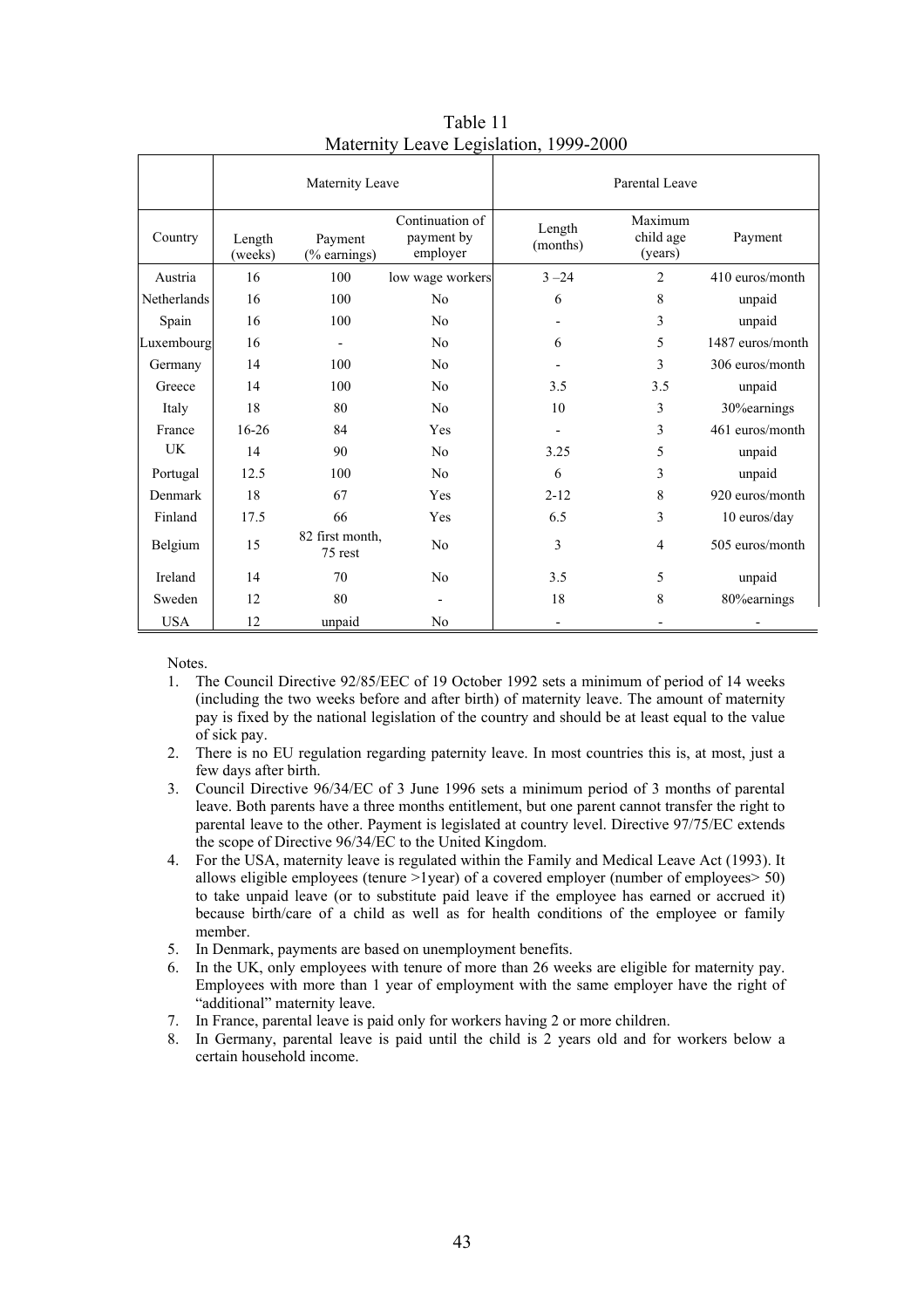Table 12 The Impact of Work History on the Flows from Unemployment to Employment

|             | No           | With         |
|-------------|--------------|--------------|
|             | Controls     | Controls     |
|             | for Work     | for Work     |
|             | History      | History      |
|             | $-0.217$     | $-0.286$     |
| Spain       | $[0.046]$ ** | $[0.048]$ ** |
|             | $-0.529$     | $-0.545$     |
| Greece      | $[0.065]$ ** | $[0.069]$ ** |
|             | $-0.305$     | $-0.374$     |
| Italy       | $[0.058]$ ** | $[0.060]$ ** |
|             | $-0.282$     | $-0.316$     |
| France      | $[0.092]**$  | $[0.095]$ ** |
|             | $-0.52$      | $-0.511$     |
| Belgium     | $[0.132]$ ** | $[0.141]$ ** |
|             | $-0.69$      | $-0.513$     |
| Netherlands | $[0.099]$ ** | $[0.107]**$  |
|             | $-0.26$      | 1.302        |
| Luxembourg  | [0.441]      | [1.005]      |
|             | $-0.22$      | $-0.182$     |
| Germany     | $[0.060]$ ** | $[0.062]$ ** |
|             | $-0.324$     | $-0.312$     |
| Denmark     | $[0.117]**$  | $[0.124]$ *  |
|             | $-0.245$     | $-0.223$     |
| Portugal    | $[0.070]**$  | $[0.074]$ ** |
|             | $-0.013$     | $-0.074$     |
| Finland     | [0.118]      | [0.126]      |
|             | $-0.138$     | $-0.166$     |
| Sweden      | $[0.103]$    | [0.109]      |
|             | 0.207        | 0.275        |
| Austria     | [0.138]      | [0.150]      |
|             | 0.54         | 0.309        |
| Ireland     | $[0.092]$ ** | $[0.106]$ ** |
|             | 0.473        | 0.381        |
| UK          | $[0.087]**$  | $[0.091]**$  |

Notes:

1. Source is ECHPS Annual Data. Sample is those currently unemployed who are either unemployed or employed at the subsequent interview. Other controls included are age, education, marital status and number of children.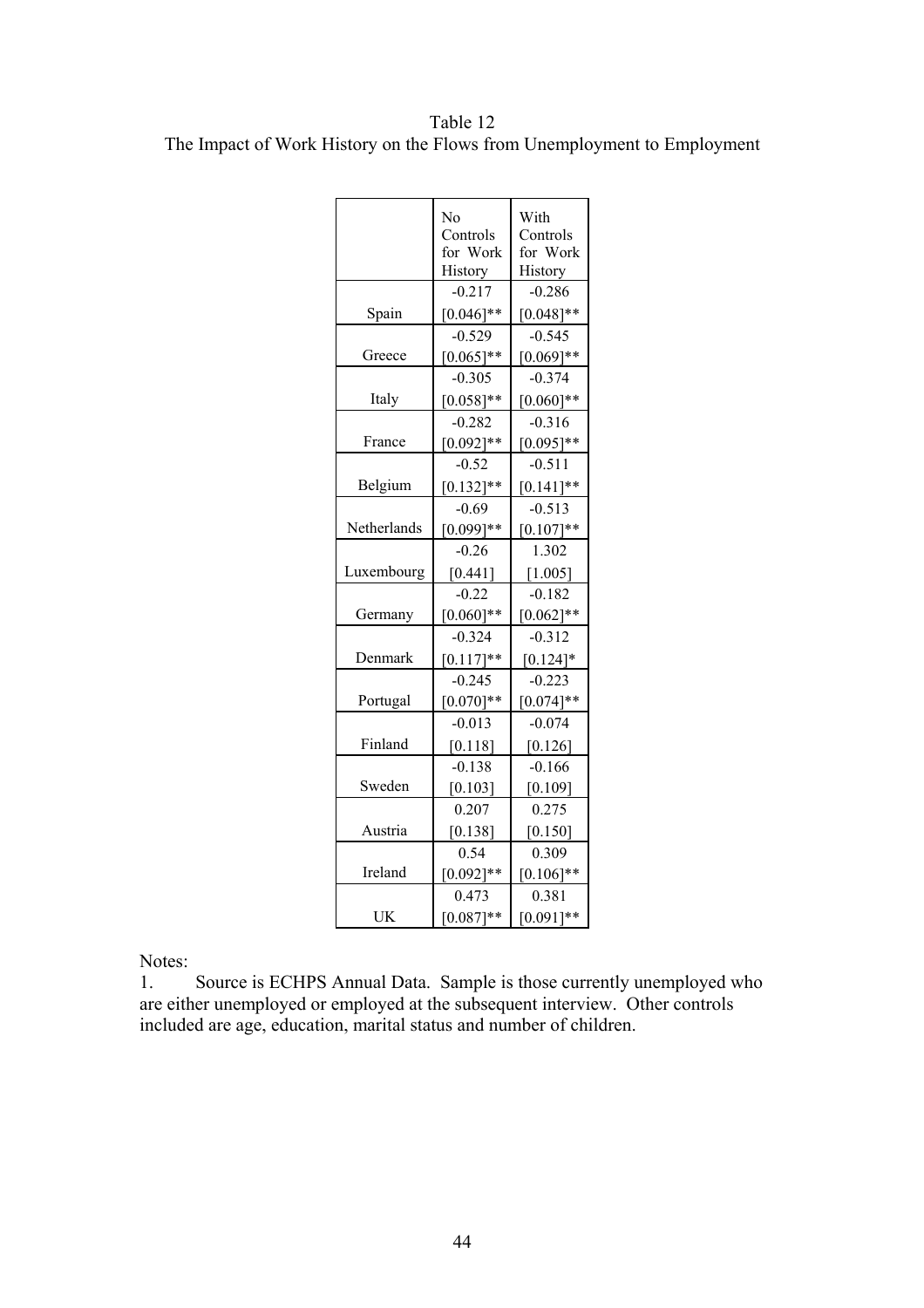|             | Female      |           | Male           |           |
|-------------|-------------|-----------|----------------|-----------|
|             |             | Employed  |                | Employed  |
|             | Unemployed  | Working   | Unemployed     | Working   |
|             | wanting PT  | Part-Time | wanting PT     | Part-Time |
|             | work $(\%)$ | $(\%)$    | work $(\% )$   | $(\%)$    |
| Spain       | 7.8         | 16.5      | 1.3            | 2.6       |
| Greece      | 6.8         | 5.7       | $\theta$       | 2.6       |
| Italy       | 34.4        | 12.4      | 3.7            | 2.8       |
| France      | 23.2        | 30        | 2.7            | 5.3       |
| Belgium     | 20.1        | 34        | 2.1            | 3.2       |
| Netherlands | 72.4        | 68.7      | 15.3           | 16.7      |
| Luxembourg  | 36.1        | 18.1      | $\theta$       | 1.3       |
| Germany     | 23.7        | 33.6      | 3.2            | 3.3       |
| Denmark     | 16.3        | 35.1      | $\theta$       | 11.4      |
| Portugal    | $\theta$    | 8.3       | $\theta$       | 1.6       |
| Finland     | 7.1         | 15.2      | $\overline{0}$ | 6.5       |
| Sweden      | 19.4        | 42.6      | 2.9            | 8.3       |
| Austria     | 44.8        | 28.7      | 3.8            | 3         |
| Ireland     | 47.2        | 22.2      | $\theta$       | 5.7       |
| UK          | 55.1        | 44.2      | 5.2            | 7.5       |

## Table 13 Part-time Employment

Notes.

1. Source: Eurostat Labour Force Survey, 1996.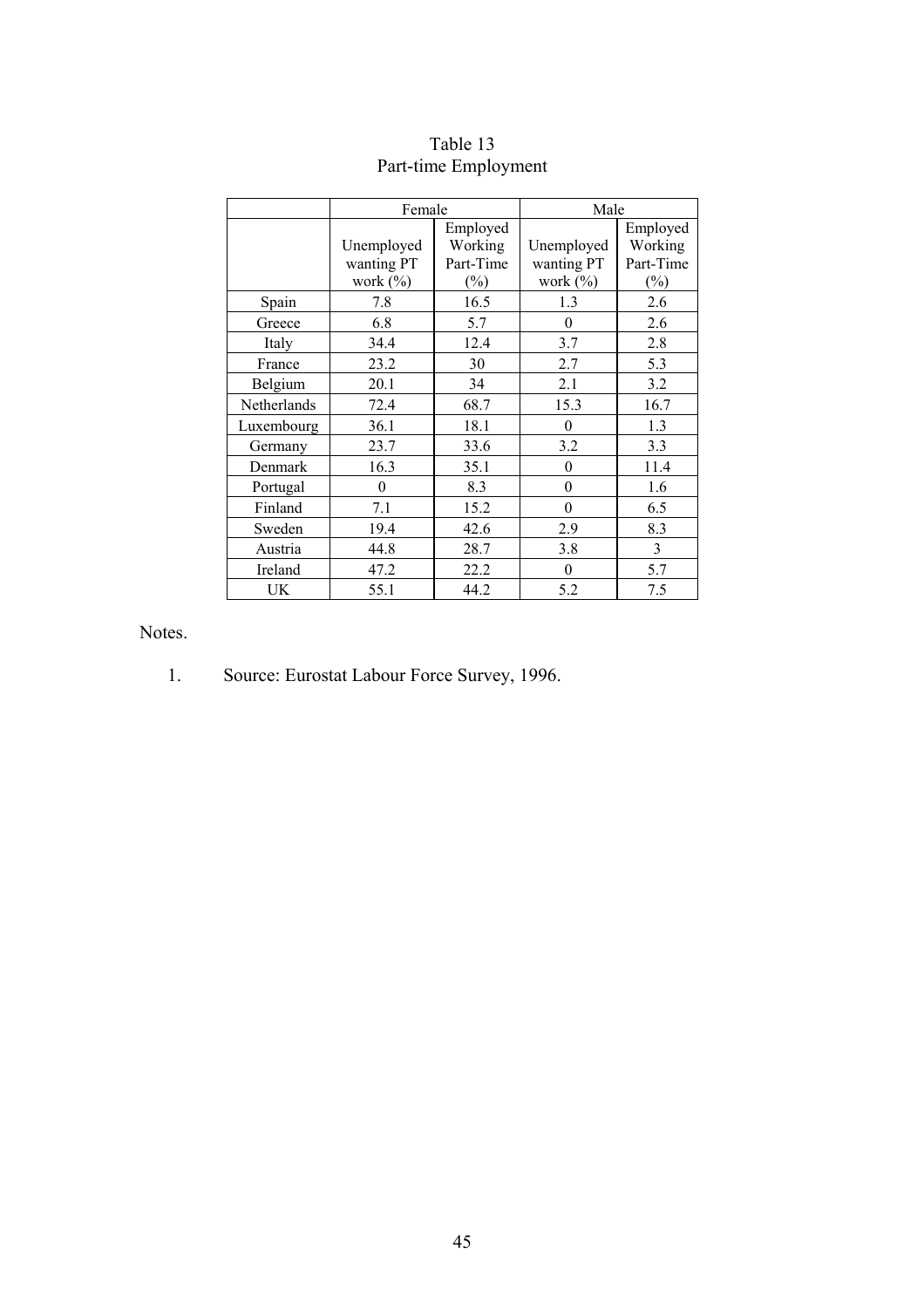Figure 1 Unemployment Rates by Gender Over Time



Source: OECD. Figures relate to population of working age.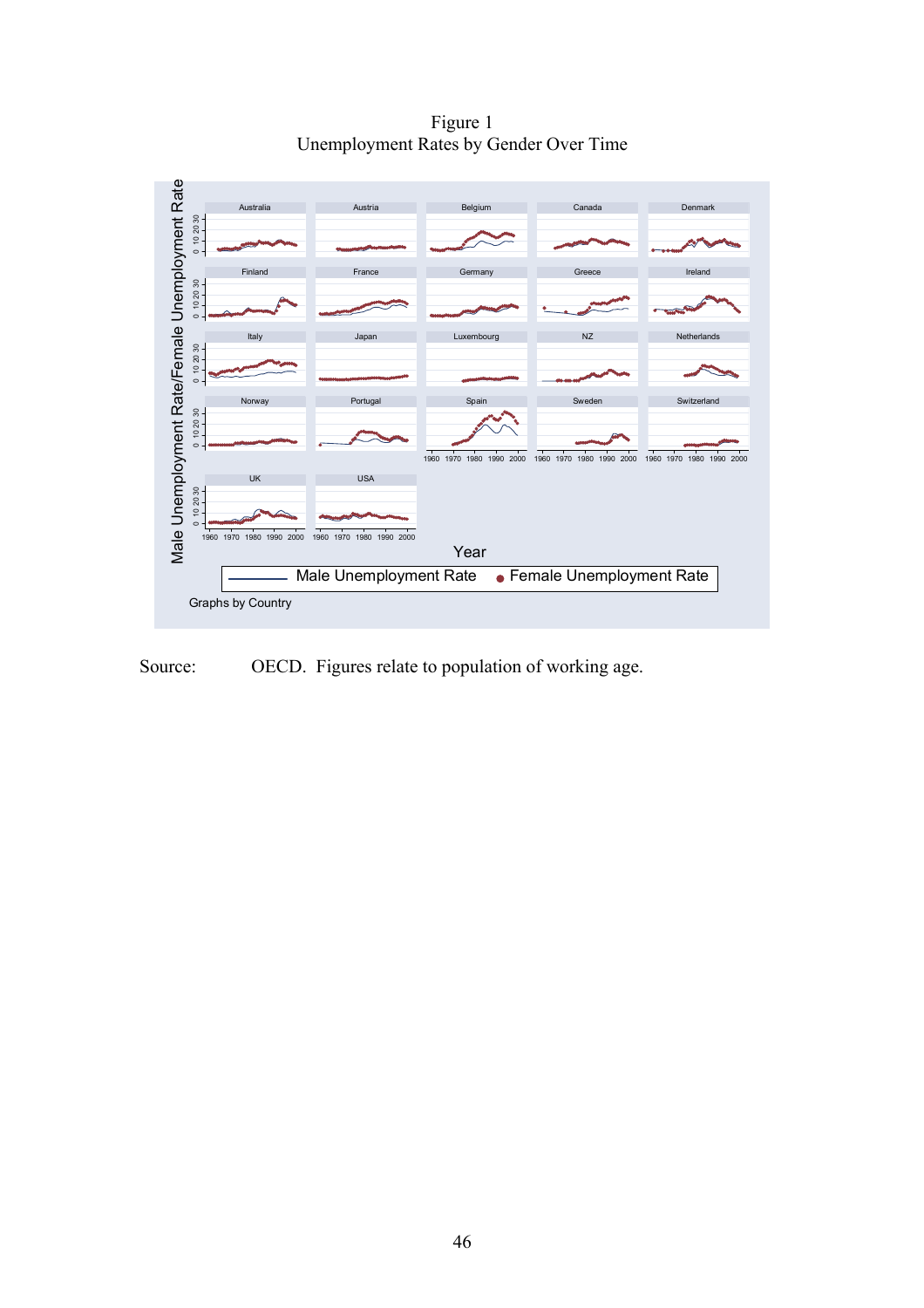**Figure 2 The Gender Gap in Unemployment Rates and Reservation Wage/Wage Ratios** 

![](_page_50_Figure_1.jpeg)

1. The gender gaps in unemployment rates come from the coefficient on a female dummy in a probit regression for being unemployed where personal characteristics are included as controls (this is column B of Table 2). The gender wage gaps come from a similar regression where the dependent variable is the log of the hourly wage and the gender gap in reservation wages from a similar regression where the dependent variable is the log of the hourly reservation wage.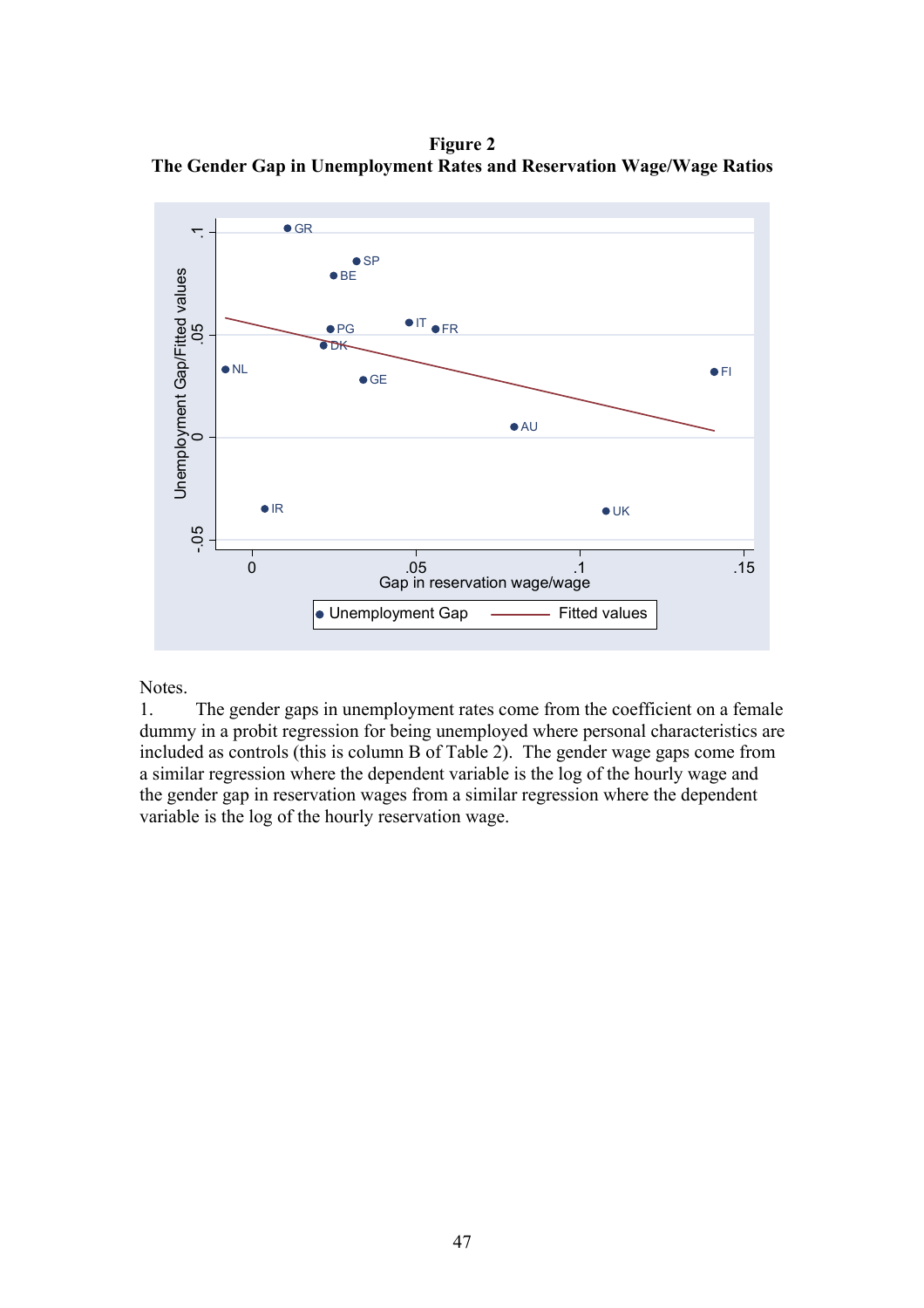**Figure 3 The Gender Gap in Unemployment Rates and in Wages** 

![](_page_51_Figure_1.jpeg)

1. Data sources as for Figure 3.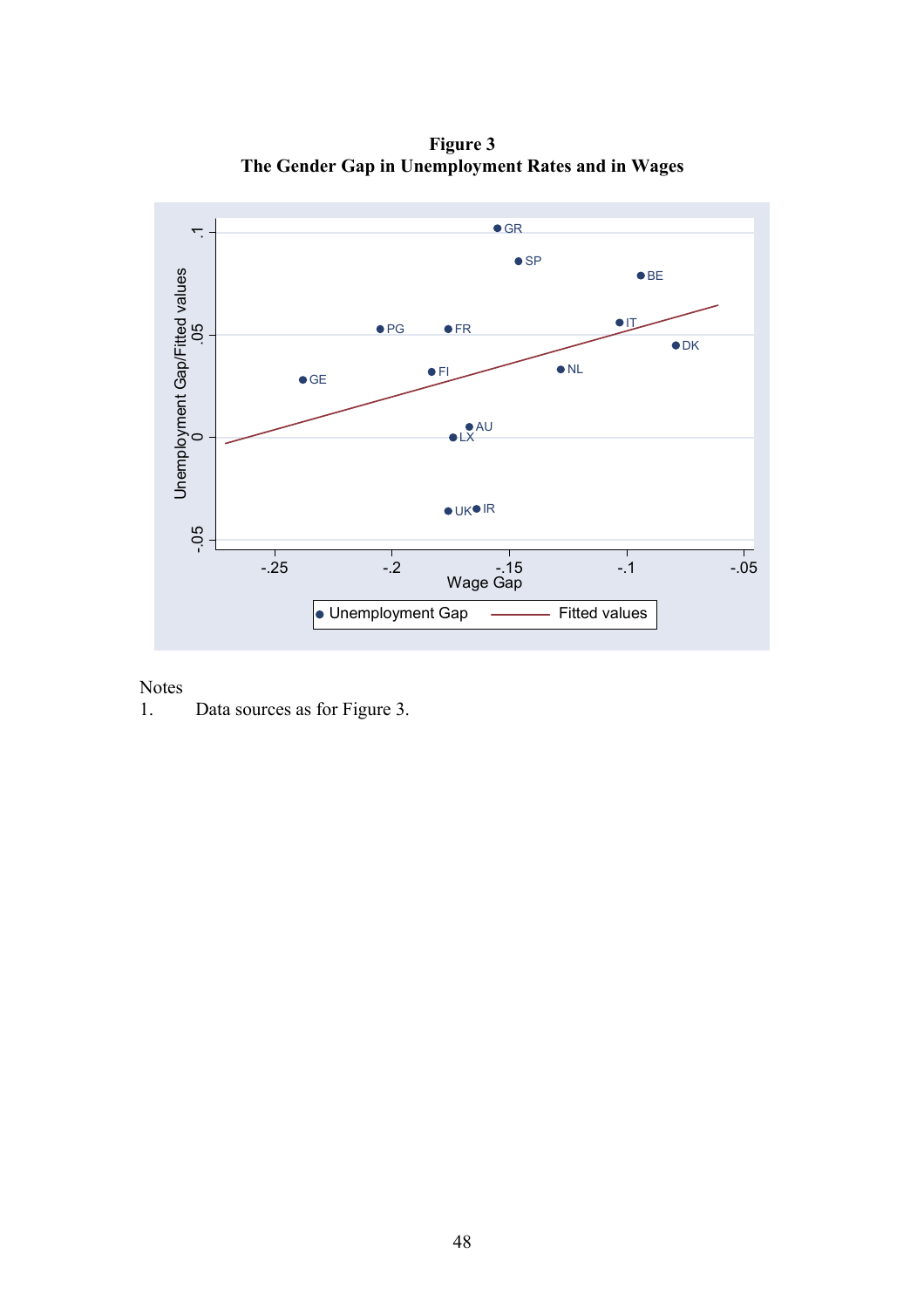![](_page_52_Figure_0.jpeg)

**Figure 4 Prejudice and the Gender Gap in Unemployment Rates** 

1. The vertical axis is the average of the gap between female and male unemployment rates over the period 1996-2000 inclusive.

2. The horizontal axis is the fraction agreeing with the statement "when jobs are scarce, men should have more right to a job than women".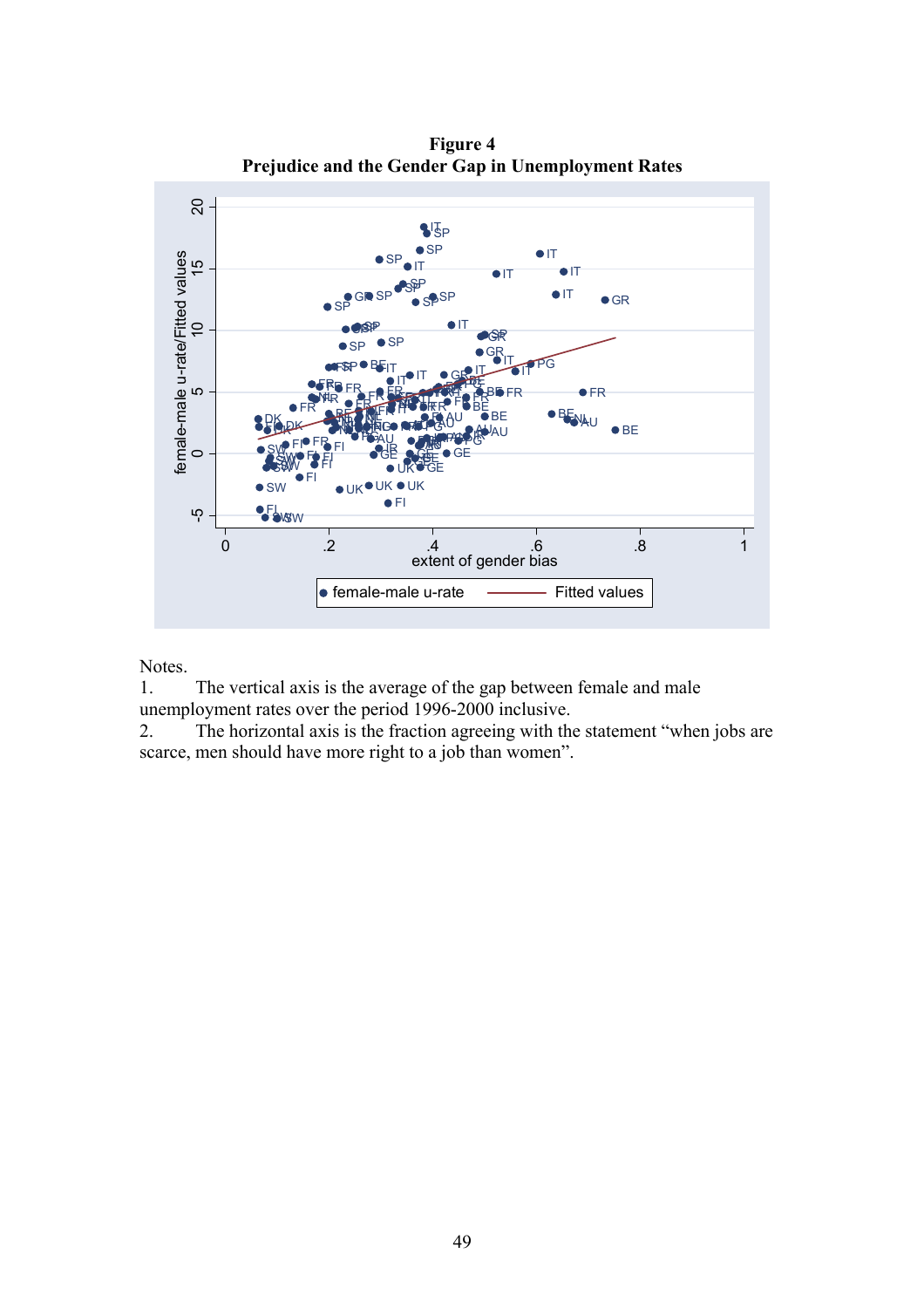|                                 |      | Spain    |      |            |      |          | Greece |            | Italy |          |      |            |
|---------------------------------|------|----------|------|------------|------|----------|--------|------------|-------|----------|------|------------|
|                                 |      | Employed |      | Unemployed |      | Employed |        | Unemployed |       | Employed |      | Unemployed |
|                                 | Male | Female   | Male | Female     | Male | Female   | Male   | Female     | Male  | Female   | Male | Female     |
| <b>Personal Characteristics</b> |      |          |      |            |      |          |        |            |       |          |      |            |
| Age (15-24)                     | 0.11 | 0.13     | 0.28 | 0.33       | 0.08 | 0.11     | 0.32   | 0.39       | 0.08  | 0.10     | 0.40 | 0.42       |
| Age (25-34)                     | 0.28 | 0.33     | 0.29 | 0.37       | 0.26 | 0.28     | 0.34   | 0.32       | 0.28  | 0.32     | 0.38 | 0.39       |
| Age (35-44)                     | 0.28 | 0.28     | 0.18 | 0.18       | 0.27 | 0.30     | 0.12   | 0.18       | 0.28  | 0.29     | 0.10 | 0.13       |
| Age (45-54)                     | 0.22 | 0.18     | 0.14 | 0.09       | 0.25 | 0.22     | 0.13   | 0.09       | 0.25  | 0.23     | 0.07 | 0.04       |
| Age (50-64)                     | 0.11 | 0.08     | 0.12 | 0.03       | 0.14 | 0.10     | 0.08   | 0.02       | 0.11  | 0.07     | 0.05 | 0.01       |
| <b>High Education</b>           | 0.23 | 0.33     | 0.12 | 0.20       | 0.21 | 0.27     | 0.14   | 0.22       | 0.10  | 0.12     | 0.05 | 0.08       |
| Medium Education                | 0.19 | 0.21     | 0.17 | 0.23       | 0.31 | 0.29     | 0.41   | 0.42       | 0.38  | 0.48     | 0.35 | 0.48       |
| Low Education                   | 0.58 | 0.46     | 0.71 | 0.57       | 0.48 | 0.44     | 0.45   | 0.36       | 0.52  | 0.40     | 0.61 | 0.44       |
| Married                         | 0.68 | 0.55     | 0.37 | 0.33       | 0.73 | 0.69     | 0.29   | 0.34       | 0.70  | 0.65     | 0.20 | 0.22       |
| Single                          | 0.29 | 0.33     | 0.49 | 0.43       | 0.25 | 0.21     | 0.52   | 0.40       | 0.27  | 0.27     | 0.65 | 0.58       |
| <b>Other Marital Status</b>     | 0.03 | 0.12     | 0.15 | 0.25       | 0.02 | 0.10     | 0.19   | 0.26       | 0.03  | 0.08     | 0.14 | 0.21       |
| Kids $(0-12)$                   | 0.26 | 0.18     | 0.09 | 0.10       | 0.27 | 0.20     | 0.04   | 0.07       | 0.26  | 0.21     | 0.06 | 0.07       |
| Kids (13-15)                    | 0.08 | 0.06     | 0.04 | 0.03       | 0.09 | 0.07     | 0.02   | 0.04       | 0.08  | 0.07     | 0.03 | 0.03       |
| No Kid                          | 0.66 | 0.76     | 0.86 | 0.87       | 0.64 | 0.73     | 0.94   | 0.89       | 0.65  | 0.72     | 0.91 | 0.90       |
| <b>Job Characteristics</b>      |      |          |      |            |      |          |        |            |       |          |      |            |
| Full-Time                       | 0.97 | 0.86     |      |            | 0.97 | 0.89     |        |            | 0.97  | 0.86     |      |            |
| Part-Time                       | 0.03 | 0.14     |      |            | 0.03 | 0.11     |        |            | 0.03  | 0.14     |      |            |
| <b>Permanent Contract</b>       | 0.62 | 0.59     |      |            | 0.84 | 0.75     |        |            | 0.85  | 0.84     |      |            |
| <b>Temporary Contract</b>       | 0.29 | 0.31     |      |            | 0.08 | 0.09     |        |            | 0.07  | 0.09     |      |            |
| Other Contract                  | 0.09 | 0.11     |      |            | 0.09 | 0.16     |        |            | 0.07  | 0.07     |      |            |
| Private Sector                  | 0.83 | 0.75     |      |            | 0.79 | 0.76     |        |            | 0.75  | 0.66     |      |            |
| Public Sector                   | 0.17 | 0.25     |      |            | 0.21 | 0.24     |        |            | 0.25  | 0.34     |      |            |
| Job Tenure                      | 6.65 | 6.64     |      |            | 7.71 | 7.43     |        |            | 7.49  | 7.49     |      |            |
| <b>Work History</b>             |      |          |      |            |      |          |        |            |       |          |      |            |
| <b>Worked Before</b>            |      |          | 0.85 | 0.73       |      |          | 0.73   | 0.62       |       |          | 0.42 | 0.35       |
| Not Worked Before               |      |          | 0.15 | 0.27       |      |          | 0.27   | 0.38       |       |          | 0.58 | 0.65       |
| Years Since Last Job            |      |          | 4.07 | 4.43       |      |          | 3.90   | 4.66       |       |          | 5.09 | 4.99       |

**Data Appendix, Table A1: descriptive statistics**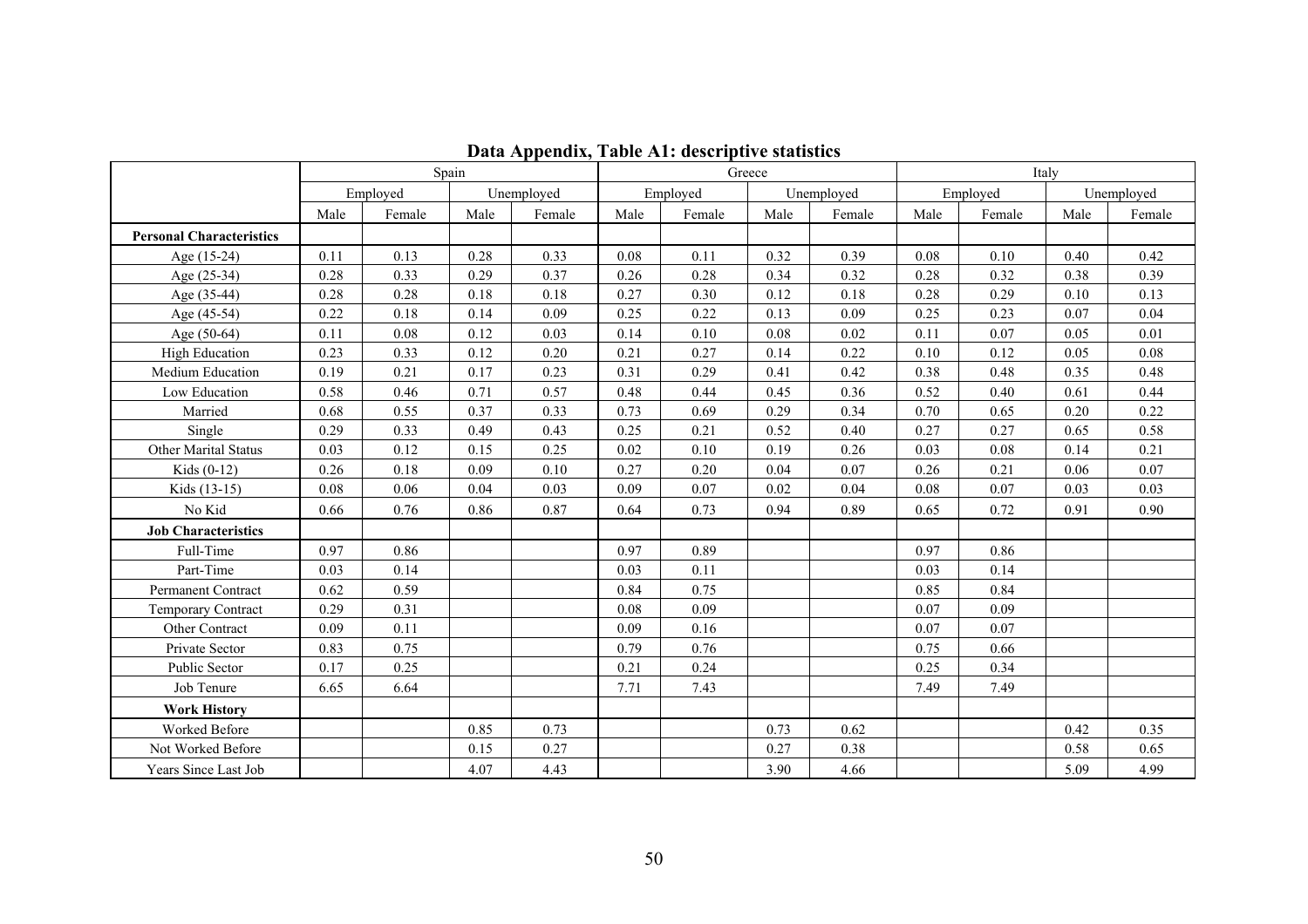|                                 |      | France   |      |            |      |          | Belgium |            | Netherlands |          |      |            |
|---------------------------------|------|----------|------|------------|------|----------|---------|------------|-------------|----------|------|------------|
|                                 |      | Employed |      | Unemployed |      | Employed |         | Unemployed |             | Employed |      | Unemployed |
|                                 | Male | Female   | Male | Female     | Male | Female   | Male    | Female     | Male        | Female   | Male | Female     |
| <b>Personal Characteristics</b> |      |          |      |            |      |          |         |            |             |          |      |            |
| Age (15-24)                     | 0.07 | 0.07     | 0.24 | 0.22       | 0.04 | 0.05     | 0.13    | 0.13       | 0.06        | 0.10     | 0.08 | 0.04       |
| Age (25-34)                     | 0.28 | 0.27     | 0.29 | 0.34       | 0.27 | 0.34     | 0.21    | 0.30       | 0.25        | 0.34     | 0.17 | 0.24       |
| Age (35-44)                     | 0.30 | 0.32     | 0.19 | 0.21       | 0.36 | 0.35     | 0.24    | 0.30       | 0.35        | 0.31     | 0.27 | 0.41       |
| Age (45-54)                     | 0.28 | 0.27     | 0.16 | 0.15       | 0.26 | 0.21     | 0.26    | 0.17       | 0.26        | 0.21     | 0.32 | 0.24       |
| Age (50-64)                     | 0.08 | 0.07     | 0.12 | 0.09       | 0.07 | 0.04     | 0.17    | 0.09       | 0.07        | 0.05     | 0.16 | $0.06\,$   |
| <b>High Education</b>           | 0.24 | 0.30     | 0.16 | 0.18       | 0.39 | 0.50     | 0.20    | 0.12       | 0.17        | 0.18     | 0.10 | $0.10\,$   |
| Medium Education                | 0.41 | 0.36     | 0.34 | 0.35       | 0.36 | 0.32     | 0.32    | 0.40       | 0.40        | 0.37     | 0.37 | 0.43       |
| Low Education                   | 0.35 | 0.33     | 0.50 | 0.47       | 0.25 | 0.19     | 0.48    | 0.48       | 0.43        | 0.45     | 0.54 | 0.48       |
| Married                         | 0.64 | 0.58     | 0.20 | 0.25       | 0.70 | 0.62     | 0.22    | 0.29       | 0.69        | 0.53     | 0.26 | 0.49       |
| Single                          | 0.27 | 0.25     | 0.30 | 0.23       | 0.19 | 0.18     | 0.17    | 0.12       | 0.24        | 0.31     | 0.17 | 0.08       |
| <b>Other Marital Status</b>     | 0.09 | 0.17     | 0.50 | 0.52       | 0.11 | 0.20     | 0.62    | 0.59       | 0.07        | 0.16     | 0.57 | 0.43       |
| Kids $(0-12)$                   | 0.31 | 0.27     | 0.07 | 0.11       | 0.28 | 0.27     | 0.05    | 0.13       | 0.29        | 0.19     | 0.04 | 0.19       |
| Kids (13-15)                    | 0.08 | 0.08     | 0.02 | 0.02       | 0.06 | 0.07     | 0.02    | 0.02       | 0.10        | 0.08     | 0.02 | 0.06       |
| No Kid                          | 0.61 | 0.66     | 0.91 | 0.86       | 0.66 | 0.66     | 0.94    | 0.84       | 0.61        | 0.73     | 0.95 | 0.75       |
| <b>Job Characteristics</b>      |      |          |      |            |      |          |         |            |             |          |      |            |
| Full-Time                       | 0.97 | 0.82     |      |            | 0.98 | 0.76     |         |            | 0.96        | 0.56     |      |            |
| Part-Time                       | 0.03 | 0.18     |      |            | 0.02 | 0.24     |         |            | 0.04        | 0.44     |      |            |
| Permanent Contract              | 0.88 | 0.84     |      |            | 0.92 | 0.86     |         |            | 0.92        | 0.86     |      |            |
| Temporary Contract              | 0.09 | 0.10     |      |            | 0.06 | 0.11     |         |            | 0.03        | 0.05     |      |            |
| Other Contract                  | 0.03 | 0.05     |      |            | 0.02 | 0.02     |         |            | 0.06        | 0.09     |      |            |
| Private Sector                  | 0.74 | 0.61     |      |            | 0.71 | 0.61     |         |            | 0.78        | 0.66     |      |            |
| Public Sector                   | 0.26 | 0.39     |      |            | 0.29 | 0.39     |         |            | 0.22        | 0.34     |      |            |
| Job Tenure                      | 7.21 | 7.20     |      |            | 7.38 | 7.45     |         |            | 7.47        | 6.82     |      |            |
| <b>Work History</b>             |      |          |      |            |      |          |         |            |             |          |      |            |
| Worked Before                   |      |          | 0.62 | 0.62       |      |          | 0.89    | 0.86       |             |          | 0.91 | 0.91       |
| Not Worked Before               |      |          | 0.38 | 0.38       |      |          | 0.11    | 0.14       |             |          | 0.09 | 0.09       |
| Years Since Last Job            |      |          | 3.79 | 4.16       |      |          | 5.56    | 6.35       |             |          | 6.18 | 8.05       |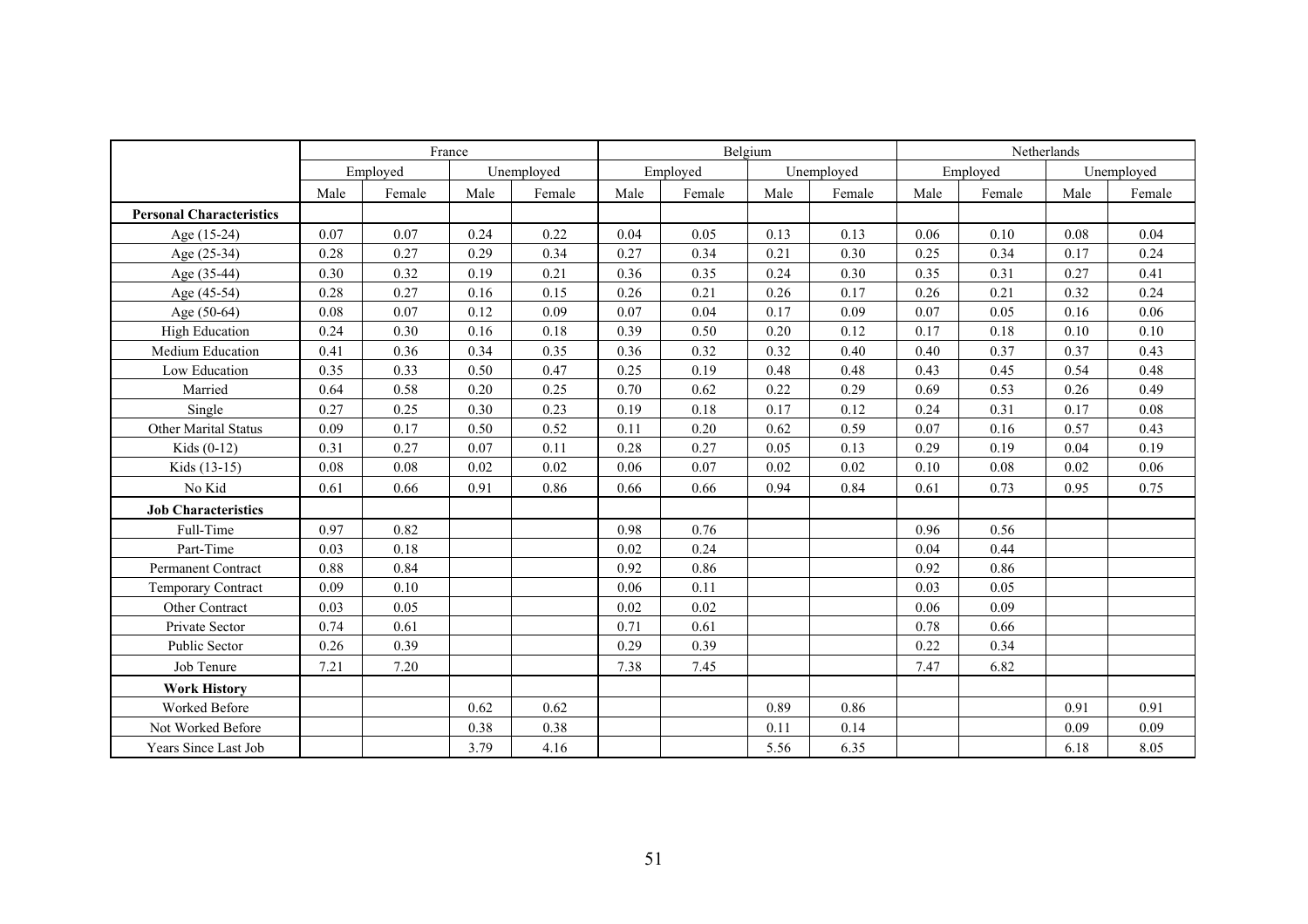|                                 |      | Luxembourg |      |            |      |          | Germany |            | Denmark |          |      |            |
|---------------------------------|------|------------|------|------------|------|----------|---------|------------|---------|----------|------|------------|
|                                 |      | Employed   |      | Unemployed |      | Employed |         | Unemployed |         | Employed |      | Unemployed |
|                                 | Male | Female     | Male | Female     | Male | Female   | Male    | Female     | Male    | Female   | Male | Female     |
| <b>Personal Characteristics</b> |      |            |      |            |      |          |         |            |         |          |      |            |
| Age (15-24)                     | 0.09 | 0.16       | 0.31 | 0.32       | 0.10 | 0.13     | 0.13    | 0.11       | 0.10    | 0.10     | 0.14 | 0.12       |
| Age (25-34)                     | 0.35 | 0.40       | 0.32 | 0.27       | 0.28 | 0.30     | 0.23    | 0.23       | 0.26    | 0.26     | 0.30 | 0.37       |
| Age (35-44)                     | 0.27 | 0.23       | 0.22 | 0.22       | 0.28 | 0.28     | 0.18    | 0.24       | 0.29    | 0.30     | 0.23 | 0.21       |
| Age (45-54)                     | 0.22 | 0.17       | 0.11 | 0.16       | 0.22 | 0.21     | 0.18    | 0.22       | 0.25    | 0.26     | 0.16 | 0.18       |
| Age (50-64)                     | 0.07 | 0.05       | 0.04 | 0.03       | 0.12 | 0.08     | 0.28    | 0.19       | 0.11    | 0.09     | 0.17 | 0.12       |
| <b>High Education</b>           | 0.21 | 0.17       | 0.07 | 0.10       | 0.27 | 0.19     | 0.15    | 0.10       | 0.33    | 0.38     | 0.23 | 0.18       |
| Medium Education                | 0.40 | 0.38       | 0.26 | 0.25       | 0.53 | 0.57     | 0.50    | 0.60       | 0.46    | 0.43     | 0.42 | 0.40       |
| Low Education                   | 0.39 | 0.45       | 0.66 | 0.64       | 0.20 | 0.24     | 0.35    | 0.31       | 0.21    | 0.19     | 0.36 | 0.42       |
| Married                         | 0.58 | 0.40       | 0.09 | 0.08       | 0.67 | 0.59     | 0.33    | 0.33       | 0.55    | 0.55     | 0.15 | 0.21       |
| Single                          | 0.35 | 0.43       | 0.19 | 0.08       | 0.25 | 0.25     | 0.17    | 0.09       | 0.35    | 0.27     | 0.21 | 0.17       |
| <b>Other Marital Status</b>     | 0.07 | 0.17       | 0.72 | 0.84       | 0.08 | 0.17     | 0.50    | 0.58       | 0.11    | 0.18     | 0.64 | 0.63       |
| Kids $(0-12)$                   | 0.23 | 0.15       | 0.02 | 0.02       | 0.25 | 0.18     | 0.05    | 0.07       | 0.27    | 0.28     | 0.04 | 0.10       |
| Kids (13-15)                    | 0.05 | 0.04       | 0.01 | 0.00       | 0.07 | 0.08     | 0.01    | 0.02       | 0.05    | 0.06     | 0.01 | 0.02       |
| No Kid                          | 0.72 | 0.81       | 0.97 | 0.98       | 0.68 | 0.74     | 0.93    | 0.91       | 0.68    | 0.66     | 0.95 | 0.88       |
| <b>Job Characteristics</b>      |      |            |      |            |      |          |         |            |         |          |      |            |
| Full-Time                       | 1.00 | 0.94       |      |            | 0.99 | 0.81     |         |            | 0.97    | 0.83     |      |            |
| Part-Time                       | 0.00 | 0.06       |      |            | 0.01 | 0.19     |         |            | 0.03    | 0.17     |      |            |
| Permanent Contract              | 0.95 | 0.92       |      |            | 0.92 | 0.90     |         |            | 0.88    | 0.88     |      |            |
| Temporary Contract              | 0.05 | 0.07       |      |            | 0.07 | 0.08     |         |            | 0.05    | 0.07     |      |            |
| Other Contract                  | 0.00 | 0.01       |      |            | 0.02 | 0.01     |         |            | 0.07    | 0.05     |      |            |
| Private Sector                  | 0.70 | 0.71       |      |            | 0.78 | 0.64     |         |            | 0.74    | 0.46     |      |            |
| Public Sector                   | 0.30 | 0.29       |      |            | 0.22 | 0.36     |         |            | 0.26    | 0.54     |      |            |
| Job Tenure                      | 6.42 | 6.20       |      |            | 5.84 | 5.88     |         |            | 6.54    | 6.53     |      |            |
| <b>Work History</b>             |      |            |      |            |      |          |         |            |         |          |      |            |
| Worked Before                   |      |            | 0.80 | 0.91       |      |          | 0.98    | 0.97       |         |          | 0.95 | 0.94       |
| Not Worked Before               |      |            | 0.20 | 0.09       |      |          | 0.02    | 0.03       |         |          | 0.05 | 0.06       |
| Years Since Last Job            |      |            | 3.20 | 2.45       |      |          | 4.76    | 4.31       |         |          | 3.59 | 3.81       |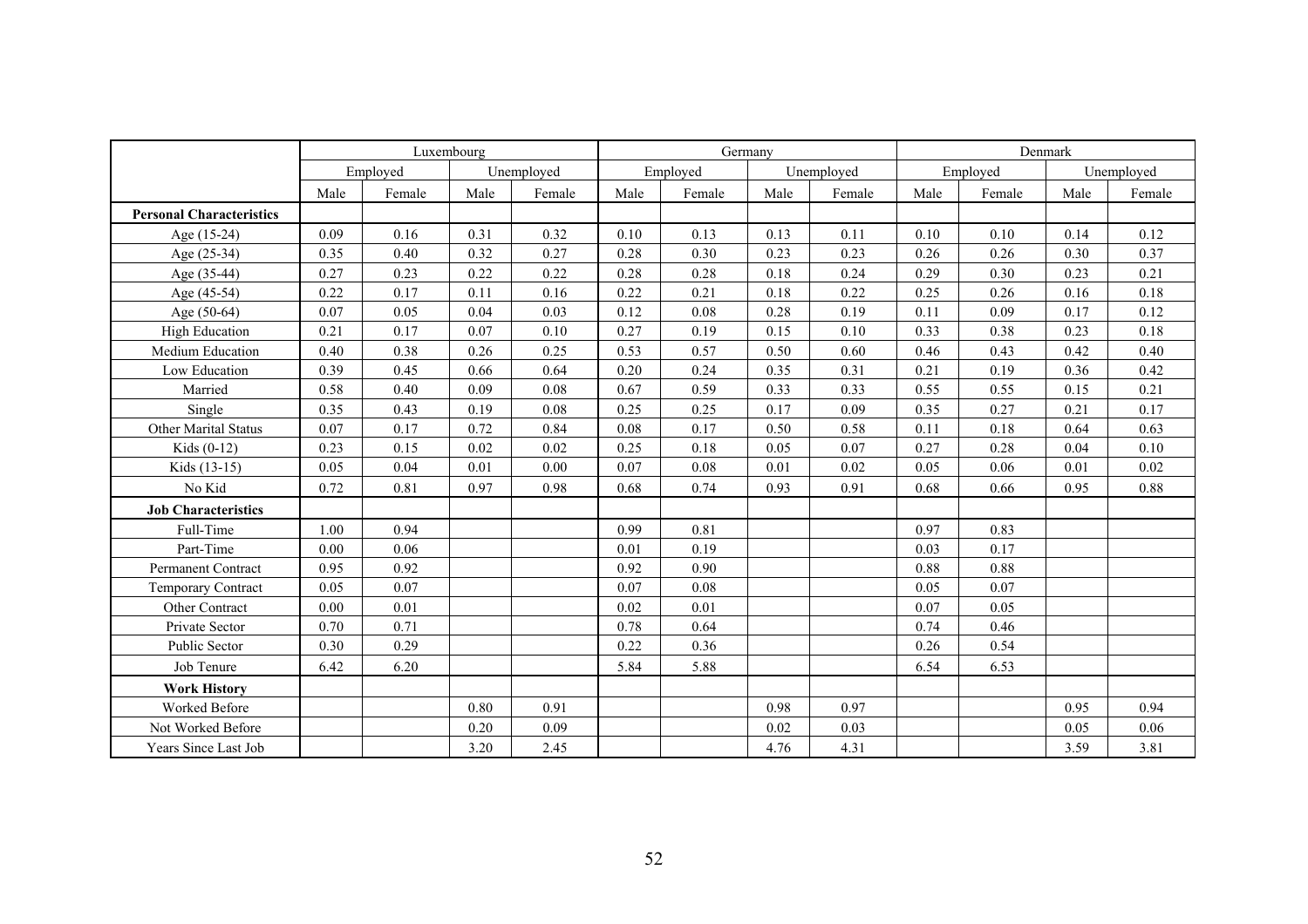|                                 |      | Portugal |      |            |      |          | Finland |            | Sweden |          |      |            |
|---------------------------------|------|----------|------|------------|------|----------|---------|------------|--------|----------|------|------------|
|                                 |      | Employed |      | Unemployed |      | Employed |         | Unemployed |        | Employed |      | Unemployed |
|                                 | Male | Female   | Male | Female     | Male | Female   | Male    | Female     | Male   | Female   | Male | Female     |
| <b>Personal Characteristics</b> |      |          |      |            |      |          |         |            |        |          |      |            |
| Age (15-24)                     | 0.17 | 0.14     | 0.33 | 0.31       | 0.07 | 0.06     | 0.19    | 0.13       | 0.07   | 0.08     | 0.26 | 0.23       |
| Age (25-34)                     | 0.25 | 0.26     | 0.19 | 0.25       | 0.22 | 0.19     | 0.21    | 0.20       | 0.24   | 0.23     | 0.25 | 0.31       |
| Age (35-44)                     | 0.24 | 0.26     | 0.17 | 0.19       | 0.30 | 0.31     | 0.19    | 0.23       | 0.25   | 0.26     | 0.20 | 0.18       |
| Age (45-54)                     | 0.21 | 0.22     | 0.13 | 0.15       | 0.31 | 0.33     | 0.22    | 0.25       | 0.28   | 0.28     | 0.17 | 0.16       |
| Age (50-64)                     | 0.13 | 0.12     | 0.17 | 0.10       | 0.10 | 0.10     | 0.19    | 0.18       | 0.16   | 0.15     | 0.12 | 0.11       |
| <b>High Education</b>           | 0.05 | 0.10     | 0.02 | 0.02       | 0.30 | 0.42     | 0.12    | 0.23       | 0.29   | 0.34     | 0.16 | 0.15       |
| Medium Education                | 0.10 | 0.14     | 0.11 | 0.12       | 0.46 | 0.36     | 0.47    | 0.39       | 0.50   | 0.49     | 0.58 | 0.56       |
| Low Education                   | 0.84 | 0.76     | 0.87 | 0.86       | 0.24 | 0.21     | 0.41    | 0.38       | 0.21   | 0.17     | 0.26 | 0.29       |
| Married                         | 0.69 | 0.67     | 0.28 | 0.37       | 0.64 | 0.67     | 0.25    | 0.32       | 0.46   | 0.48     | 0.14 | 0.17       |
| Single                          | 0.28 | 0.21     | 0.36 | 0.21       | 0.27 | 0.19     | 0.31    | 0.16       | 0.40   | 0.32     | 0.39 | 0.25       |
| <b>Other Marital Status</b>     | 0.04 | 0.11     | 0.36 | 0.42       | 0.09 | 0.14     | 0.44    | 0.52       | 0.14   | 0.21     | 0.47 | 0.58       |
| Kids $(0-12)$                   | 0.29 | 0.26     | 0.04 | 0.09       | 0.36 | 0.35     | 0.23    | 0.29       | 0.34   | 0.33     | 0.24 | 0.36       |
| Kids (13-15)                    | 0.09 | 0.08     | 0.02 | 0.03       | 0.10 | 0.11     | 0.09    | 0.08       | 0.15   | 0.17     | 0.10 | 0.11       |
| No Kid                          | 0.62 | 0.66     | 0.94 | 0.88       | 0.54 | 0.55     | 0.68    | 0.62       | 0.51   | $0.50\,$ | 0.66 | 0.53       |
| <b>Job Characteristics</b>      |      |          |      |            |      |          |         |            |        |          |      |            |
| Full-Time                       | 0.98 | 0.91     |      |            | 0.96 | 0.91     |         |            | 0.95   | 0.81     |      |            |
| Part-Time                       | 0.02 | 0.09     |      |            | 0.04 | 0.09     |         |            | 0.05   | 0.19     |      |            |
| Permanent Contract              | 0.87 | 0.83     |      |            | 0.89 | 0.83     |         |            | 0.87   | 0.82     |      |            |
| <b>Temporary Contract</b>       | 0.10 | 0.14     |      |            | 0.10 | 0.16     |         |            | 0.08   | 0.10     |      |            |
| Other Contract                  | 0.03 | 0.03     |      |            | 0.01 | 0.01     |         |            | 0.05   | 0.08     |      |            |
| Private Sector                  | 0.83 | 0.75     |      |            | 0.77 | 0.54     |         |            | 0.77   | 0.46     |      |            |
| <b>Public Sector</b>            | 0.17 | 0.25     |      |            | 0.23 | 0.46     |         |            | 0.23   | 0.54     |      |            |
| Job Tenure                      | 7.58 | 7.52     |      |            |      |          |         |            |        |          |      |            |
| <b>Work History</b>             |      |          |      |            |      |          |         |            |        |          |      |            |
| Worked Before                   |      |          | 0.83 | 0.79       |      |          | 0.95    | 0.97       |        |          |      |            |
| Not Worked Before               |      |          | 0.17 | 0.21       |      |          | 0.05    | 0.03       |        |          |      |            |
| Years Since Last Job            |      |          | 4.13 | 4.74       |      |          |         |            |        |          |      |            |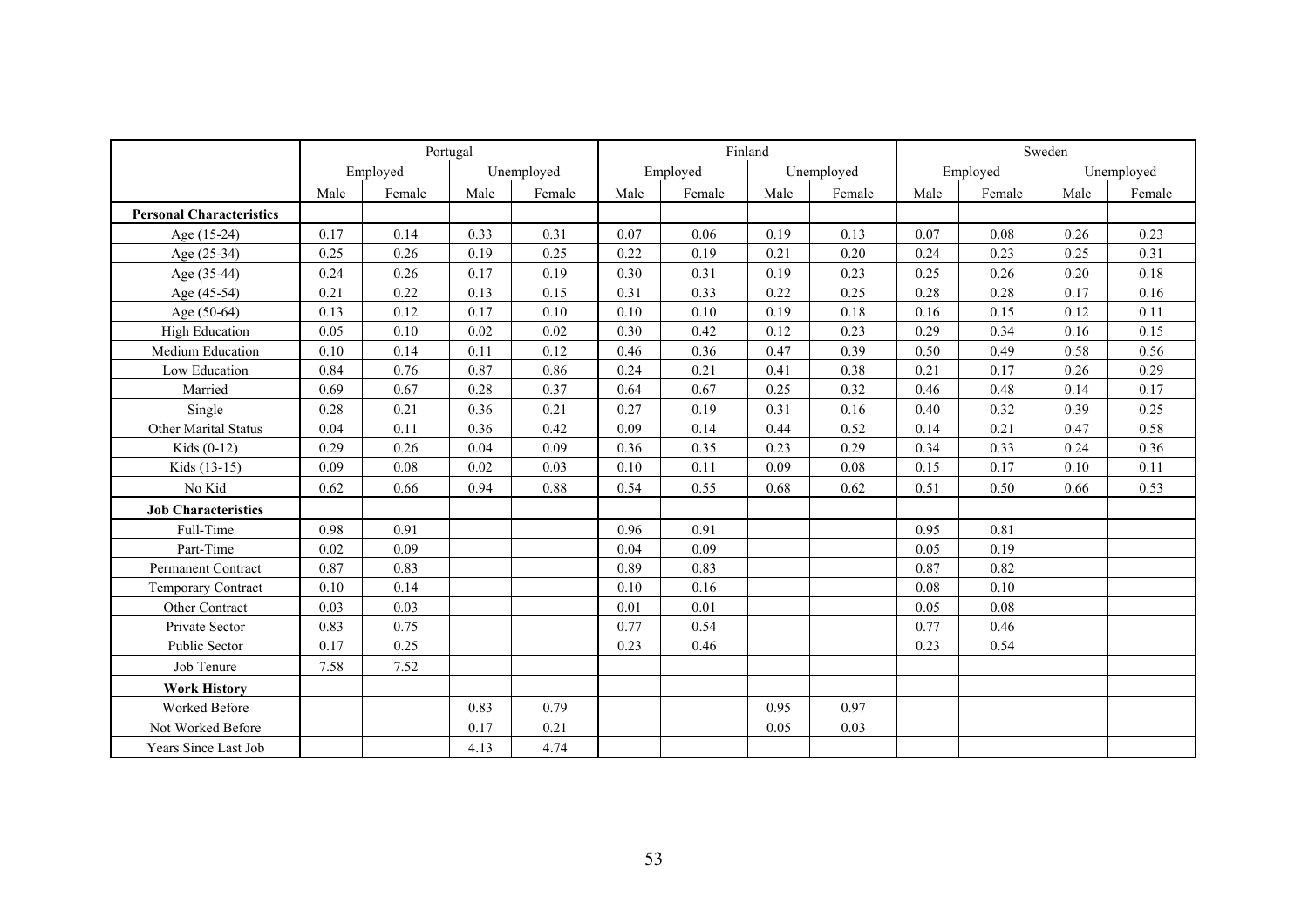|                                 | Austria |          |      |            | Ireland |          | <b>UK</b> |            |      |          |      |            |
|---------------------------------|---------|----------|------|------------|---------|----------|-----------|------------|------|----------|------|------------|
|                                 |         | Employed |      | Unemployed |         | Employed |           | Unemployed |      | Employed |      | Unemployed |
|                                 | Male    | Female   | Male | Female     | Male    | Female   | Male      | Female     | Male | Female   | Male | Female     |
| <b>Personal Characteristics</b> |         |          |      |            |         |          |           |            |      |          |      |            |
| Age (15-24)                     | 0.17    | 0.19     | 0.19 | 0.24       | 0.16    | 0.21     | 0.24      | 0.53       | 0.13 | 0.15     | 0.27 | 0.32       |
| Age (25-34)                     | 0.26    | 0.27     | 0.23 | 0.23       | 0.24    | 0.31     | 0.26      | 0.29       | 0.28 | 0.28     | 0.27 | 0.23       |
| Age (35-44)                     | 0.27    | 0.28     | 0.18 | 0.22       | 0.24    | 0.24     | 0.22      | 0.10       | 0.27 | 0.26     | 0.18 | 0.18       |
| Age (45-54)                     | 0.21    | 0.21     | 0.21 | 0.24       | 0.22    | 0.18     | 0.19      | 0.06       | 0.22 | 0.24     | 0.17 | 0.19       |
| Age (50-64)                     | 0.09    | 0.05     | 0.18 | 0.07       | 0.13    | 0.06     | 0.09      | 0.02       | 0.10 | 0.08     | 0.12 | 0.08       |
| <b>High Education</b>           | 0.07    | 0.09     | 0.05 | 0.05       | 0.19    | 0.25     | 0.05      | 0.11       | 0.44 | 0.40     | 0.24 | 0.28       |
| Medium Education                | 0.74    | 0.64     | 0.66 | 0.53       | 0.39    | 0.50     | 0.24      | 0.41       | 0.20 | 0.20     | 0.20 | 0.18       |
| Low Education                   | 0.19    | 0.27     | 0.29 | 0.42       | 0.42    | 0.25     | 0.71      | 0.48       | 0.36 | 0.40     | 0.56 | 0.55       |
| Married                         | 0.59    | 0.55     | 0.25 | 0.14       | 0.62    | 0.53     | 0.44      | 0.09       | 0.59 | 0.54     | 0.19 | 0.06       |
| Single                          | 0.35    | 0.32     | 0.21 | 0.13       | 0.36    | 0.38     | 0.44      | 0.40       | 0.30 | 0.26     | 0.23 | 0.09       |
| Other Marital Status            | 0.06    | 0.13     | 0.54 | 0.73       | 0.02    | 0.09     | 0.13      | 0.52       | 0.11 | 0.20     | 0.59 | 0.85       |
| Kids $(0-12)$                   | 0.38    | 0.37     | 0.28 | 0.36       | 0.29    | 0.23     | 0.12      | 0.03       | 0.23 | 0.19     | 0.05 | 0.02       |
| Kids (13-15)                    | 0.08    | 0.09     | 0.04 | 0.08       | 0.10    | 0.07     | 0.03      | 0.01       | 0.06 | 0.06     | 0.01 | 0.01       |
| No Kid                          | 0.54    | 0.53     | 0.68 | 0.55       | 0.61    | 0.69     | 0.85      | 0.96       | 0.72 | 0.75     | 0.94 | 0.97       |
| <b>Job Characteristics</b>      |         |          |      |            |         |          |           |            |      |          |      |            |
| Full-Time                       | 0.99    | 0.80     |      |            | 0.95    | 0.76     |           |            | 0.98 | 0.85     |      |            |
| Part-Time                       | 0.01    | 0.20     |      |            | 0.05    | 0.24     |           |            | 0.02 | 0.15     |      |            |
| Permanent Contract              | 0.94    | 0.91     |      |            | 0.85    | 0.80     |           |            | 0.92 | 0.90     |      |            |
| Temporary Contract              | 0.04    | 0.06     |      |            | 0.04    | 0.08     |           |            | 0.04 | 0.05     |      |            |
| Other Contract                  | 0.02    | 0.03     |      |            | 0.11    | 0.12     |           |            | 0.04 | 0.06     |      |            |
| Private Sector                  | 0.77    | 0.73     |      |            | 0.77    | 0.69     |           |            | 0.83 | 0.68     |      |            |
| Public Sector                   | 0.23    | 0.27     |      |            | 0.23    | 0.31     |           |            | 0.17 | 0.32     |      |            |
| Job Tenure                      |         |          |      |            | 6.47    | 5.96     |           |            | 5.89 | 5.75     |      |            |
| <b>Work History</b>             |         |          |      |            |         |          |           |            |      |          |      |            |
| Worked Before                   |         |          | 0.96 | 0.94       |         |          | 0.86      | 0.74       |      |          | 0.87 | 0.84       |
| Not Worked Before               |         |          | 0.04 | 0.06       |         |          | 0.14      | 0.26       |      |          | 0.13 | 0.16       |
| Years Since Last Job            |         |          |      |            |         |          | 5.92      | 3.65       |      |          | 4.21 | 4.12       |